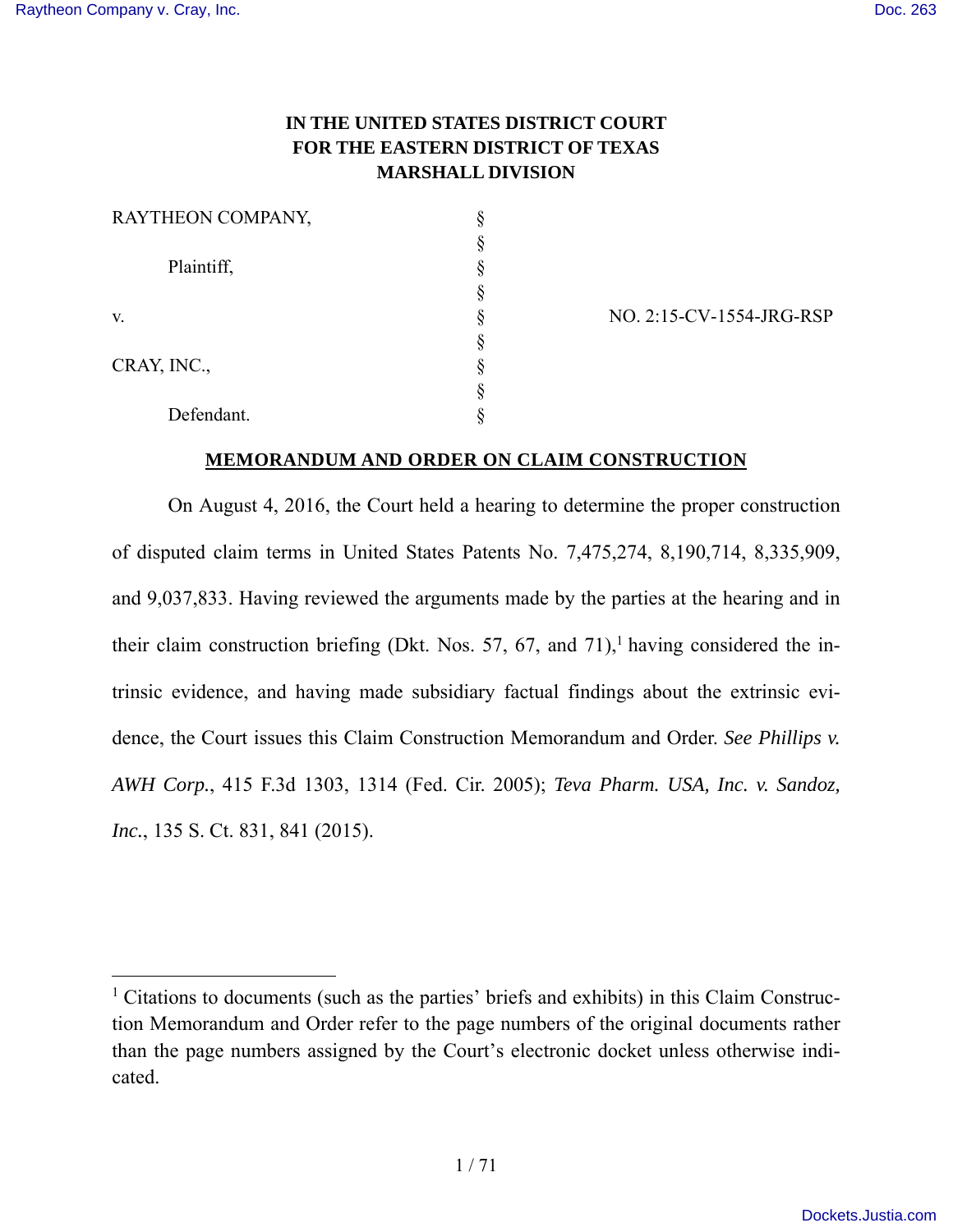| D. "configured to communicate with each other via a direct link between them" 18                                                                              |  |
|---------------------------------------------------------------------------------------------------------------------------------------------------------------|--|
| E. "the switches for each of the n>8 interconnected nodes are configured in a<br>routerless manner such that each of the n>8 interconnected nodes has its own |  |
|                                                                                                                                                               |  |
| G. "topology enabled by the first switch of each of the plurality of nodes"24                                                                                 |  |
|                                                                                                                                                               |  |
|                                                                                                                                                               |  |
|                                                                                                                                                               |  |
|                                                                                                                                                               |  |
|                                                                                                                                                               |  |
|                                                                                                                                                               |  |
|                                                                                                                                                               |  |
|                                                                                                                                                               |  |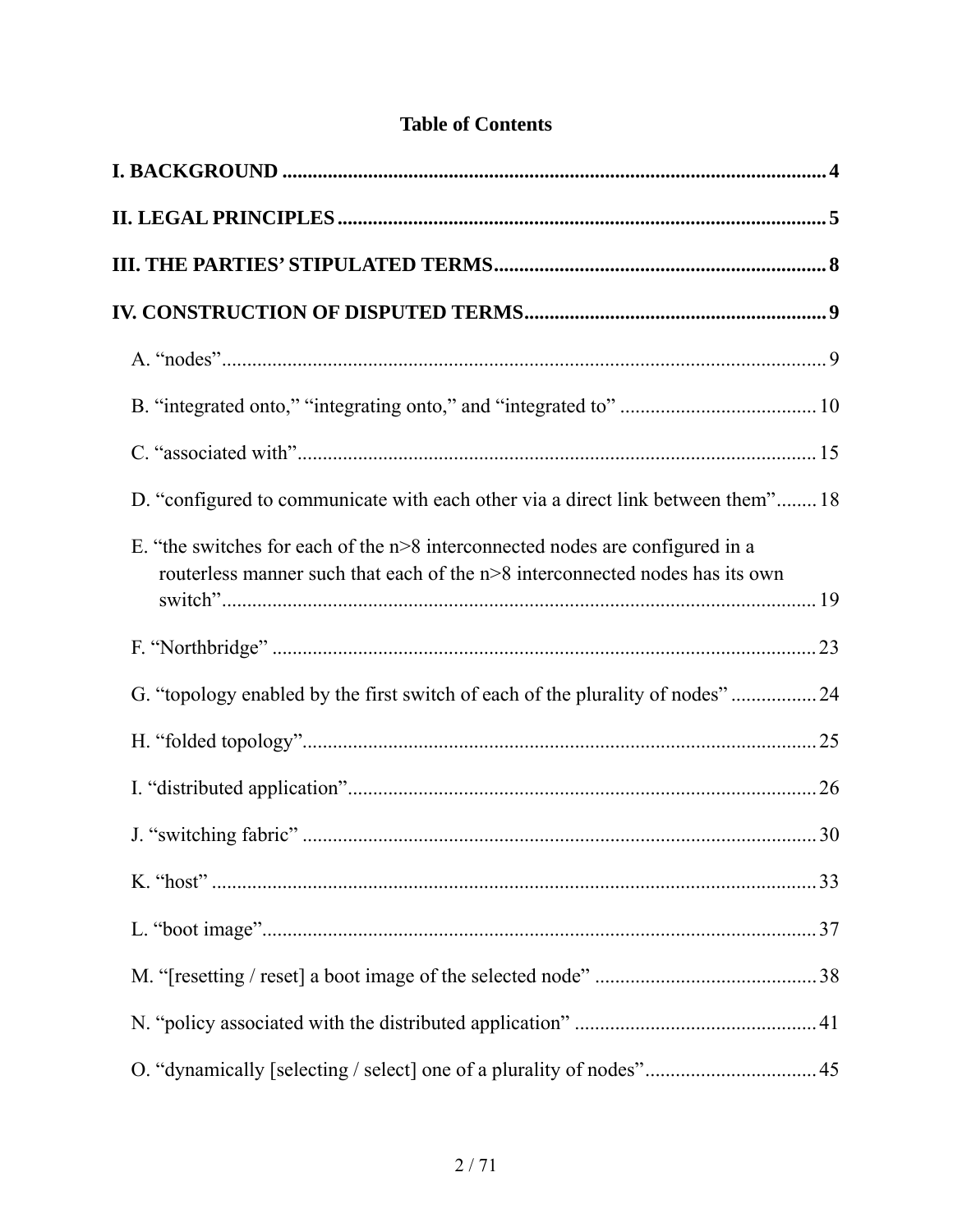|                                                                                                                                                                                                                                                    | 70 |
|----------------------------------------------------------------------------------------------------------------------------------------------------------------------------------------------------------------------------------------------------|----|
|                                                                                                                                                                                                                                                    |    |
| U. "means for, if a fault occurs at the currently running node: discontinuing<br>operation of the currently running node; and booting the host at a free node in                                                                                   |    |
| T. "means for monitoring a currently running node in an HPC system comprising a                                                                                                                                                                    |    |
| S. "a manager coupled to a fabric, the manager operable to monitor a currently<br>running node in the HPC system executing a host and, if a fault occurs at the<br>currently running node, discontinue operation of the currently running node and |    |
| R. "the distributed application is operable to execute at a subset of the plurality of                                                                                                                                                             |    |
|                                                                                                                                                                                                                                                    |    |
| P. "[associating / associate] a virtual disk image with the selected node"  49                                                                                                                                                                     |    |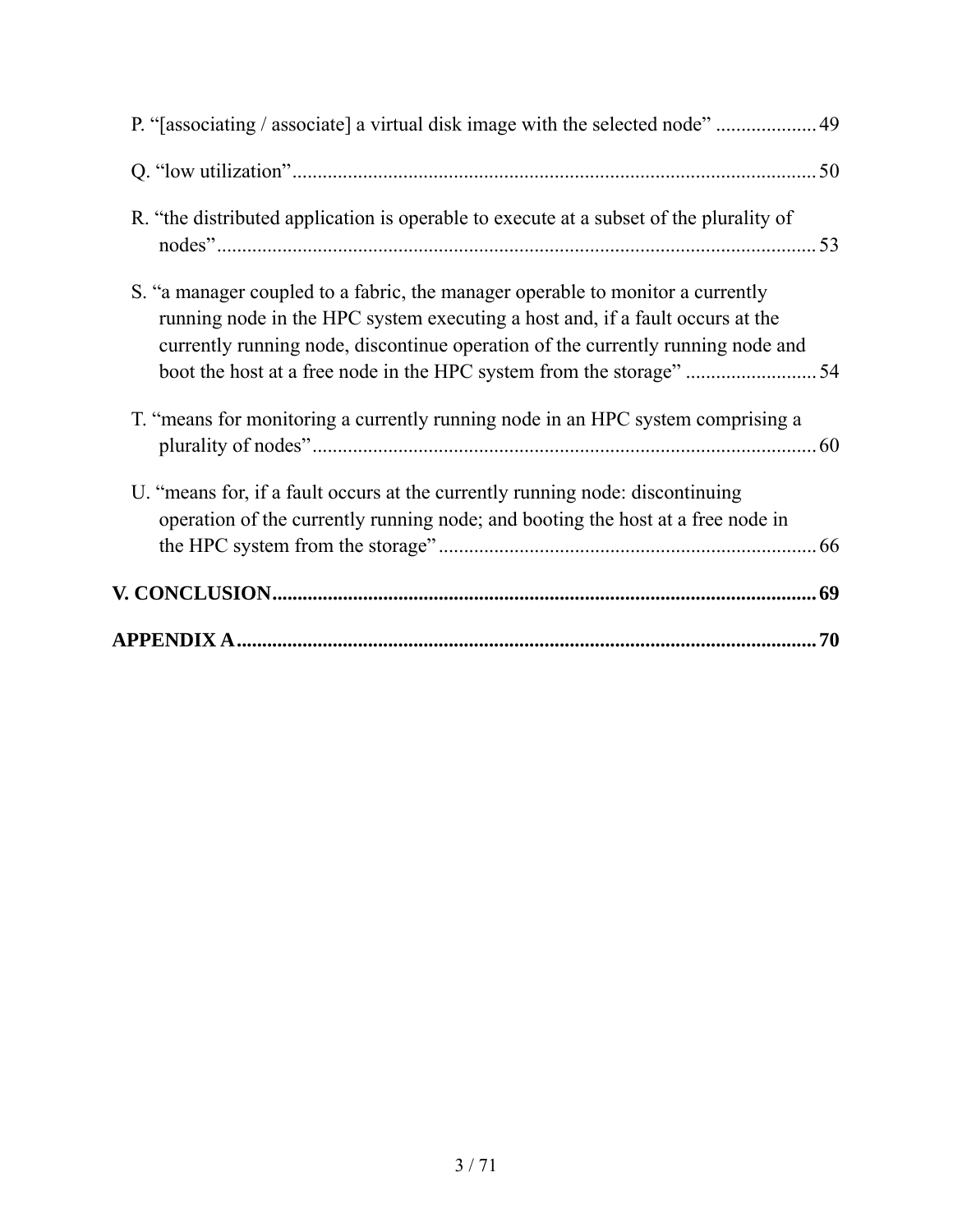### **I. BACKGROUND**

Plaintiff has alleged infringement of United States Patents No. 7,475,274 ("the '274 Patent"), 8,190,714 ("the '714 Patent"), 8,335,909 ("the '909 Patent"), and 9,037,833 ("the '833 Patent"), which Plaintiff submits "relate to high performance computing ('HPC') technology, i.e., supercomputers." [Dkt. # 57] at 1.

The '274 Patent, titled "Fault Tolerance and Recovery in a High-Performance

Computing (HPC) System," issued on January 6, 2009, and bears a filing date of Novem-

ber 17, 2004. The Abstract of the '274 Patent states:

In one embodiment, a method for fault tolerance and recovery in a highperformance computing (HPC) system includes monitoring a currently running node in an HPC system including multiple nodes. A fabric coupling the multiple nodes to each other and coupling the multiple nodes to storage accessible to each of the multiple nodes and capable of storing multiple hosts that are each executable at any of the multiple nodes. The method includes, if a fault occurs at the currently running node, discontinuing operation of the currently running node and booting the host at a free node in the HPC system from the storage.

The '714 Patent, titled "System and Method for Computer Cluster Virtualization

Using Dynamic Boot Images and Virtual Disk," issued on May 29, 2012, and bears a fil-

ing date of April 15, 2004. The Abstract of the '714 Patent states:

A method for computer cluster virtualization includes selecting a distributed application. A policy associated with the distributed application is retrieved. One of a plurality of nodes is dynamically selected. Then, a boot image of the selected node is reset based, at least in part, on the retrieved policy, with the boot image being compatible with the distributed application. Then, a virtual disk image is associated with the node. At least a portion of the distributed application is then executed on the reset node using the associated virtual disk image.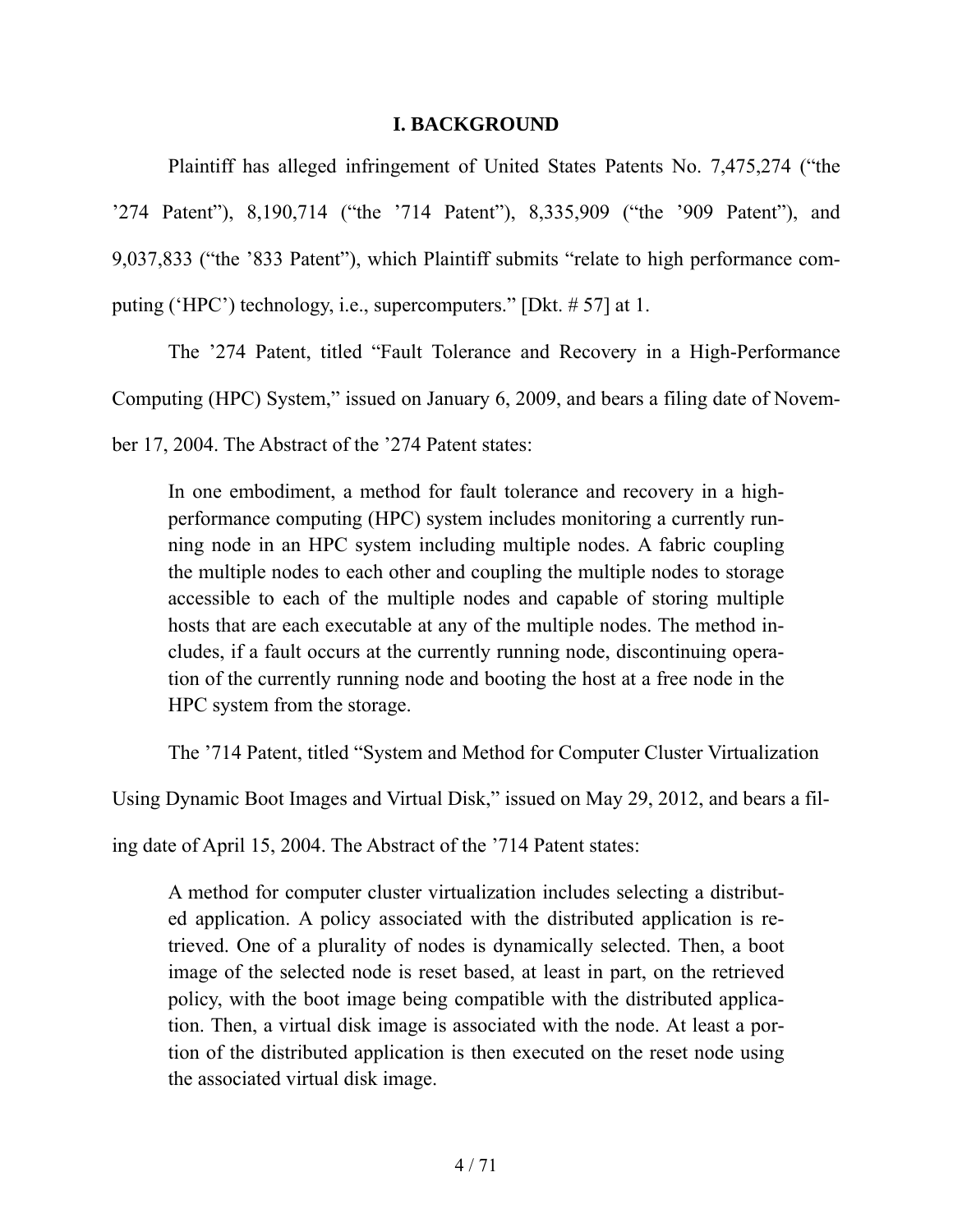The '909 Patent, titled "Coupling Processors to Each Other for High Performance Computing (HPC)," issued on December 18, 2012, and bears a filing date of April 15, 2004. The '833 Patent is a continuation of the '909 Patent, and "[a]s such, the '909 and '833 patents share a specification." [Dkt. 67] at 2. The Abstract of the '909 Patent states:

A High Performance Computing (HPC) node comprises a motherboard, a switch comprising eight or more ports integrated on the motherboard, and at least two processors operable to execute an HPC job, with each processor communicably coupled to the integrated switch and integrated on the motherboard.

Shortly before the start of the August 4, 2016 hearing, the Court provided the parties with preliminary constructions with the aim of focusing the parties' arguments and facilitating discussion. Those preliminary constructions are set forth below within the discussion for each term.

## **II. LEGAL PRINCIPLES**

"It is a 'bedrock principle' of patent law that 'the claims of a patent define the invention to which the patentee is entitled the right to exclude.'" *Phillips v. AWH Corp.*, 415 F.3d 1303, 1312 (Fed. Cir. 2005) (en banc) (quoting *Innova/Pure Water Inc. v. Safari Water Filtration Sys., Inc.*, 381 F.3d 1111, 1115 (Fed. Cir. 2004)). Claim construction is clearly an issue of law for the court to decide. *Markman v. Westview Instruments, Inc.*, 52 F.3d 967, 970–71 (Fed. Cir. 1995) (en banc), *aff'd*, 517 U.S. 370 (1996). "In some cases, however, the district court will need to look beyond the patent's intrinsic evidence and to consult extrinsic evidence in order to understand, for example, the background science or the meaning of a term in the relevant art during the relevant time period." *Teva Pharms.*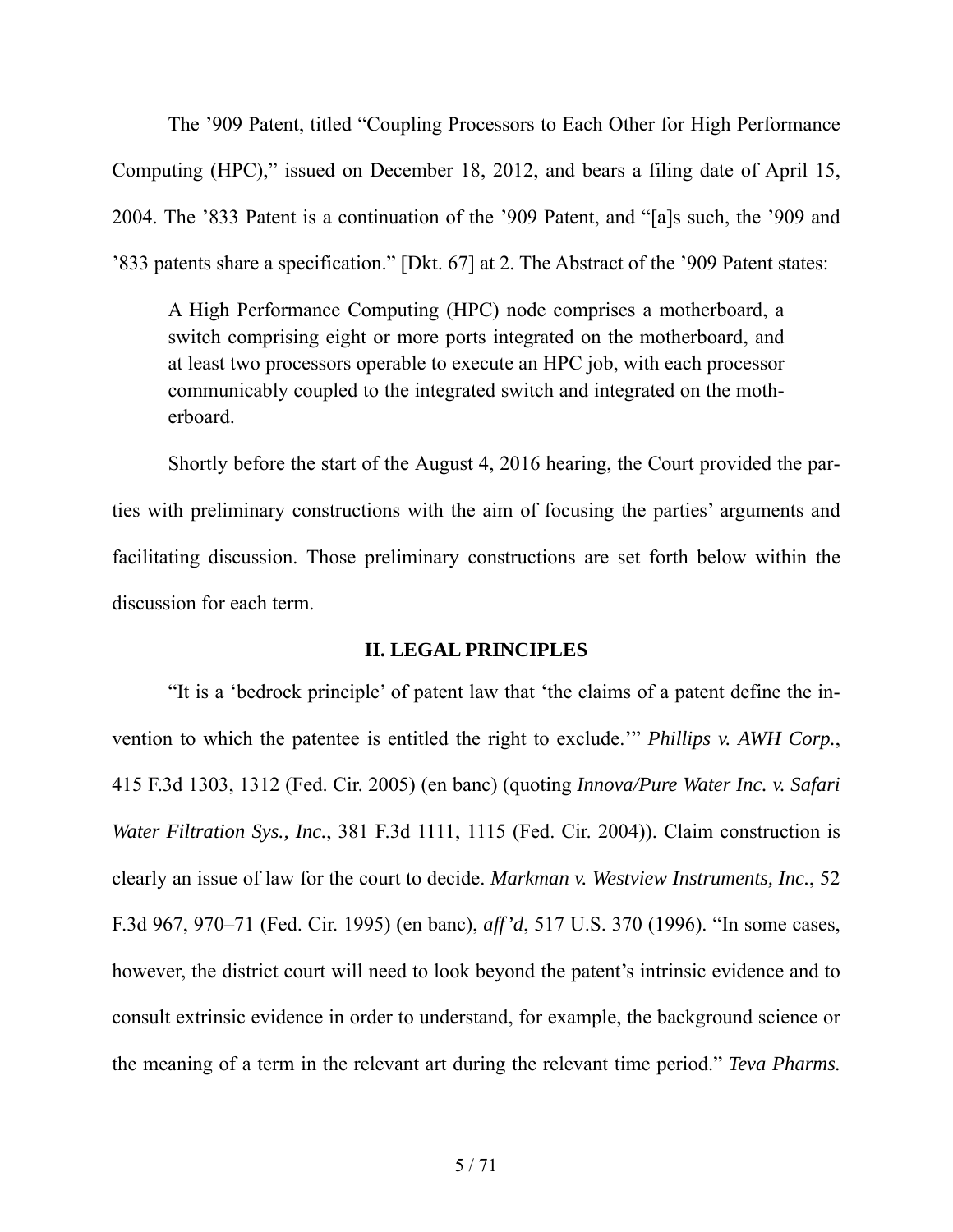*USA, Inc. v. Sandoz, Inc.*, 135 S. Ct. 831, 841 (2015) (citation omitted). "In cases where those subsidiary facts are in dispute, courts will need to make subsidiary factual findings about that extrinsic evidence. These are the 'evidentiary underpinnings' of claim construction that we discussed in *Markman*, and this subsidiary factfinding must be reviewed for clear error on appeal." *Id.* (citing 517 U.S. 370).

To determine the meaning of the claims, courts start by considering the intrinsic evidence. *See Phillips*, 415 F.3d at 1313; *see also C.R. Bard, Inc. v. U.S. Surgical Corp.*, 388 F.3d 858, 861 (Fed. Cir. 2004); *Bell Atl. Network Servs., Inc. v. Covad Commc'ns Group, Inc.*, 262 F.3d 1258, 1267 (Fed. Cir. 2001). The intrinsic evidence includes the claims themselves, the specification, and the prosecution history. *See Phillips*, 415 F.3d at 1314; *C.R. Bard*, 388 F.3d at 861. Courts give claim terms their ordinary and accustomed meaning as understood by one of ordinary skill in the art at the time of the invention in the context of the entire patent. *Phillips*, 415 F.3d at 1312–13; *accord Alloc, Inc. v. Int'l Trade Comm'n*, 342 F.3d 1361, 1368 (Fed. Cir. 2003).

The claims themselves provide substantial guidance in determining the meaning of particular claim terms. *Phillips*, 415 F.3d at 1314. First, a term's context in the asserted claim can be very instructive. *Id.* Other asserted or unasserted claims can aid in determining the claim's meaning because claim terms are typically used consistently throughout the patent. *Id.* Differences among the claim terms can also assist in understanding a term's meaning. *Id.* For example, when a dependent claim adds a limitation to an inde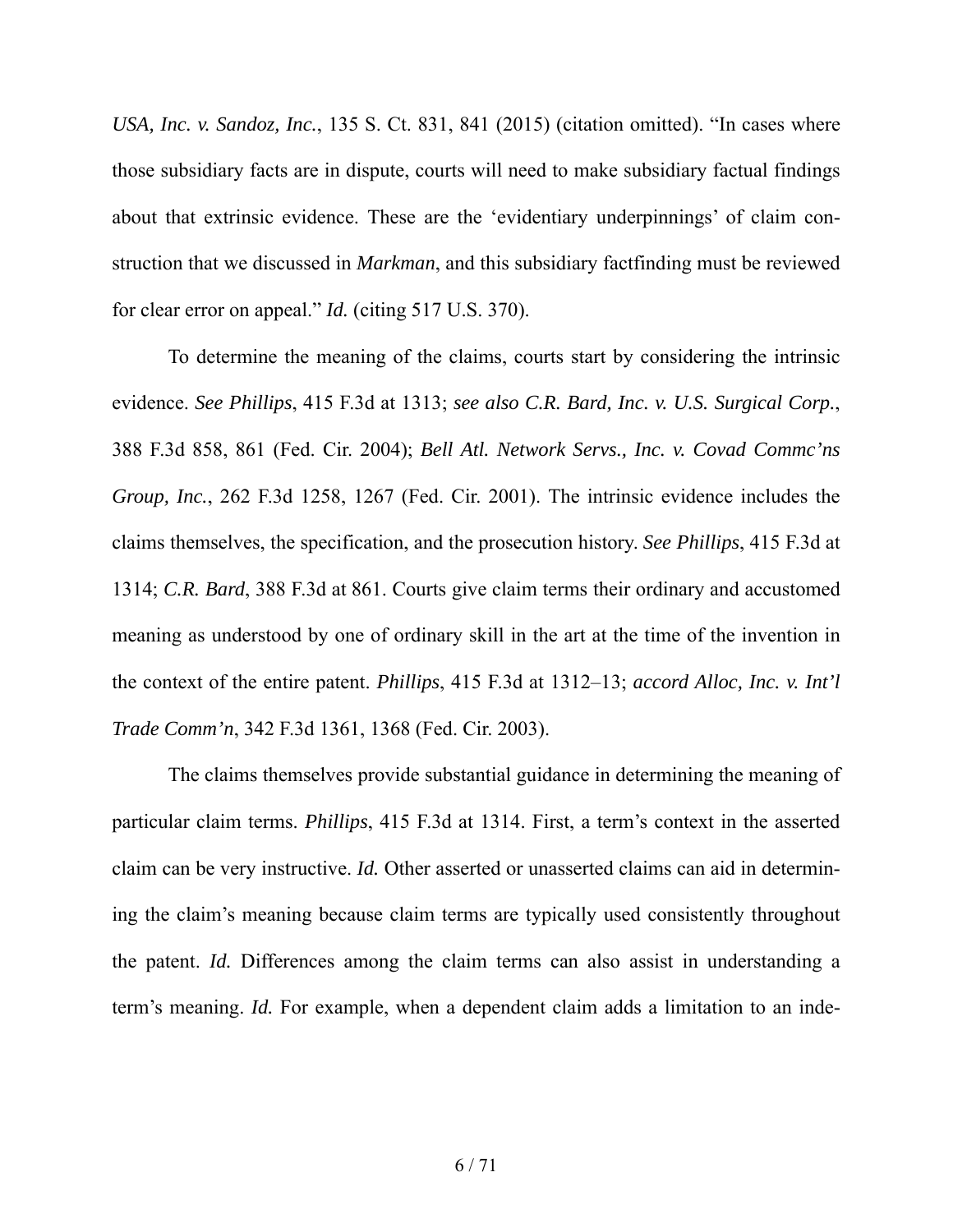pendent claim, it is presumed that the independent claim does not include the limitation. *Id.* at 1314–15.

"[C]laims 'must be read in view of the specification, of which they are a part.'" *Id.* at 1315 (quoting *Markman*, 52 F.3d at 979 (en banc)). "[T]he specification 'is always highly relevant to the claim construction analysis. Usually, it is dispositive; it is the single best guide to the meaning of a disputed term.'" *Phillips*, 415 F.3d at 1315 (quoting *Vitronics Corp. v. Conceptronic, Inc.*, 90 F.3d 1576, 1582 (Fed. Cir. 1996)); *accord Teleflex, Inc. v. Ficosa N. Am. Corp.*, 299 F.3d 1313, 1325 (Fed. Cir. 2002). This is true because a patentee may define his own terms, give a claim term a different meaning than the term would otherwise possess, or disclaim or disavow the claim scope. *Phillips*, 415 F.3d at 1316. In these situations, the inventor's lexicography governs. *Id.* The specification may also resolve the meaning of ambiguous claim terms "where the ordinary and accustomed meaning of the words used in the claims lack sufficient clarity to permit the scope of the claim to be ascertained from the words alone." *Teleflex*, 299 F.3d at 1325. But, "[a]lthough the specification may aid the court in interpreting the meaning of disputed claim language, particular embodiments and examples appearing in the specification will not generally be read into the claims." *Comark Commc'ns, Inc. v. Harris Corp.*, 156 F.3d 1182, 1187 (Fed. Cir. 1998) (quoting *Constant v. Advanced Micro-Devices, Inc.*, 848 F.2d 1560, 1571 (Fed. Cir. 1988)); *accord Phillips*, 415 F.3d at 1323.

The prosecution history is another tool to supply the proper context for claim construction because a patent applicant may also define a term in prosecuting the patent.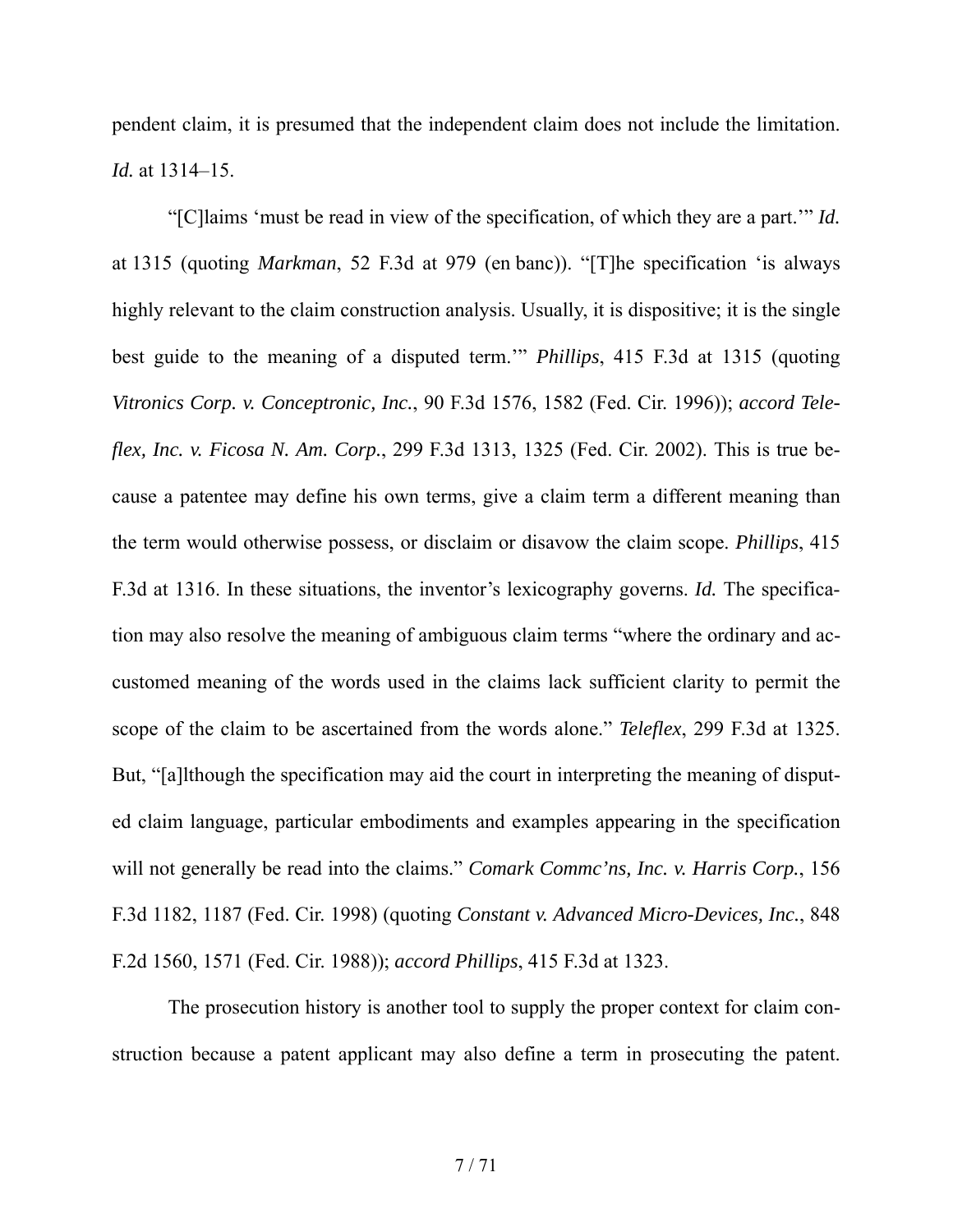*Home Diagnostics, Inc., v. Lifescan, Inc.*, 381 F.3d 1352, 1356 (Fed. Cir. 2004) ("As in the case of the specification, a patent applicant may define a term in prosecuting a patent."). "[T]he prosecution history (or file wrapper) limits the interpretation of claims so as to exclude any interpretation that may have been disclaimed or disavowed during prosecution in order to obtain claim allowance." *Standard Oil Co. v. Am. Cyanamid Co.*, 774 F.2d 448, 452 (Fed. Cir. 1985).

Although extrinsic evidence can be useful, it is "less significant than the intrinsic record in determining the legally operative meaning of claim language." *Phillips*, 415 F.3d at 1317 (citations and internal quotation marks omitted). Technical dictionaries and treatises may help a court understand the underlying technology and the manner in which one skilled in the art might use claim terms, but technical dictionaries and treatises may provide definitions that are too broad or may not be indicative of how the term is used in the patent. *Id.* at 1318. Similarly, expert testimony may aid a court in understanding the underlying technology and determining the particular meaning of a term in the pertinent field, but an expert's conclusory, unsupported assertions as to a term's definition are entirely unhelpful to a court. *Id.* Generally, extrinsic evidence is "less reliable than the patent and its prosecution history in determining how to read claim terms." *Id.* 

#### **III. THE PARTIES' STIPULATED TERMS**

The parties reached agreement on constructions as stated in their May 19, 2016 Joint Claim Construction and Prehearing Statement. [Dkt. # 55] at 2–3. Those agreements are set forth in Appendix A to the present Claim Construction Memorandum and Order.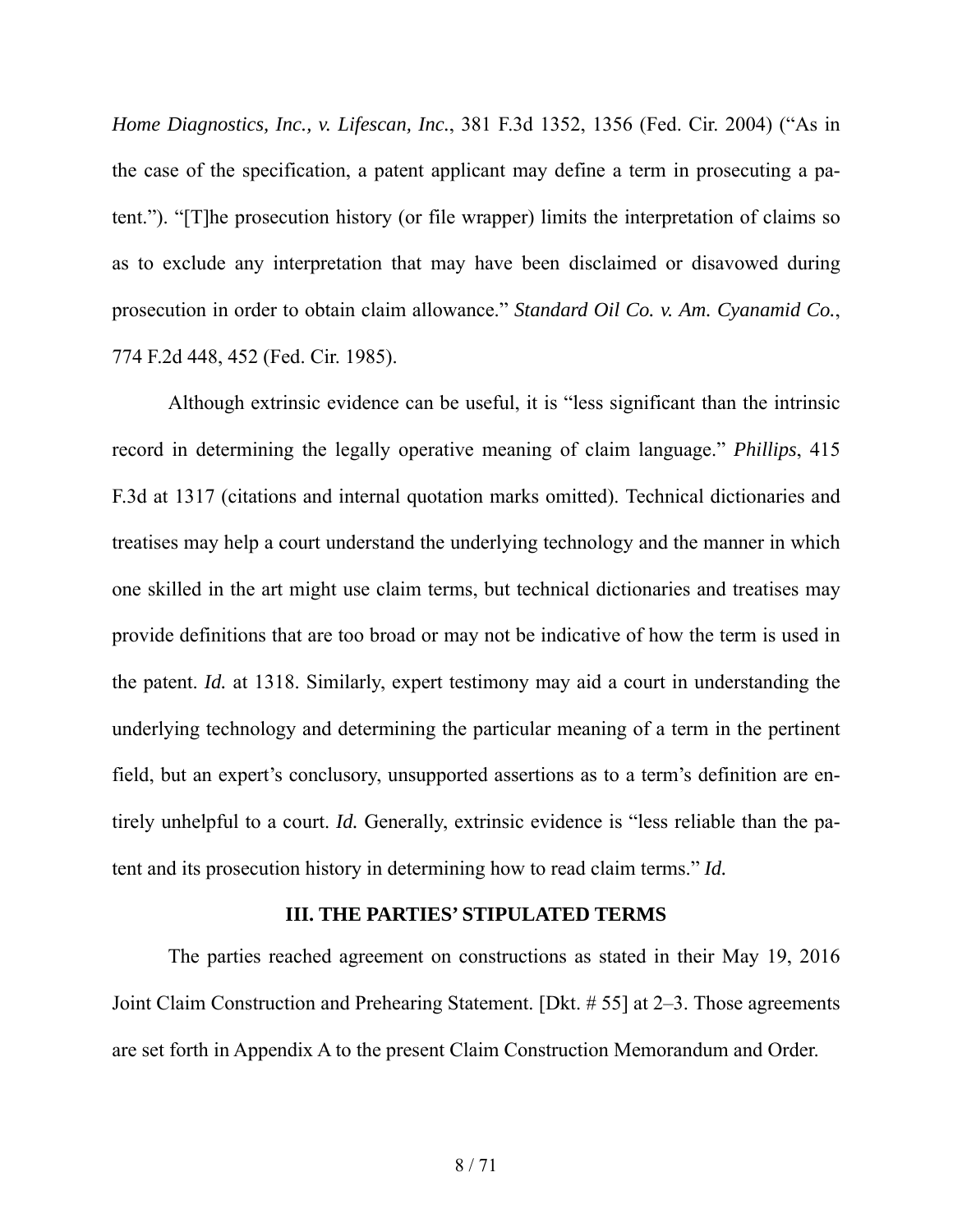# **IV. CONSTRUCTION OF DISPUTED TERMS**

# **A. "nodes"**

| <b>Plaintiff's Proposed Construction</b>                                                                                                                                                                                                   | <b>Defendant's Proposed Construction</b>                                                                              |
|--------------------------------------------------------------------------------------------------------------------------------------------------------------------------------------------------------------------------------------------|-----------------------------------------------------------------------------------------------------------------------|
| Plain and Ordinary Meaning, no construc-<br>tion necessary.<br>If the Court determines a construction is<br>required, a person having ordinary skill in<br>the art ("PHOSITA") would understand this<br>term to mean, "computing devices." | "a physical processing device with a unique<br>address that identifies that device to all oth-<br>ers on the network" |

[Dkt. # 55] at 3, 5; [Dkt. # 57] at 4; [Dkt. # 67] at 3; [Dkt. # 71] at 1. The parties submit that this disputed term appears in Claims 1, 4, 9, 12–14, and 23–32 of the '909 Patent, Claims 1, 8, 11, 15, and 18–19 of the '833 Patent, Claims 1–3, 5–10, 12–18, 20–25, 27– 29, 31–36, and 38 of the '274 Patent, and Claims 1–9, 11–23, 25–37, and 39–42 of the '714 Patent. [Dkt. # 55] at 3, 5.

Shortly before the start of the August 4, 2016 hearing, the Court provided the parties with the following preliminary construction: "computing devices." At the August 4, 2016 hearing, the parties agreed to the Court's preliminary construction.

The Court therefore construes **"nodes"** to mean **"computing devices."**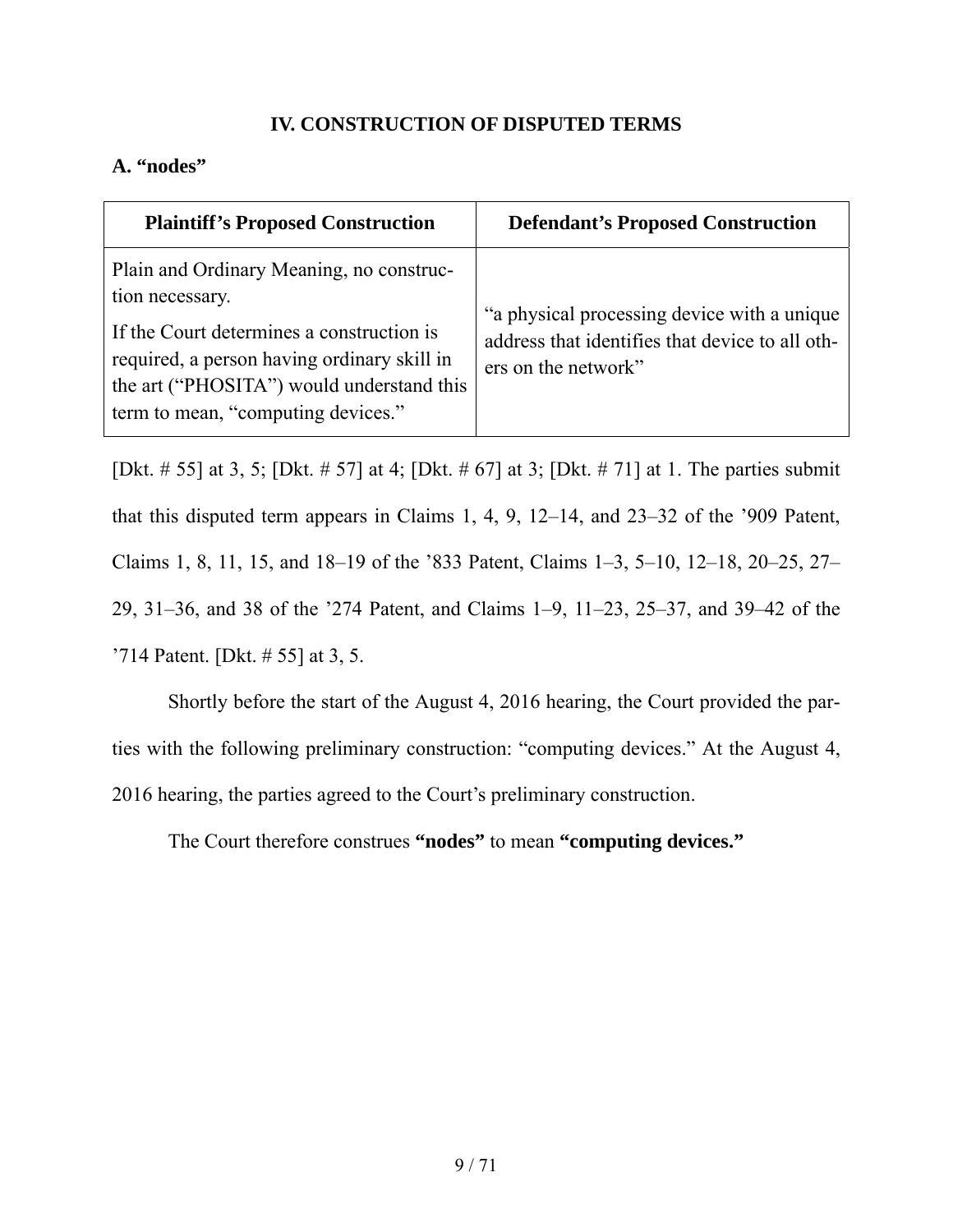| <b>Plaintiff's Proposed Construction</b>                                                                                                                                                                                              | <b>Defendant's Proposed Construction</b>                                                           |
|---------------------------------------------------------------------------------------------------------------------------------------------------------------------------------------------------------------------------------------|----------------------------------------------------------------------------------------------------|
| Plain and Ordinary Meaning, no construc-<br>tion necessary.<br>If the Court determines a construction is<br>required, a PHOSITA would understand<br>this term to mean, "mechanically and elec-<br>trically connect [ed/ing] to/onto." | "fabricated on the same motherboard with-<br>out the use of daughterboards or other<br>components" |

## **B. "integrated onto," "integrating onto," and "integrated to"**

[Dkt. # 55] at 3–4, 6; [Dkt. # 57] at 6; [Dkt. # 67] at 5; [Dkt. # 71] at 3. The parties submit that these disputed terms appear in Claims 1, 15, and 23 of the '909 Patent and Claims 1, 16, 27, and 38 of the '274 Patent. [Dkt. # 55] at 3–4, 6.

Shortly before the start of the August 4, 2016 hearing, the Court provided the parties with the following preliminary construction: "plain meaning (reject defendant's proposed 'same motherboard' and 'without the use of daughterboards' limitations)."

# (1) The Parties' Positions

Plaintiff submits that Defendant's proposed construction is contrary to the disclosure of daughterboards, and Plaintiff argues that Defendant cannot show any prosecution disclaimer. [Dkt. # 57] at 7–8; *see id.* at 19. Plaintiff also highlights that Figure 3B and the accompanying description disclose a switch that is integrated to, but not within, the motherboard. *Id.* at 7.

Defendant responds:

The '909 and '274 patents claim nodes comprising at least two processors and a switch 'integrated' onto a motherboard. *E.g.*, '909 patent claim 1;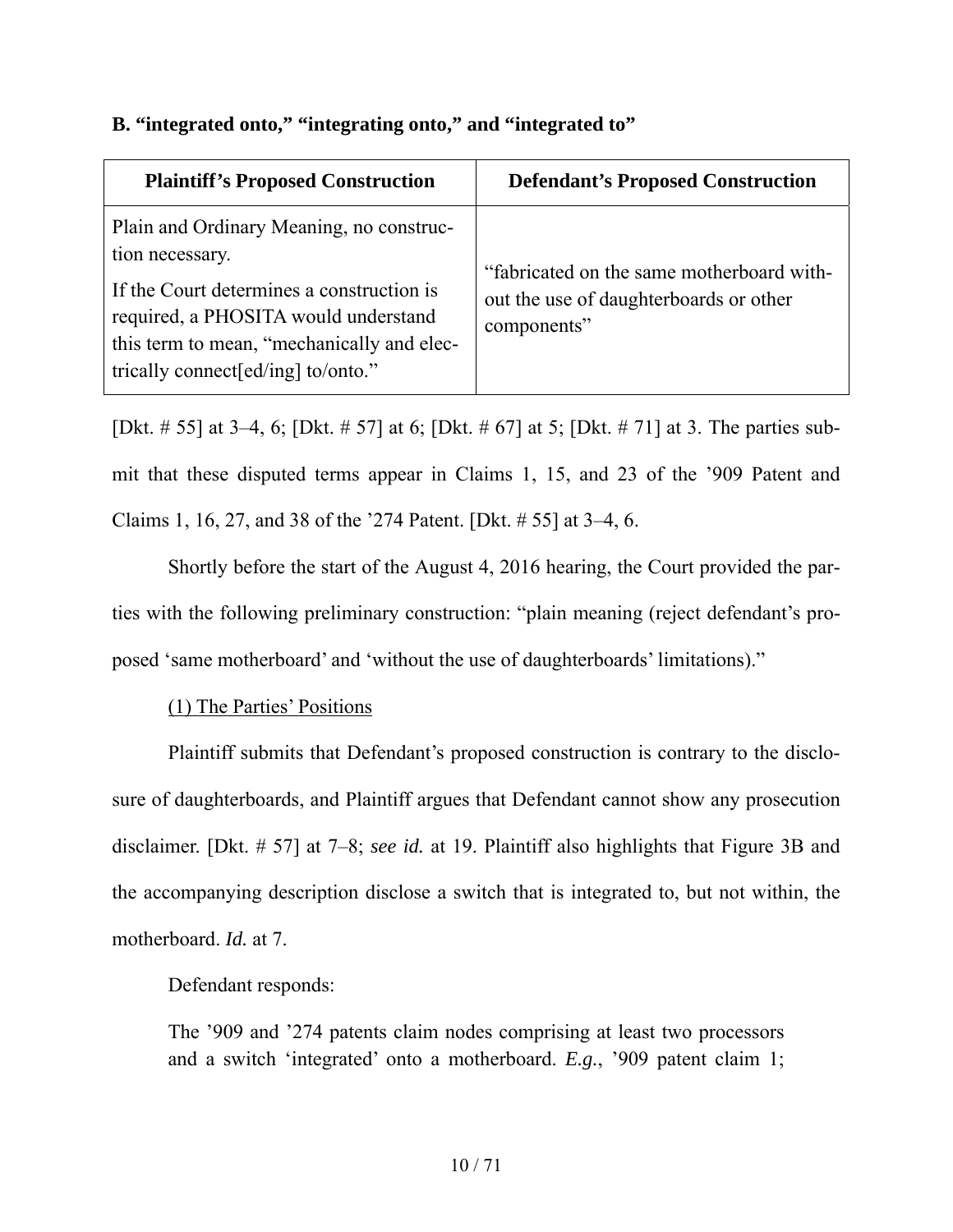'274 patent claim 1. The specifications repeatedly emphasize that these components are integrated, or fabricated, onto the motherboard as opposed to being located externally to the motherboard. *E.g.*, '274 patent at 4:64–67 and '909 patent at 4:10–13 (integrated switch minimizes distances between nodes); '909 patent at 7:57–62 (integration eliminates centralized functionality).

[Dkt. # 67] at 5. Defendant also cites prosecution history. *Id.* at 5–6. Finally, Defendant argues that Plaintiff's proposal of "mechanically and electrically connected to" has no support in the intrinsic evidence. *Id.* at 6.

Plaintiff replies that "fabricated" "is not defined or found anywhere in the patents," and Plaintiff reiterates that the specification discloses the use of daughterboards integrated to the motherboard of an HPC system. [Dkt. # 71] at 3.

At the August 4, 2016 hearing, Defendant urged that the patentee's arguments during prosecution foreclose whatever additional scope the patentee may have originally attempted to encompass with Figure 3B.

#### (2) Analysis

Claim 1 of the '274 Patent, for example, recites (emphasis added):

1. A system for fault tolerance and recovery in a high-performance computing (HPC) system, the system for fault tolerance and recovery comprising:

- a fabric coupling a plurality of nodes in an HPC system to each other, each node comprising a switching fabric *integrated to* a card and at least two processors *integrated to* the card;
- storage coupled to the fabric and accessible to each of the nodes, the storage operable to store a plurality of hosts each executable at any of the nodes; and
- a manager coupled to the fabric, the manager operable to monitor a currently running node in the HPC system executing a host and,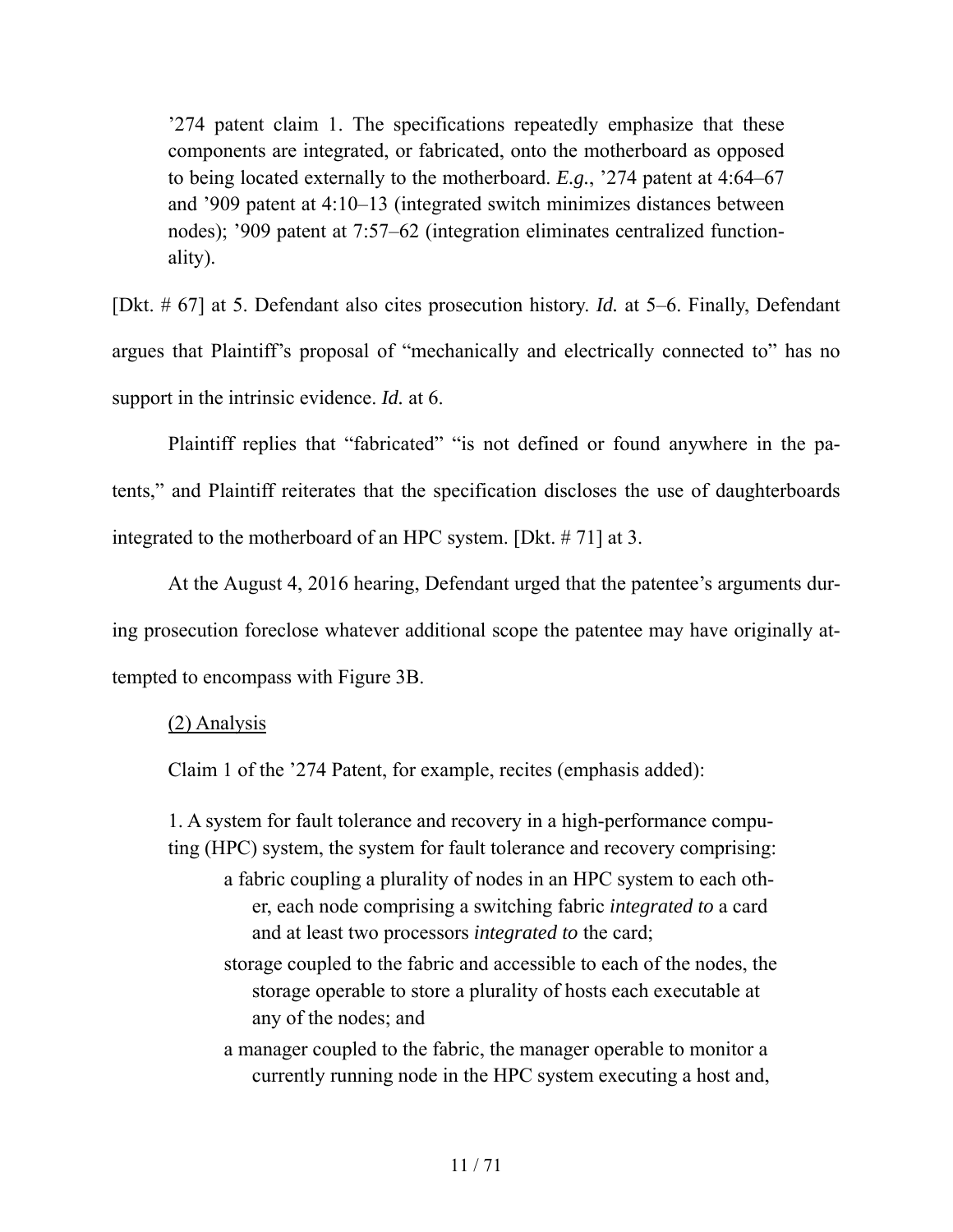if a fault occurs at the currently running node, discontinue operation of the currently running node and boot the host at a free node in the HPC system from the storage.

The '909 Patent likewise discloses that a switch can be "integrated" with a blade,

and these disclosures include a switch that is illustrated as being separate from the moth-

erboard:

Blade 315 is an *integrated* fabric architecture that distributes the fabric switching components uniformly across nodes 115 in grid 110 . . . . More specifically, blade 315 includes an *integrated switch 345*.

'909 Patent at 7:57–62 (emphasis added). Figure 3B of the '909 Patent illustrates "N-Port

Switch 345" as separate from the motherboard and is reproduced here:

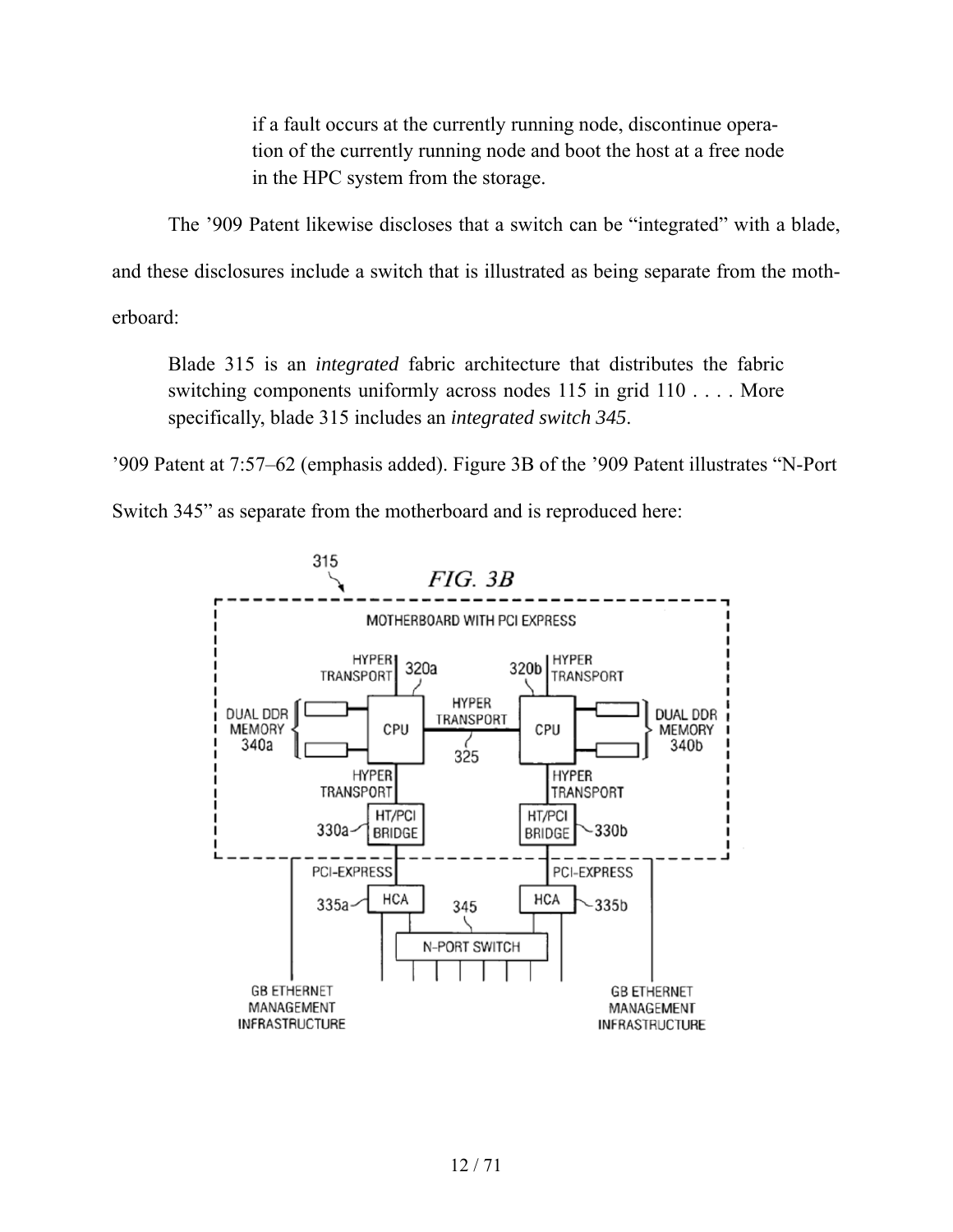Further, Figure 3C of the '909 Patent illustrates a blade 315 with a "Daughter Board," but the specification nonetheless states that "[b]lade 315 is an *integrated* fabric architecture." '909 Patent at 7:57 (emphasis added). Figure 3C is reproduced here:



Defendant has cited prosecution history of the '909 Patent in which the patentee argued that the "Osten" reference failed to disclose utilizing a single board. Dec. 5, 2006 Response [Dkt. # 67-7] at 13–14. The claims at issue, however, recited "integrated *on*" or "integrated *with*," not integrated "to" or integrated "onto." *Id.* at 6–7, 9 & 13. Also, the patentee's arguments centered on components being separated by a backplane slot connector. *See id.* at 12–14. On balance, Defendant has failed to show that the patentee made any definitive statement as to the disputed terms. *See Omega Eng'g v. Raytek Corp.*, 334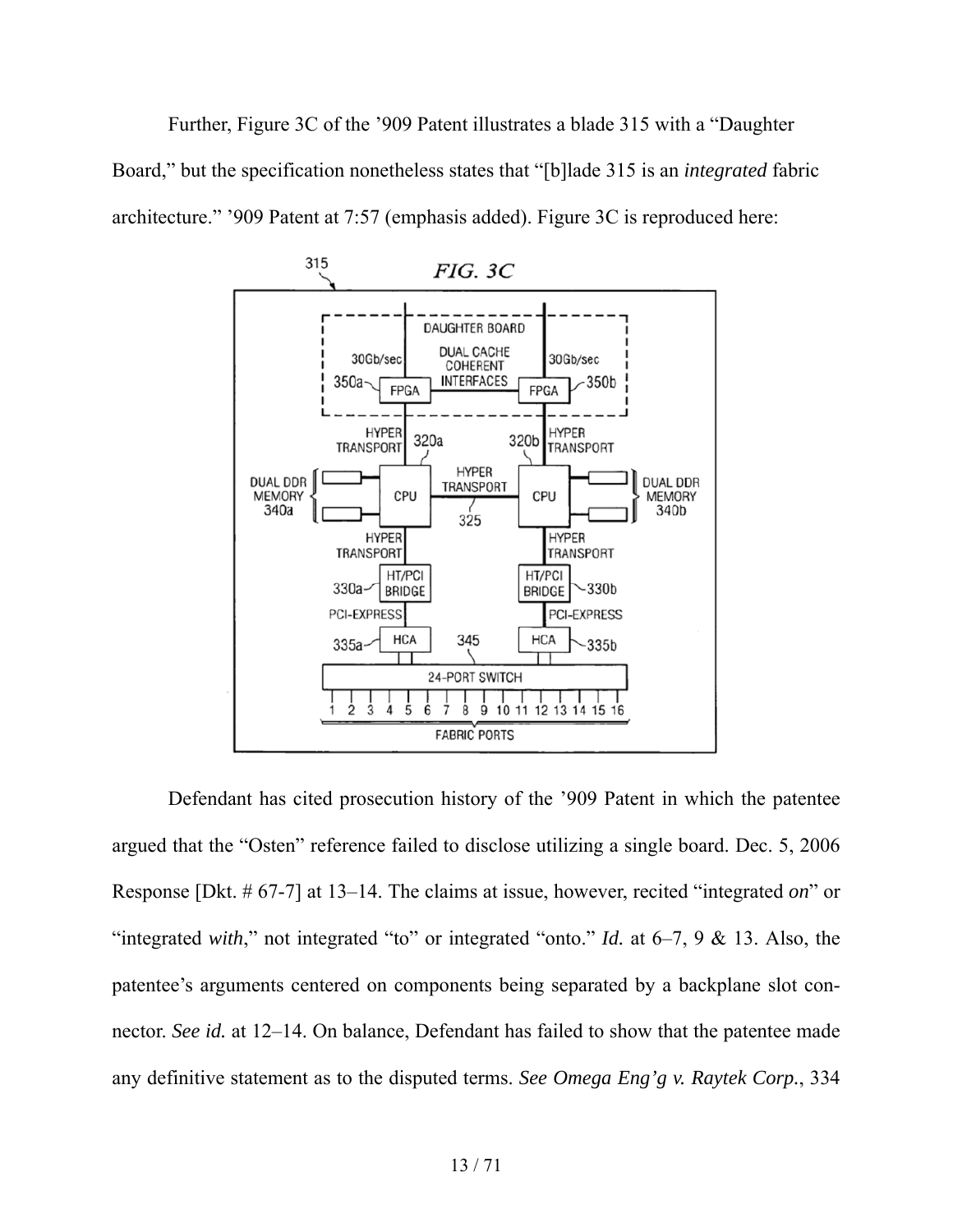F.3d 1314, 1324 (Fed. Cir. 2003) ("As a basic principle of claim interpretation, prosecution disclaimer promotes the public notice function of the intrinsic evidence and protects the public's reliance on *definitive* statements made during prosecution.") (emphasis added); *see also Golight, Inc. v. Wal-Mart Stores, Inc.*, 355 F.3d 1327, 1332 (Fed. Cir. 2004) ("Because the statements in the prosecution history are subject to multiple reasonable interpretations, they do not constitute a clear and unmistakable departure from the ordinary meaning of the term  $\dots$  .").

Later, during the same prosecution, the patentee argued that in the "Karpoff" reference "the CPUs and the switch reside on opposite sides of a server boundary, which clearly teaches away from the CPUs and the switch in Karpoff *being integrated on the*  same *motherboard*, as independent Claim 1 recites." May 29, 2007 Response [Dkt. # 67- 9] at 7. Here again, the claim language at issue recited integrated "on" or "with," not integrated "to" or "onto," *see id.* at 2–3 & 5, and the patentee focused on the distinction of a server boundary. *See Omega Eng'g*, 334 F.3d at 1324; *see also Golight*, 355 F.3d at 1332.

Finally, above-reproduced Claim 1 of the '274 Patent recites "a fabric coupling a plurality of nodes in an HPC system to each other, each node comprising a switching fabric integrated to a card." This recital of a fabric that connects multiple nodes but that is nonetheless "integrated to a card" reinforces that a structure need not be fabricated as part of whatever structure it is "integrated to."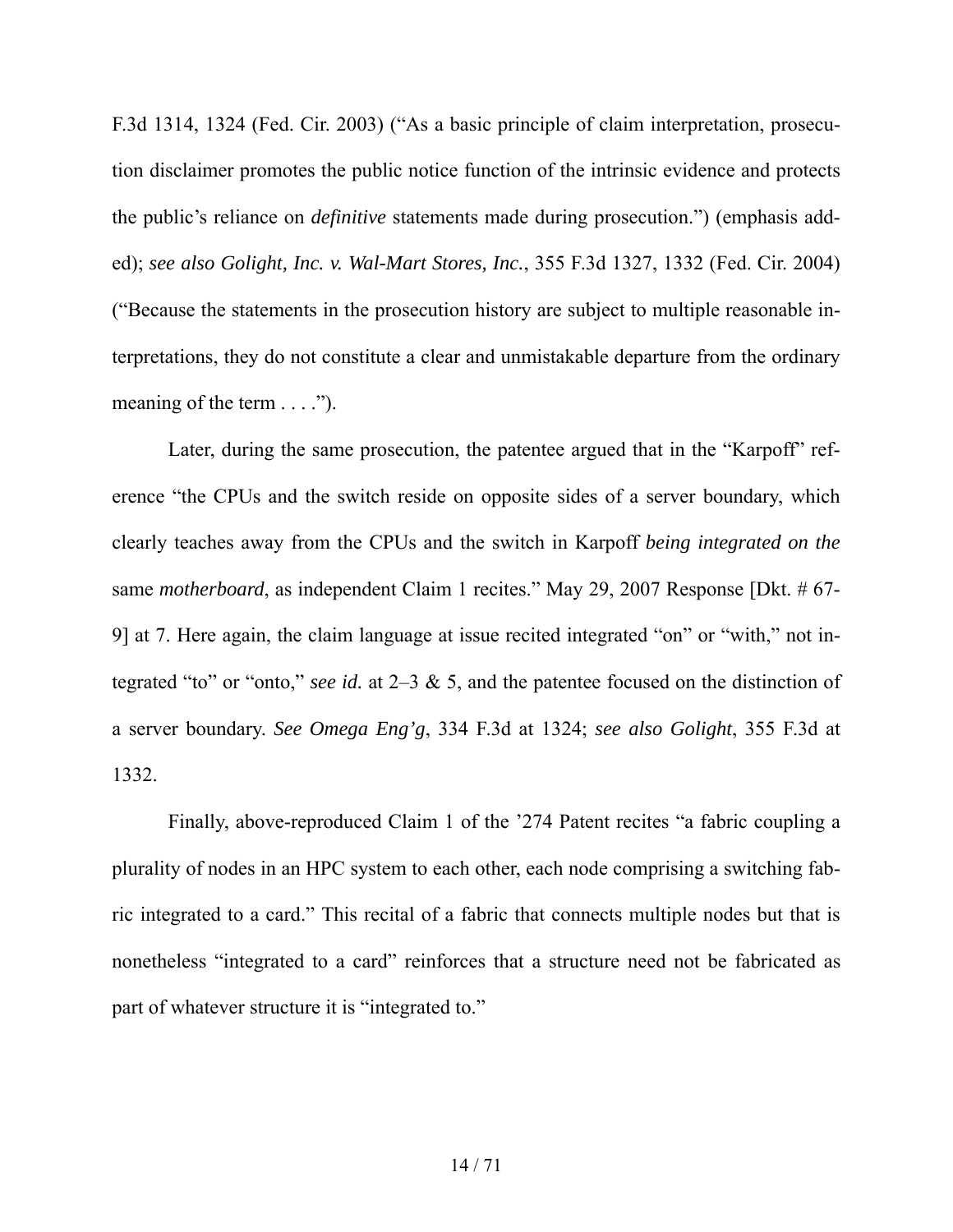The Court therefore expressly rejects Defendant's proposal of "fabricated on the same motherboard without the use of daughterboards or other components." Nonetheless, "[t]he Court believes that some construction of the disputed claim language will assist the jury to understand the claims." *See TQP Dev., LLC v. Merrill Lynch & Co., Inc.*, No. 2:08-CV-471, 2012 WL 1940849, at \*2 (E.D. Tex. May 29, 2012) (Bryson, J.). As to Plaintiff's alternative proposal of "mechanically and electrically connect[ed/ing] to/onto," however, the word "connected" is potentially overbroad because it might be interpreted as allowing for many intermediate layers of connections. Instead, the word "affixed" more appropriately conveys the required degree of directness, particularly in light of surrounding claim language reciting that components are integrated to or onto a card or motherboard.

The Court therefore construes **"integrated onto," "integrating onto,"** and **"integrated to"** to mean **"mechanically and electrically affix[ed/ing] [to/onto]."** 

## **C. "associated with"**

| <b>Plaintiff's Proposed Construction</b>                                                                                                                                               | <b>Defendant's Proposed Construction</b>                                                           |
|----------------------------------------------------------------------------------------------------------------------------------------------------------------------------------------|----------------------------------------------------------------------------------------------------|
| Plain and Ordinary Meaning, no construc-<br>tion necessary.<br>If the Court determines a construction is<br>required, a PHOSITA would understand<br>this term to mean, "related with." | "fabricated on the same motherboard with-<br>out the use of daughterboards or other<br>components" |

[Dkt. # 55] at 4; [Dkt. # 57] at 9; [Dkt. # 67] at 7; [Dkt. # 71] at 3. The parties submit that this disputed term appears in Claims 1 and 8 of the '833 Patent. [Dkt. # 55] at 4.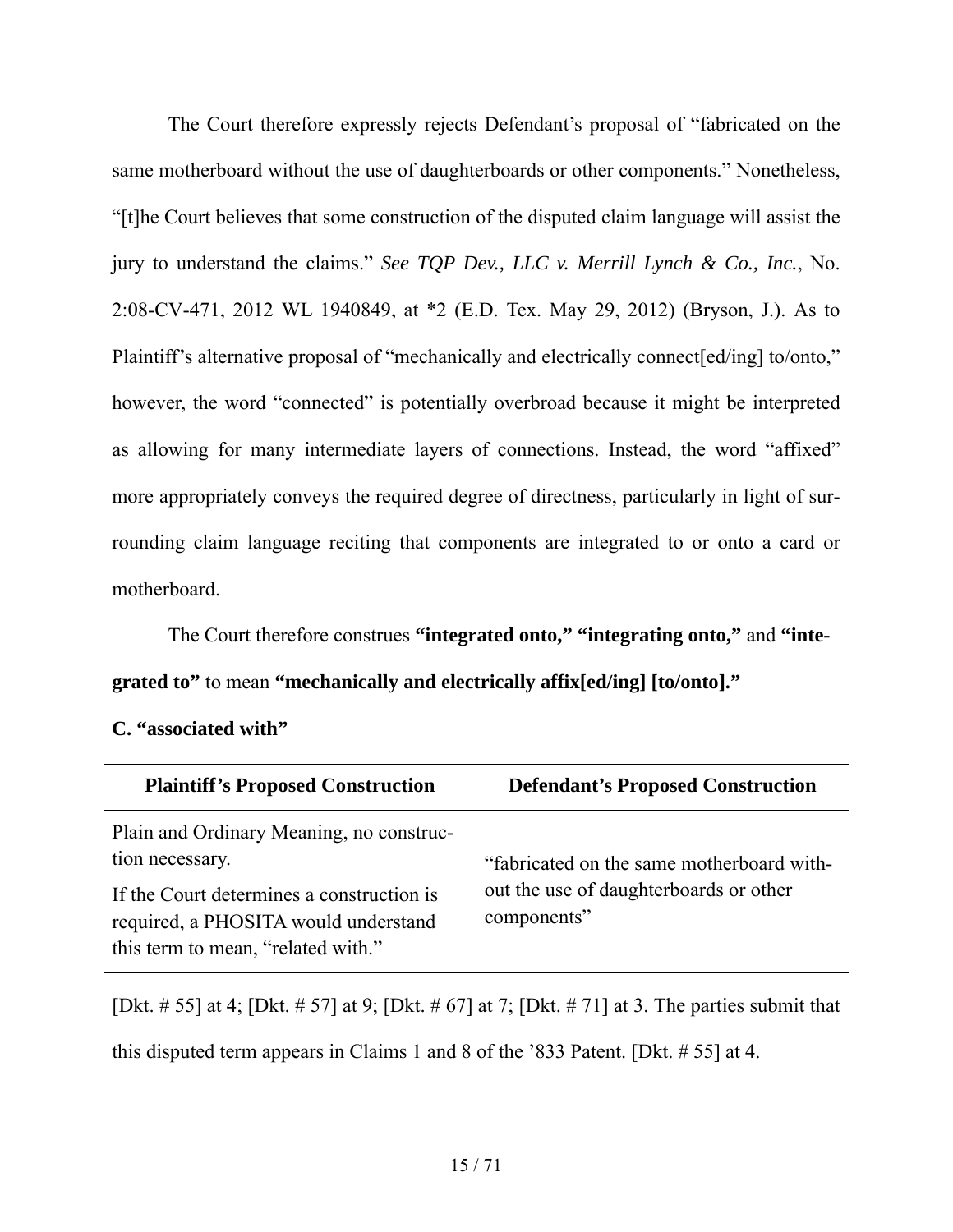Shortly before the start of the August 4, 2016 hearing, the Court provided the parties with the following preliminary construction: "plain meaning (reject defendant's argument that 'associated with' has the same meaning as 'integrated onto').'"

## (1) The Parties' Positions

Plaintiff argues that "[t]he use of the 'integrated' terms in claims of the '909 patent demonstrates that 'associated with' means 'related with,' which is a separate and distinct meaning from the 'integrated' terms." [Dkt. # 57] at 10. Plaintiff also argues that Defendant's proposal would improperly exclude a disclosed embodiment. *Id.* at 10–11.

Defendant responds that "[t]he entirety of the intrinsic record makes clear that 'associated with' carries the same meaning as 'integrated onto.'" [Dkt. # 67] at 7. Defendant urges that Plaintiff's proposal should be rejected because it is inconsistent with the prosecution history and because "the specification nowhere uses the term 'associated with' to describe the relationship between processors, switches, and motherboards." *Id.* at 9.

Plaintiff replies that different terms are presumed to have different meanings, and "other than attorney argument that the (nonexistent) prosecution disclaimer of 'integrated' in the '909 patent attaches to 'associated' in the '833 patent, [Defendant] alleges no other support for limiting 'associated with' as [Defendant] proposes." [Dkt. # 71] at 4.

#### (2) Analysis

As a threshold matter, Defendant's proposed construction should be rejected for substantially the same reasons as discussed regarding the "integrated" terms, above, particularly as to the prosecution history cited by Defendant.

#### 16 / 71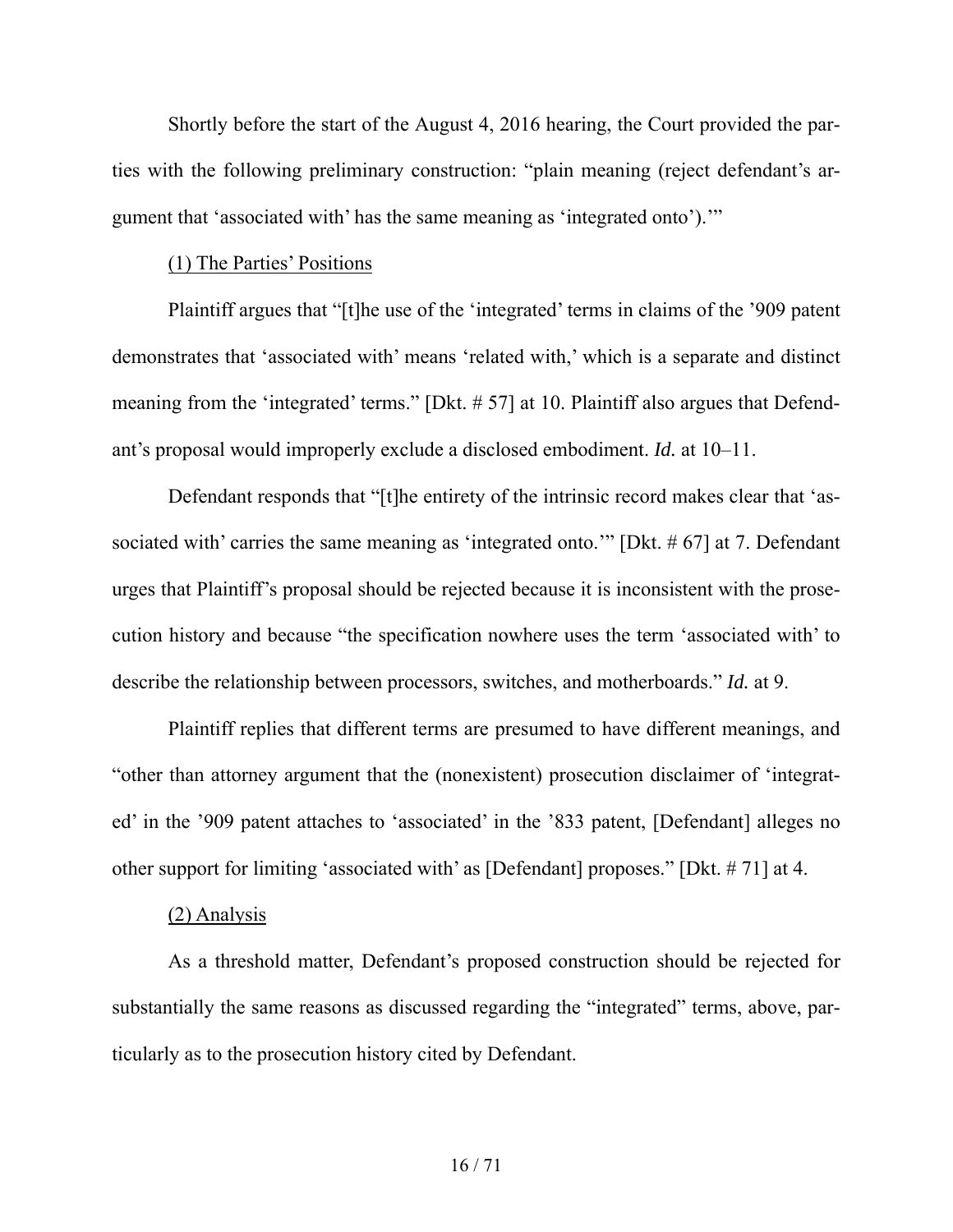As to Plaintiff's argument that "associated with" must have a meaning different from "integrated onto," Claim 1 of the '833 Patent for example recites "configuring at least two first processors to be associated with a first motherboard" and "configuring a first switch to be associated with the first motherboard and coupling the first switch to the first processors." Plaintiff argues that different terms are presumed to have different meanings, but Plaintiff has not shown any instance in which "associated with" and "integrated with" appear in claims of the same patent, let alone within the same claim.

Nonetheless, the specification uses "associated" as well as "integrated," and Defendant has not demonstrated that the terms are used interchangeably. *See, e.g.,* '833 Patent at 4:33–34 ("management node 105 may periodically poll agent 132 to determine the status of the associated node 115"), 7:25–27 ("virtual cluster 220 may be associated with one research group, a department, a lab, or any other group of users likely to submit similar jobs 150") & 16:53–55 ("Cluster management engine 130 then determines if a job 150 is associated with failed node 115 at decisional step 815."); *see also id.* at 8:48–50 ("PCI channel 325 comprises any high-speed, low latency link designed to increase the communication speed between integrated components.").

The Court therefore expressly rejects Defendant's proposal that "associated with" has the same meaning as "integrated onto." No further construction is necessary. *See U.S. Surgical Corp. v. Ethicon, Inc.*, 103 F.3d 1554, 1568 (Fed. Cir. 1997) ("Claim construction is a matter of resolution of disputed meanings and technical scope, to clarify and when necessary to explain what the patentee covered by the claims, for use in the deter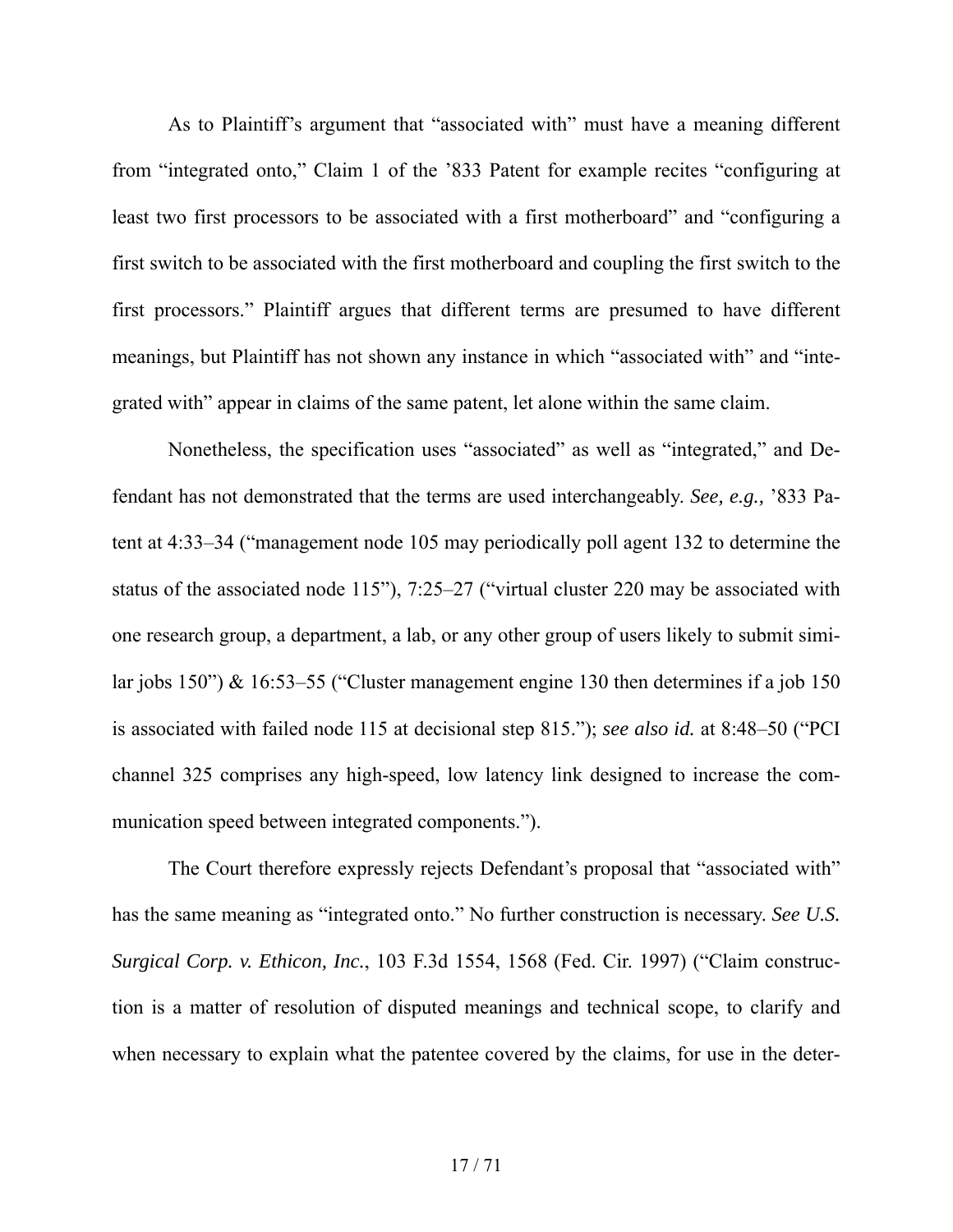mination of infringement. It is not an obligatory exercise in redundancy."); *see also O2 Micro Int'l Ltd. v. Beyond Innovation Tech. Co.*, 521 F.3d 1351, 1362 (Fed. Cir. 2008) ("[D]istrict courts are not (and should not be) required to construe every limitation present in a patent's asserted claims."); *Finjan, Inc. v. Secure Computing Corp.*, 626 F.3d 1197, 1207 (Fed. Cir. 2010) ("Unlike *O2 Micro*, where the court failed to resolve the parties' quarrel, the district court rejected Defendants' construction."); *ActiveVideo Networks, Inc. v. Verizon Commcn's, Inc.*, 694 F.3d 1312, 1326 (Fed. Cir. 2012); *Summit 6, LLC v. Samsung Elecs. Co., Ltd*., 802 F.3d 1283, 1291 (Fed. Cir. 2015).

The Court accordingly construes **"associated with"** to have its **plain meaning**.

# **D. "configured to communicate with each other via a direct link between them"**

| <b>Plaintiff's Proposed Construction</b>                                                                                                                                                             | <b>Defendant's Proposed Construction</b>                                                   |
|------------------------------------------------------------------------------------------------------------------------------------------------------------------------------------------------------|--------------------------------------------------------------------------------------------|
| Plain and Ordinary Meaning, no construc-<br>tion necessary.                                                                                                                                          |                                                                                            |
| If the Court determines a construction is<br>required, a PHOSITA would understand<br>this term to mean, "configured to com-<br>municate with each other via a point-to-<br>point link between them." | "capable of communicating with each other<br>through locally connected cache or<br>memory" |

[Dkt.  $\# 55$ ] at 4; [Dkt.  $\# 57$ ] at 11; [Dkt.  $\# 67$ ] at 10. The parties submit that this disputed term appears in Claims 1, 15, and 23 of the '909 Patent. [Dkt. # 55] at 4.

Shortly before the start of the August 4, 2016 hearing, the Court provided the parties with the following preliminary construction: "plain meaning (reject defendant's pro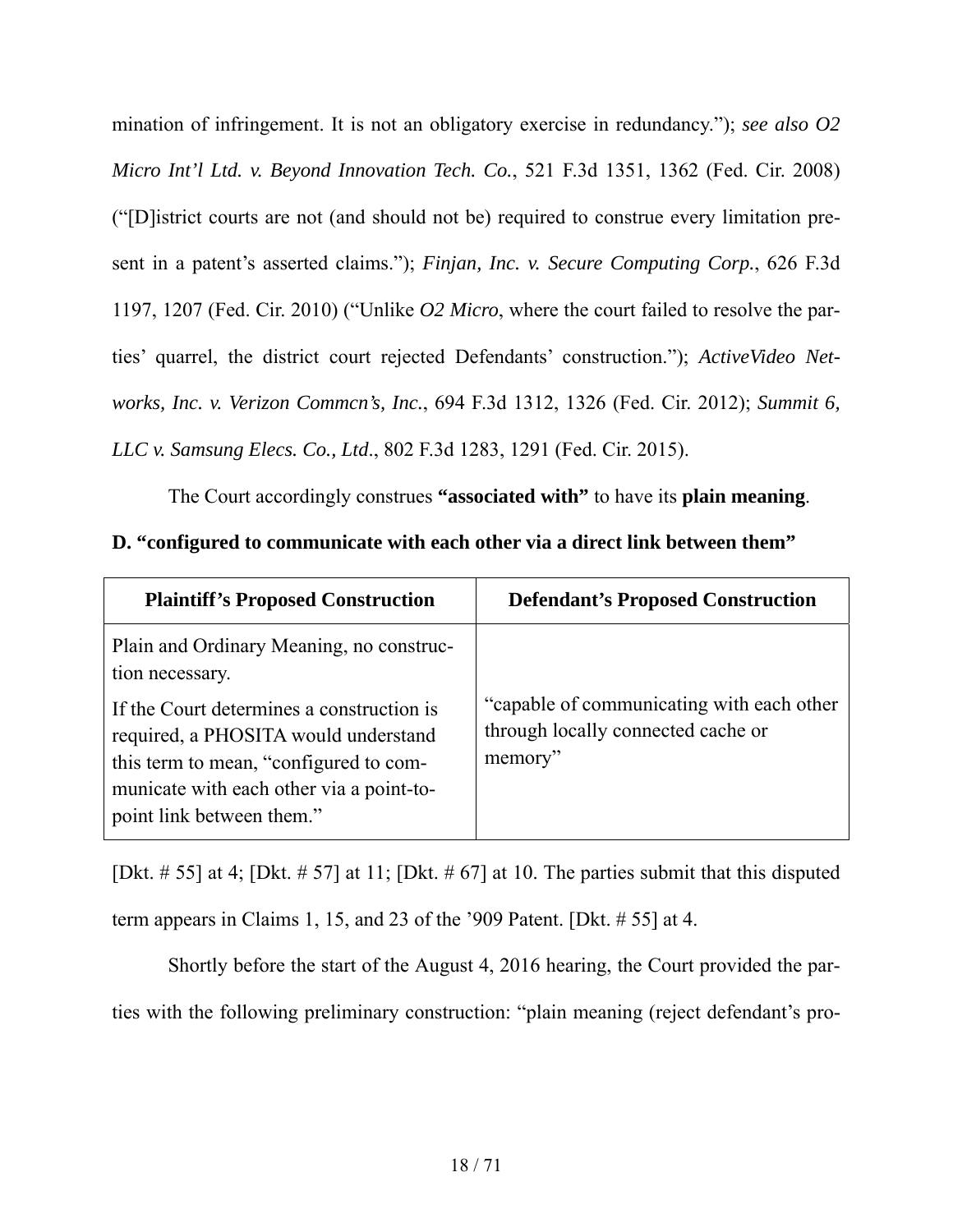posal that communication must occur 'through locally connected cache or memory')." At the August 4, 2016 hearing, the parties agreed to the Court's preliminary construction.

The Court therefore expressly rejects Defendant's proposal that communication must occur "through locally connected cache or memory," and the Court construes **"configured to communicate with each other via a direct link between them"** to have its

## **plain meaning**.

**E. "the switches for each of the n>8 interconnected nodes are configured in a routerless manner such that each of the n>8 interconnected nodes has its own switch"** 

| <b>Plaintiff's Proposed Construction</b>                                                                                                                                                                                                                                                | <b>Defendant's Proposed Construction</b>                                                                                 |
|-----------------------------------------------------------------------------------------------------------------------------------------------------------------------------------------------------------------------------------------------------------------------------------------|--------------------------------------------------------------------------------------------------------------------------|
| Plain and Ordinary Meaning, no construc-<br>tion necessary.                                                                                                                                                                                                                             |                                                                                                                          |
| If the Court determines a construction is<br>required, a PHOSITA would understand<br>this term to mean, "the switches for each of<br>the n>8 interconnected computing devices<br>are configured such that each of the $n>8$<br>interconnected computing devices has its<br>own switch." | "there is a 1-to-1 correlation between nodes"<br>and switches and no routers are used to<br>pass messages between nodes" |

[Dkt. # 55] at 4; [Dkt. # 57] at 12; [Dkt. # 67] at 11; [Dkt. # 71] at 4. The parties submit

that this disputed term appears in Claims 1 and 8 of the '833 Patent. [Dkt. # 55] at 4.

Shortly before the start of the August 4, 2016 hearing, the Court provided the parties with the following preliminary construction: "plain meaning (apart from the court's construction of the constituent term 'nodes,' which is addressed separately above)."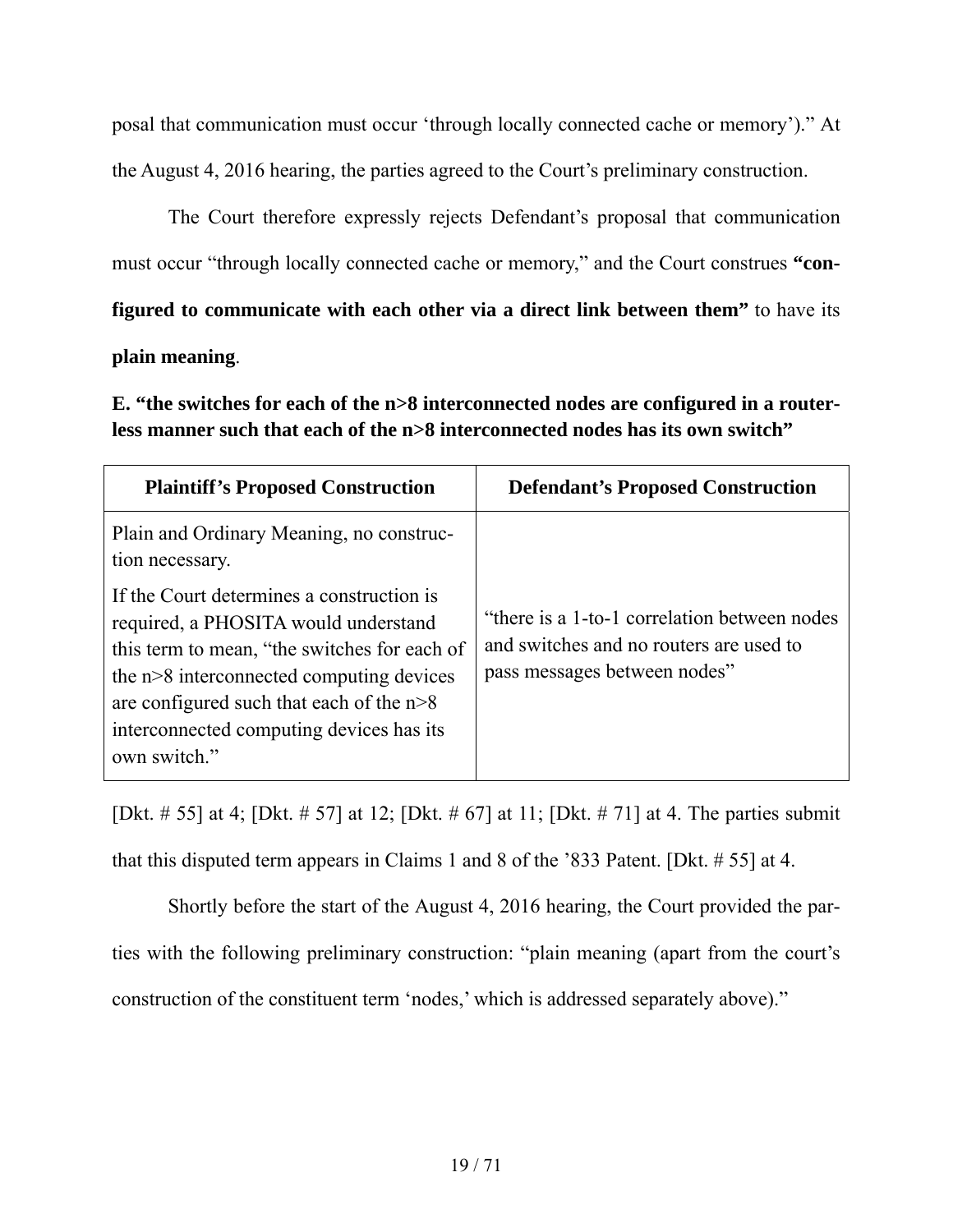#### (1) The Parties' Positions

Plaintiff argues that the meaning of this term is evident from surrounding claim language. [Dkt. # 57] at 12. Plaintiff submits that Defendant's proposal "departs from the plain claim language" and "wholly omits the claim phrase 'for each of the n>8 interconnected nodes." *Id.* Further, Plaintiff argues that the specification discloses each node has an integrated switch and explains the benefits of using a node with its own switch. *Id.* at 12–13. Plaintiff urges that "there is no support in the specification that each switch works exclusively with only one node, as [Defendant] proposes." *Id.* at 13 (citation and alterations omitted).

Defendant responds: "By the plain claim language, 'each' node 'has its own switch.' In other words, if there are 24 nodes, there must be 24 switches." [Dkt. # 67] at 12. Defendant argues that this interpretation is consistent with the specification, and Defendant also cites prosecution history. *Id.*

Plaintiff replies that "[t]he plain language of the claims defines 'routerless manner,' which is reflected in the 'such that' portion of the claim." [Dkt. # 71] at 4. Plaintiff also argues that neither the specification nor the prosecution history contain any statement requiring a one-to-one correlation between nodes and switches. *Id.*

#### (2) Analysis

As Defendant has highlighted, the specification of the '833 Patent discloses:

Blade 315 is an integrated fabric architecture that *distributes the fabric switching components uniformly across nodes 115 in grid 110*, thereby pos-

### 20 / 71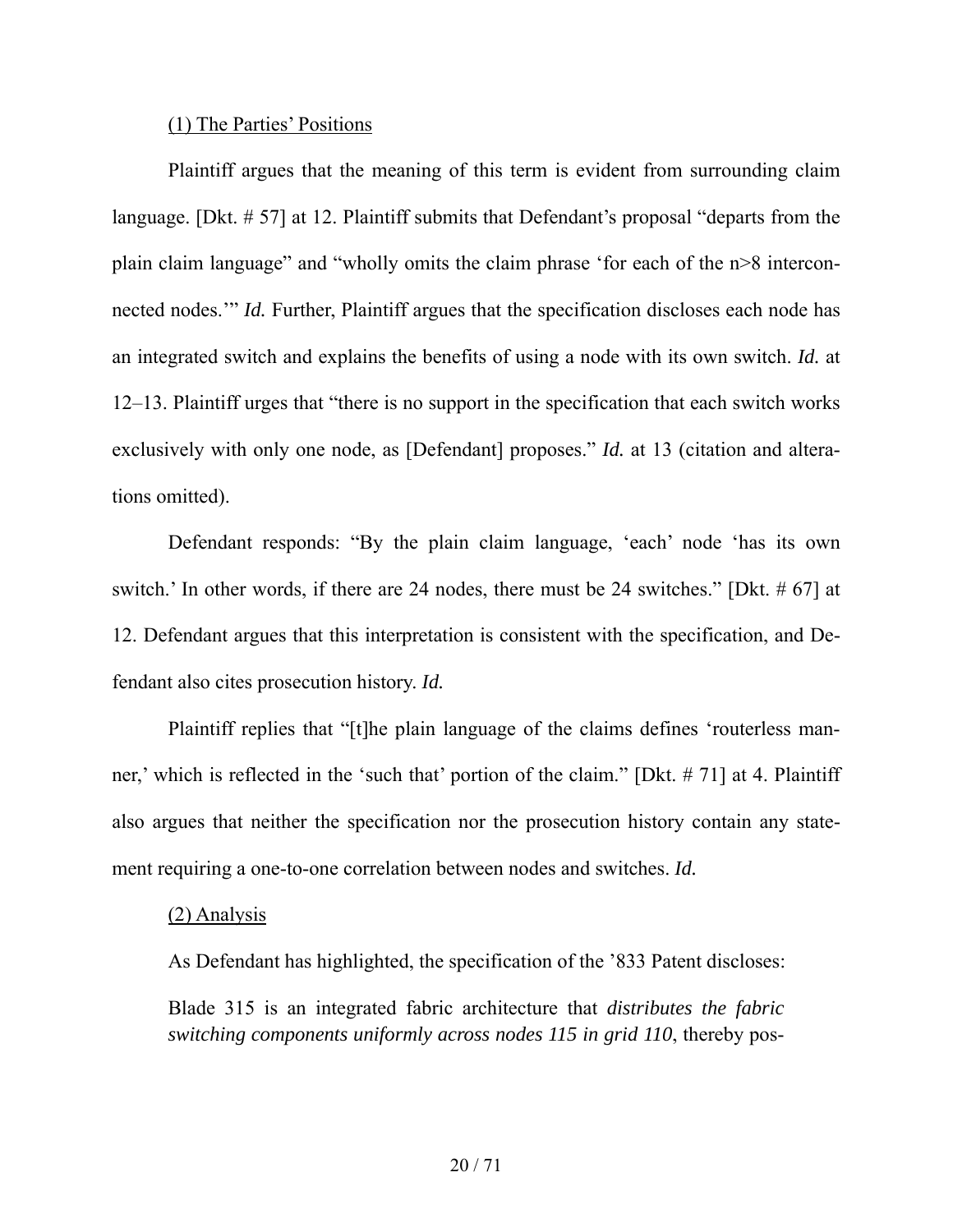sibly reducing or eliminating any centralized switching function, increasing the fault tolerance, and allowing message passing in parallel.

'833 Patent at 7:63–67 (emphasis added); *see id.* at 8:16–24 ("Each node 115 is configured with an integrated switch."). Also, during prosecution, the patentee distinguished the "Thorson" reference as having switching functionality that is centralized to routers when there are more than eight nodes. *See* Mar. 19, 2014 Amendment [Dkt. # 67-13] at 8–9.

Defendant's proposed construction, however, essentially merely restates the "routerless" and "has its own switch" limitations that are already set forth in the disputed term. At the August 4, 2016 hearing, Defendant emphasized that there must be at least as many switches as nodes because each node must have at least one switch. Because this is already evident from the "has its own switch" language on its face, this requirement need not be reiterated.

Finally, nothing in this claim language is contrary to allowing for a node that has its own switch to also be connected to another switch. *See, e.g., Gillette Co. v. Energizer Holdings, Inc.*, 405 F.3d 1367, 1371 (Fed. Cir. 2005) ("The word 'comprising' transitioning from the preamble to the body signals that the entire claim is presumptively openended."). To whatever extent Defendant has suggested to the contrary, the Court expressly rejects any such negative limitation.

The Court therefore rejects Defendant's proposed construction. No further construction is necessary. *See U.S. Surgical*, 103 F.3d at 1568; *see also O2 Micro*, 521 F.3d at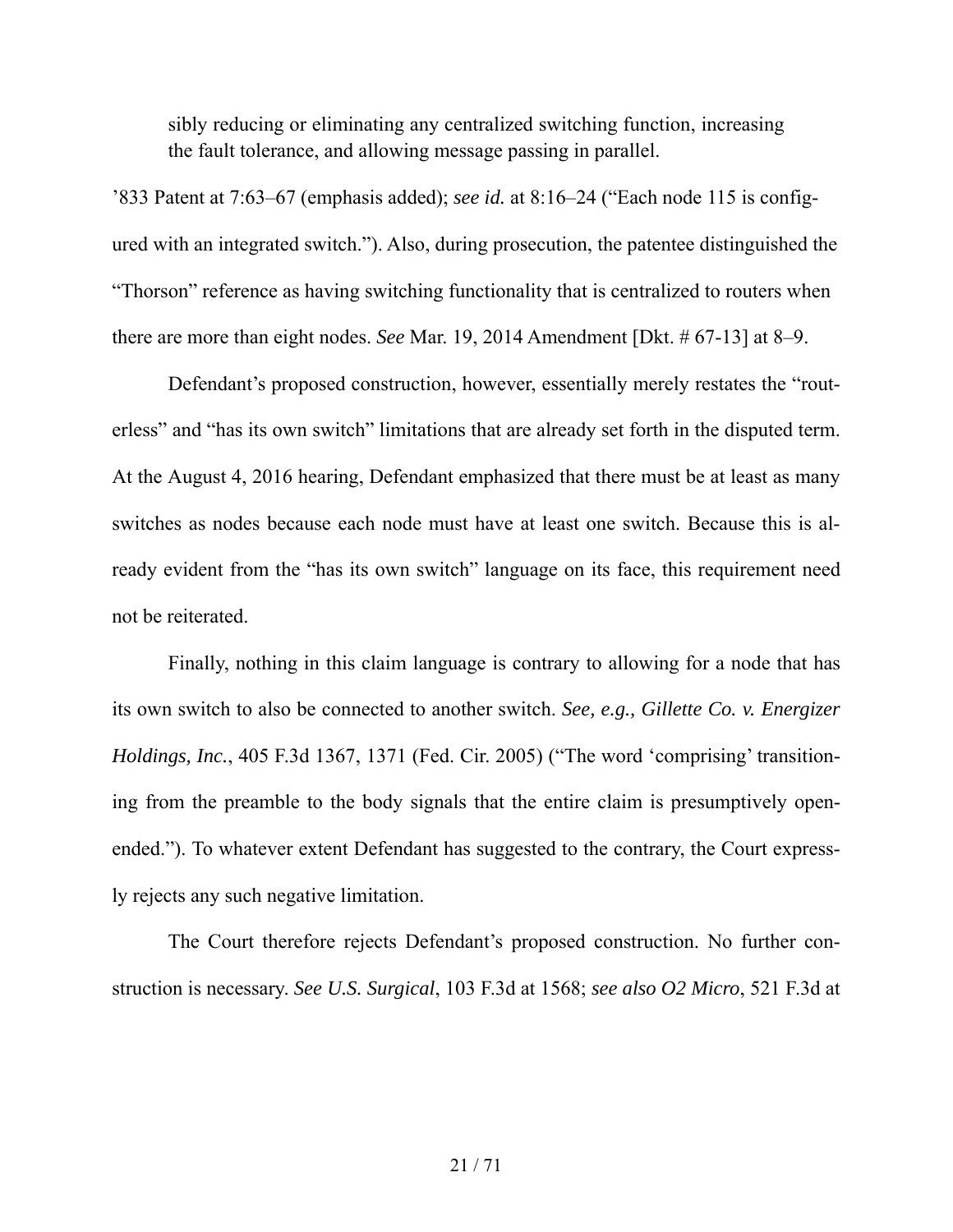1362; *Finjan*, 626 F.3d at 1207; *ActiveVideo*, 694 F.3d at 1326; *Summit 6*, 802 F.3d at 1291.

At the August 4, 2016 hearing, the parties also presented some disagreement as to how to determine whether a node has "its own" switch or, in other words, whether a particular switch belongs to a particular node. Ultimately, this issue depends upon details of particular implementations and is a question of fact regarding infringement rather than a question of law for claim construction. *See Acumed LLC v. Stryker Corp.*, 483 F.3d 800, 806 (Fed. Cir. 2007) ("The resolution of some line-drawing problems . . . is properly left to the trier of fact.") (citing *PPG Indus. v. Guardian Indus. Corp.*, 156 F.3d 1351, 1355 (Fed. Cir. 1998) ("after the court has defined the claim with whatever specificity and precision is warranted by the language of the claim and the evidence bearing on the proper construction, the task of determining whether the construed claim reads on the accused product is for the finder of fact")); *see EON Corp. IP Holdings LLC v. Silver Springs Networks, Inc.*, 815 F.3d 1314, 1318–19 (Fed. Cir. 2016) (citing *PPG*).

The Court therefore construes **"the switches for each of the n>8 interconnected nodes are configured in a routerless manner such that each of the n>8 interconnected nodes has its own switch"** to have its **plain meaning** apart from the Court's construction of the constituent term **"nodes,"** which is addressed separately above.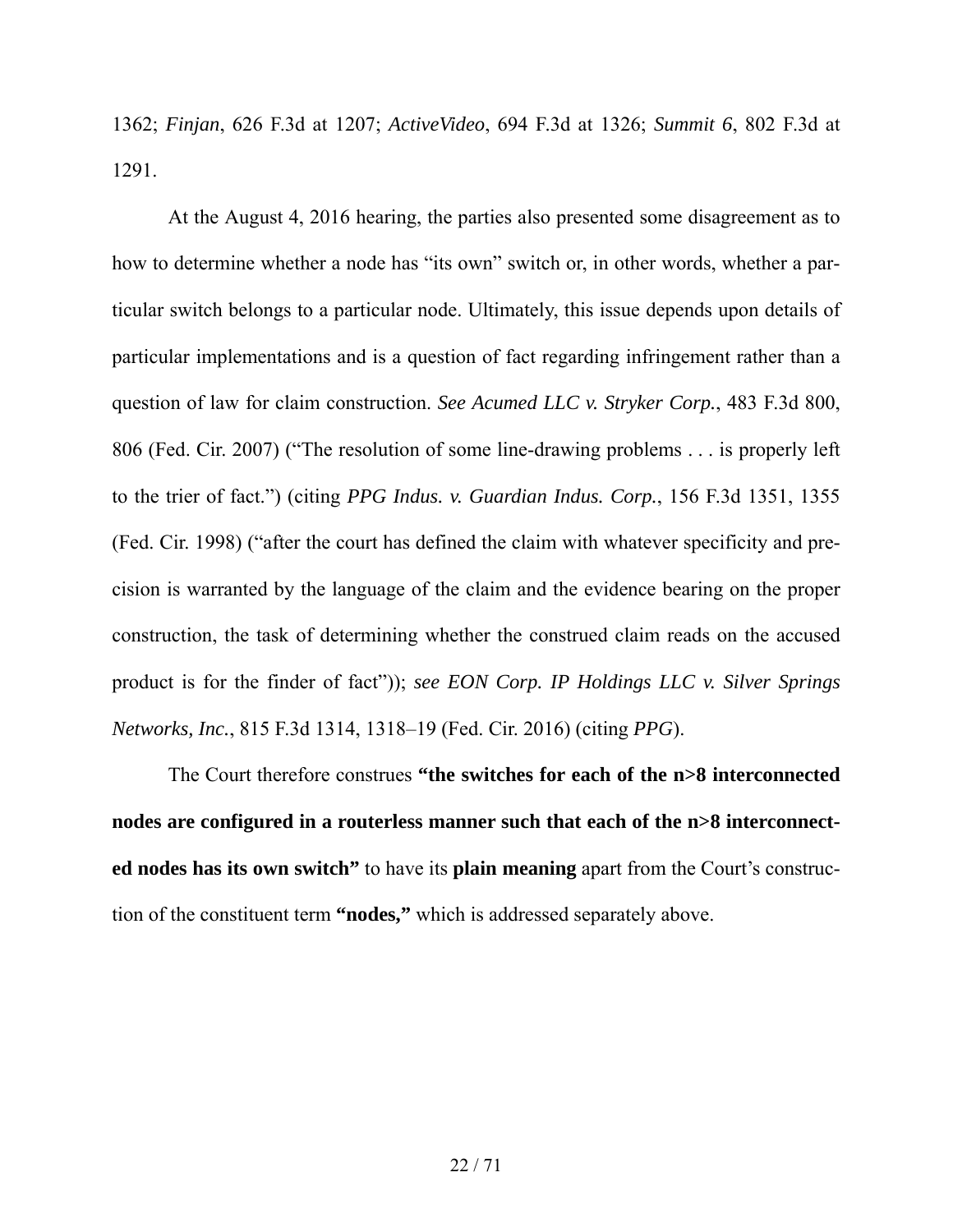## **F. "Northbridge"**

| <b>Plaintiff's Proposed Construction</b>                                                                                                                                                                                                     | <b>Defendant's Proposed Construction</b>                                                                                                                      |
|----------------------------------------------------------------------------------------------------------------------------------------------------------------------------------------------------------------------------------------------|---------------------------------------------------------------------------------------------------------------------------------------------------------------|
| Plain and Ordinary Meaning, no construc-<br>tion necessary.                                                                                                                                                                                  |                                                                                                                                                               |
| If the Court determines a construction is<br>required, a PHOSITA would understand<br>this term to mean, "a circuit that enables a<br>processor to communicate with memory, a<br>PCI bus, Level 2 cache, or any other related<br>components." | "a device which communicates with the<br>processors and controls communications<br>with memory, a PCI bus, Level 2 cache, or<br>any other related components" |

[Dkt.  $\# 55$ ] at 4–5; [Dkt.  $\# 57$ ] at 13; [Dkt.  $\# 67$ ] at 13. The parties submit that this disputed term appears in Claims 5 and 12 of the '833 Patent. [Dkt. # 55] at 4–5.

Shortly before the start of the August 4, 2016 hearing, the Court provided the parties with the following preliminary construction: "a device which communicates with the processors and controls communications with memory, a PCI bus, level 2 cache, or any other related components (reject defendant's proposal of requiring a physically separate 'device')." At the August 4, 2016 hearing, the parties agreed to the Court's preliminary construction.

The Court accordingly rejects Defendant's argument that a "Northbridge" must be a physically separate device, and with that understanding the Court construes **"Northbridge"** to mean **"a device which communicates with the processors and controls communications with memory, a PCI bus, level 2 cache, or any other related components."**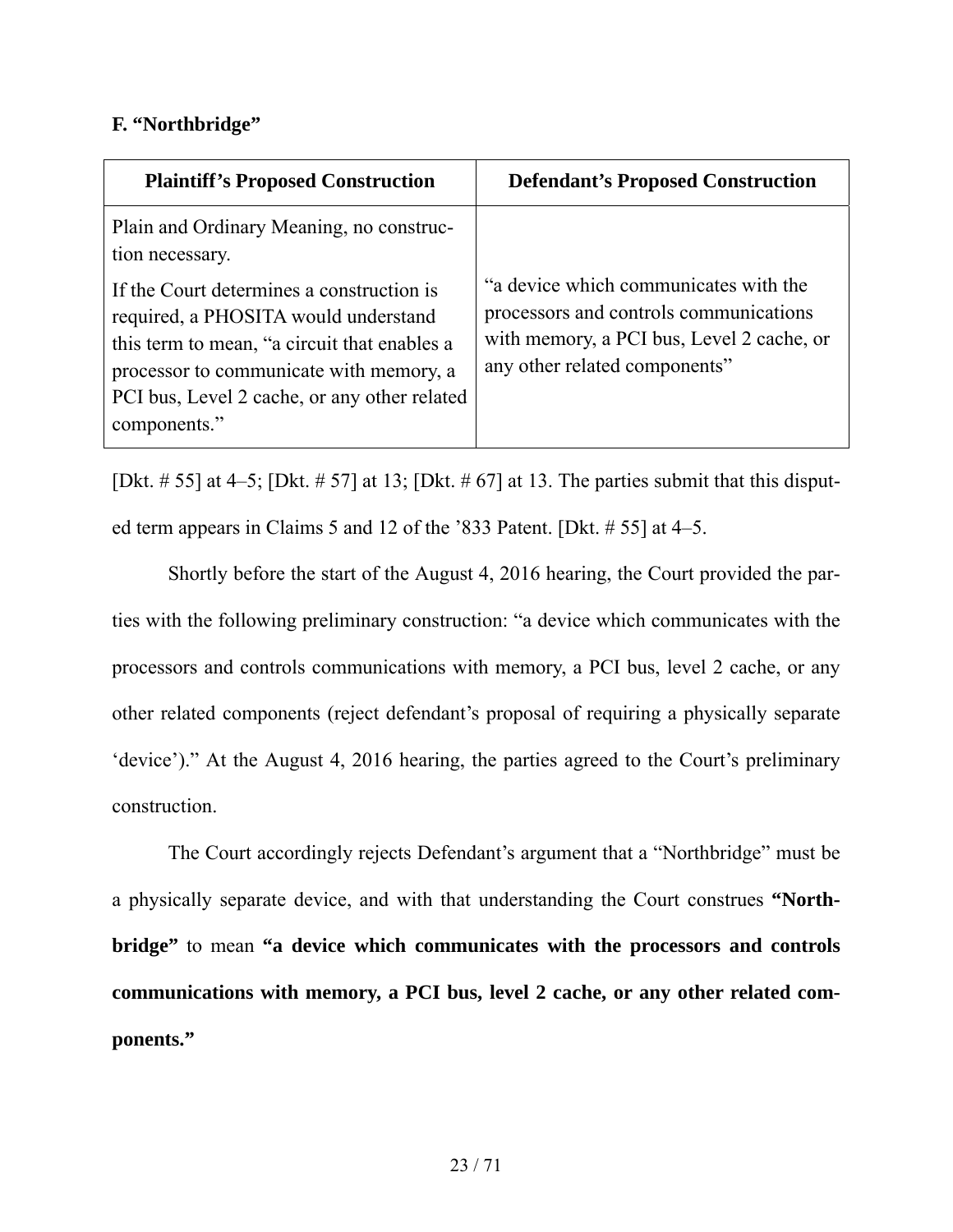# **G. "topology enabled by the first switch of each of the plurality of nodes"**

| <b>Plaintiff's Proposed Construction</b>                                                                                                                                               | <b>Defendant's Proposed Construction</b>                                                                           |
|----------------------------------------------------------------------------------------------------------------------------------------------------------------------------------------|--------------------------------------------------------------------------------------------------------------------|
| Plain and Ordinary Meaning, no construc-<br>tion necessary.                                                                                                                            |                                                                                                                    |
| If the Court determines a construction is<br>required, a PHOSITA would understand<br>this term to mean, "topology enabled by the<br>first switch of each of the two or more<br>nodes." | "topology enabled by the number of moth-<br>erboards to which the first switch of each<br>motherboard can connect" |

[Dkt.  $\# 55$ ] at 5; [Dkt.  $\# 57$ ] at 14; [Dkt.  $\# 67$ ] at 14. The parties submit that this disputed term appears in Claim 9 of the '909 Patent and Claim 15 of the '833 Patent. [Dkt. # 55] at 5.

Shortly before the start of the August 4, 2016 hearing, the Court provided the parties with the following preliminary construction: "plain meaning (reject def[endant]'s proposal of referring to motherboards)." At the August 4, 2016 hearing, the parties agreed to the Court's preliminary construction.

The Court accordingly rejects Defendant's proposal of limiting this disputed term to motherboards, and the Court construes **"topology enabled by the first switch of each of the plurality of nodes"** to have its **plain meaning**.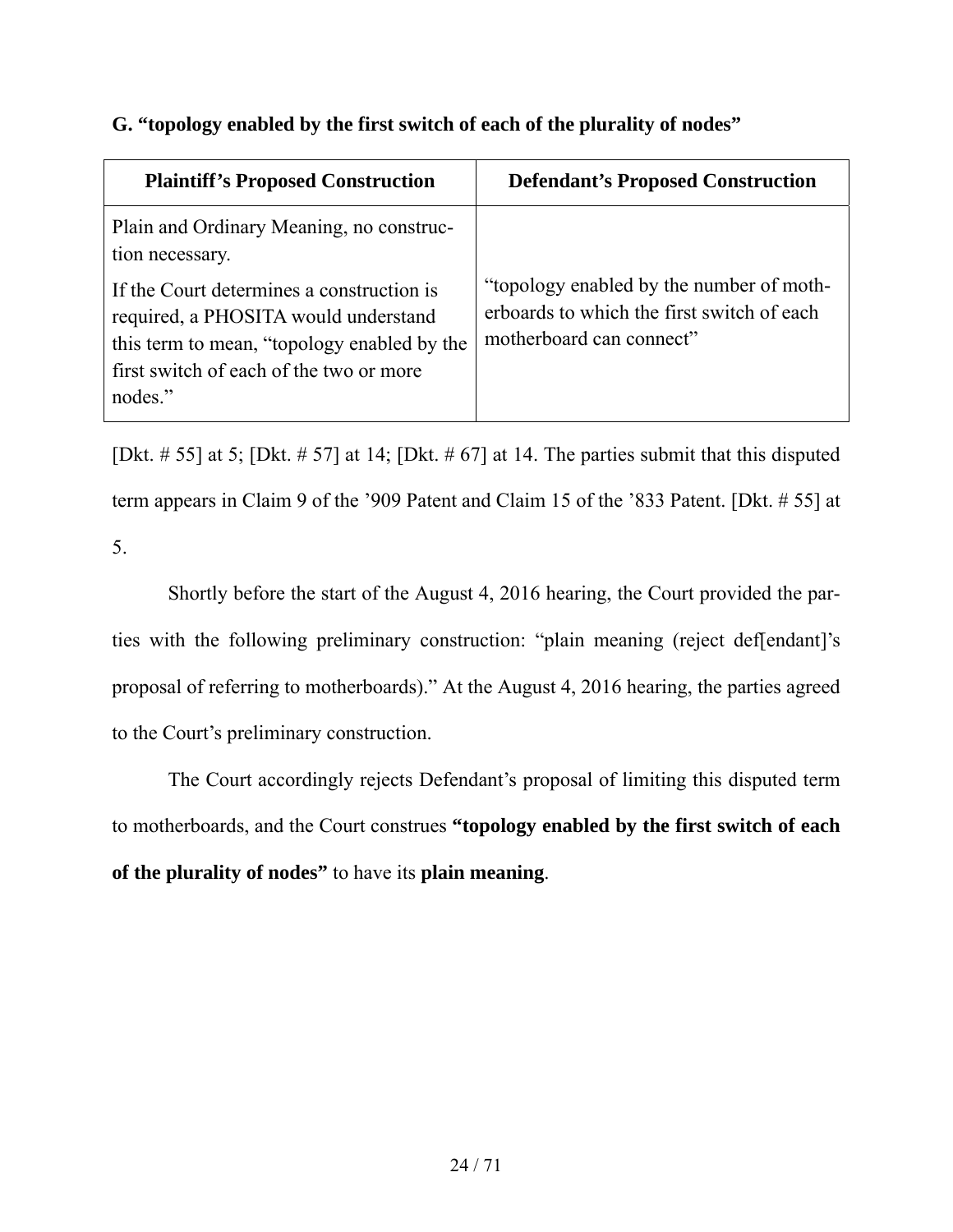# **H. "folded topology"**

| <b>Plaintiff's Proposed Construction</b>                                                                                                                                                                                                 | <b>Defendant's Proposed Construction</b>                                                                                                                                                |
|------------------------------------------------------------------------------------------------------------------------------------------------------------------------------------------------------------------------------------------|-----------------------------------------------------------------------------------------------------------------------------------------------------------------------------------------|
| Plain and Ordinary Meaning, no construc-<br>tion necessary.<br>If the Court determines a construction is<br>required, a PHOSITA would understand<br>this term to mean, "topology that has links"<br>of equal length that are minimized." | "topology of motherboards in which the<br>motherboard at the physical edge of the in-<br>terconnected motherboards is connected to<br>a corresponding motherboard at the axial<br>edge" |

[Dkt.  $\# 55$ ] at 5; [Dkt.  $\# 57$ ] at 15; [Dkt.  $\# 67$ ] at 14. The parties submit that this disputed term appears in Claim 11 of the '909 Patent. [Dkt. # 55] at 5.

Shortly before the start of the August 4, 2016 hearing, the Court provided the parties with the following preliminary construction: "topology of nodes in which a node at the physical edge of the interconnected nodes is connected to a corresponding node at the axial edge." At the August 4, 2016 hearing, the parties agreed to the Court's preliminary construction.

The Court therefore construes **"folded topology"** to mean **"topology of nodes in which a node at the physical edge of the interconnected nodes is connected to a corresponding node at the axial edge."**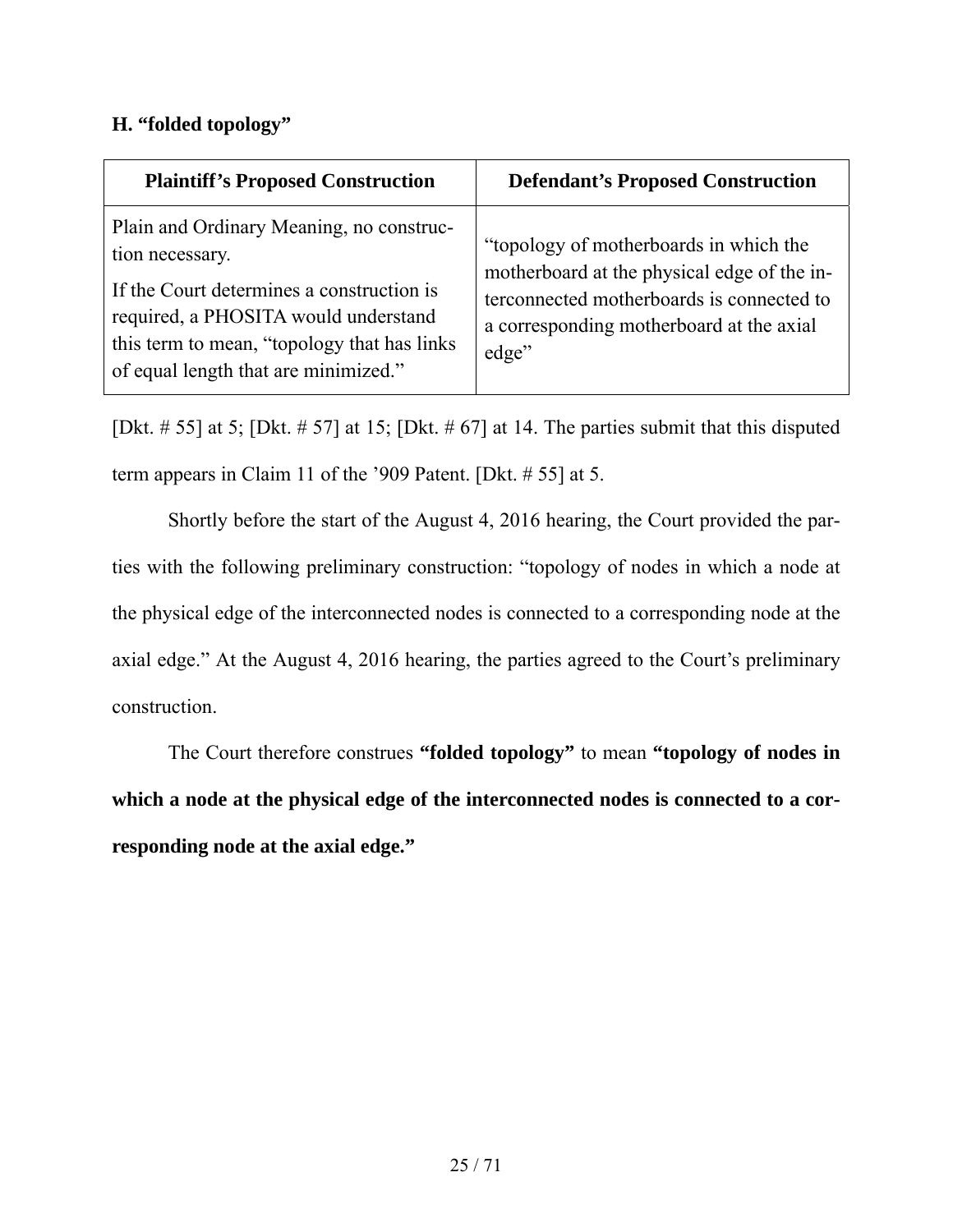# **I. "distributed application"**

| <b>Plaintiff's Proposed Construction</b>                                                                                                                                                                                                  | <b>Defendant's Proposed Construction</b>                                                                                                                       |
|-------------------------------------------------------------------------------------------------------------------------------------------------------------------------------------------------------------------------------------------|----------------------------------------------------------------------------------------------------------------------------------------------------------------|
| Plain and Ordinary Meaning, no construc-<br>tion necessary.<br>If the Court determines a construction is<br>required, a PHOSITA would understand<br>this term to mean, "an application capable"<br>of running across at least two nodes." | "a single instance of an application that is<br>run across more than one computing device<br>and that appears to a client computer as a<br>single application" |

[Dkt. # 55] at 5–6; [Dkt. # 57] at 16; [Dkt. # 67] at 15; [Dkt. # 71] at 5. The parties submit that this disputed term appears in Claims 1–2, 5–8, 11–12, 15–16, 19–22, 25–26, 29– 30, 33–34, and 39–40 of the '714 Patent. [Dkt. # 55] at 5–6.

Shortly before the start of the August 4, 2016 hearing, the Court provided the parties with the following preliminary construction: "a single instance of an application running across more than one node."

# (1) The Parties' Positions

Plaintiff argues that its proposed construction is supported by the specification as well as by the ordinary understanding of the disputed term in the relevant art. [Dkt. # 57] at 17. Plaintiff argues that Defendant's proposed construction is contrary to the specification, fails to cover applications that are collaborative rather than client-server, and relies upon an inapplicable dictionary definition. *Id.*

Defendant responds that its proposal is consistent with the specification as well as with the opinion of Plaintiff's expert. [Dkt. # 67] at 16.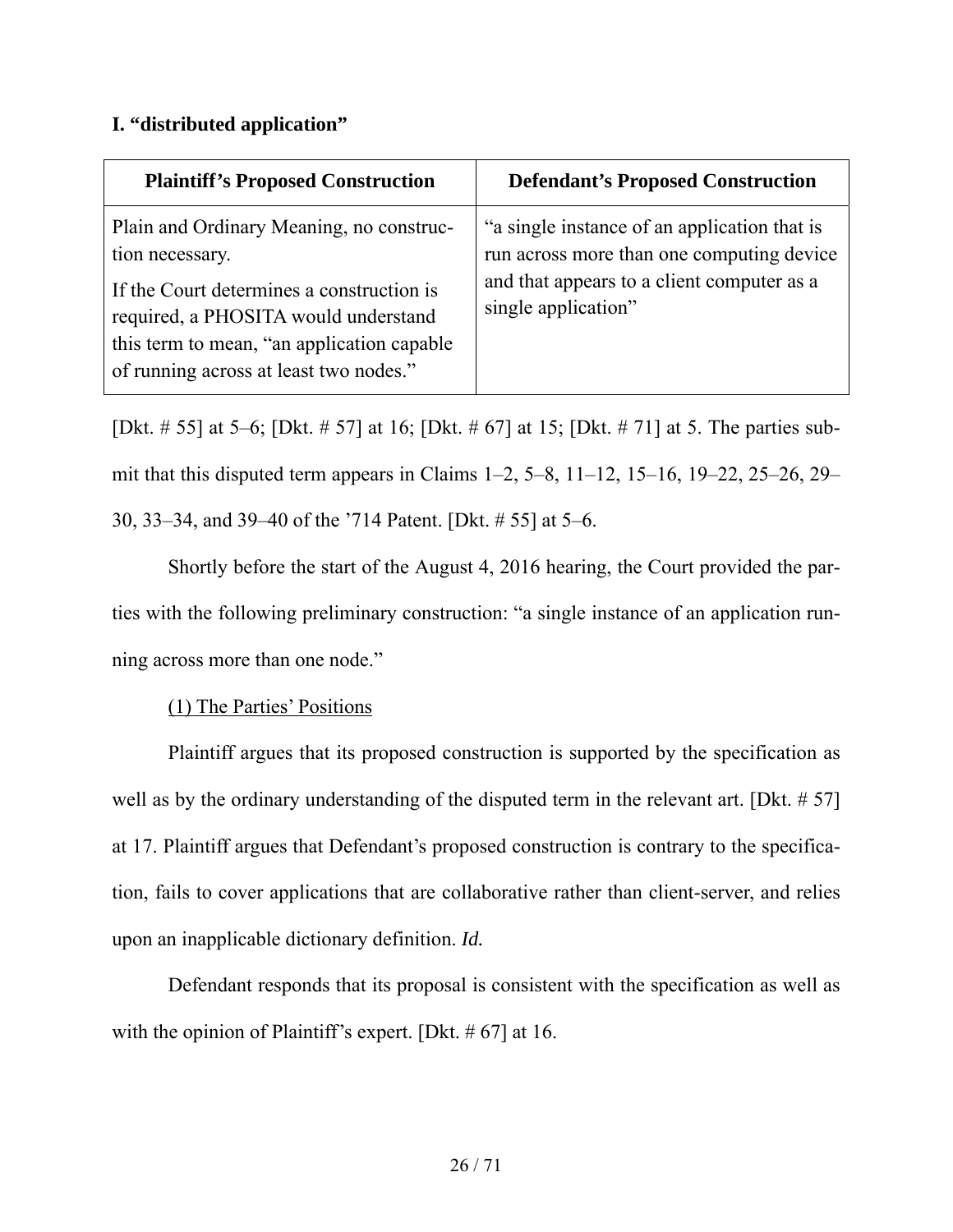Plaintiff replies that Defendant's proposals of "single instance" and "appears to a client as a single application" have no support in the intrinsic evidence, and "[Defendant's] only alleged support is the declaration of its expert and [Defendant's] mischaracterization of an out-of-context statement by [Plaintiff's] expert." [Dkt. # 71] at 5.

#### (2) Analysis

At the August 4, 2016 hearing, Plaintiff argued that the disputed term could encompass multiple instances of the same application running on multiple nodes. Defendant responded that Plaintiff's position in that regard is inconsistent with the specification, such as Figure 1 of the '714 Patent, which illustrates applications 114a and 114b with lines that emanate therefrom having arrows pointing to multiple nodes 108. Defendant argued that application 114a, for example, represents a single instance of an application and that the lines illustrate the single instance running across multiple nodes. Plaintiff replied that there is no disclosure that supports Defendant's interpretation of Figure 1, which Plaintiff argues could just as easily be interpreted such that each line emanating from application 114a represents a different instance of that application. Of note in this regard, the specification does not use reference numerals 114a and 114b but rather refers simply to "applications 114." *See* '714 Patent at 2:16–18.

Even setting aside Figure 1, however, the specification discusses "distributed application 114" in the context of using multiple nodes:

In one aspect of operation, dynamic boot engine 105 selects a distributed application 114. Based on one or more associated policies 132, dynamic boot engine 105 may *dynamically add or subtract one or more selected*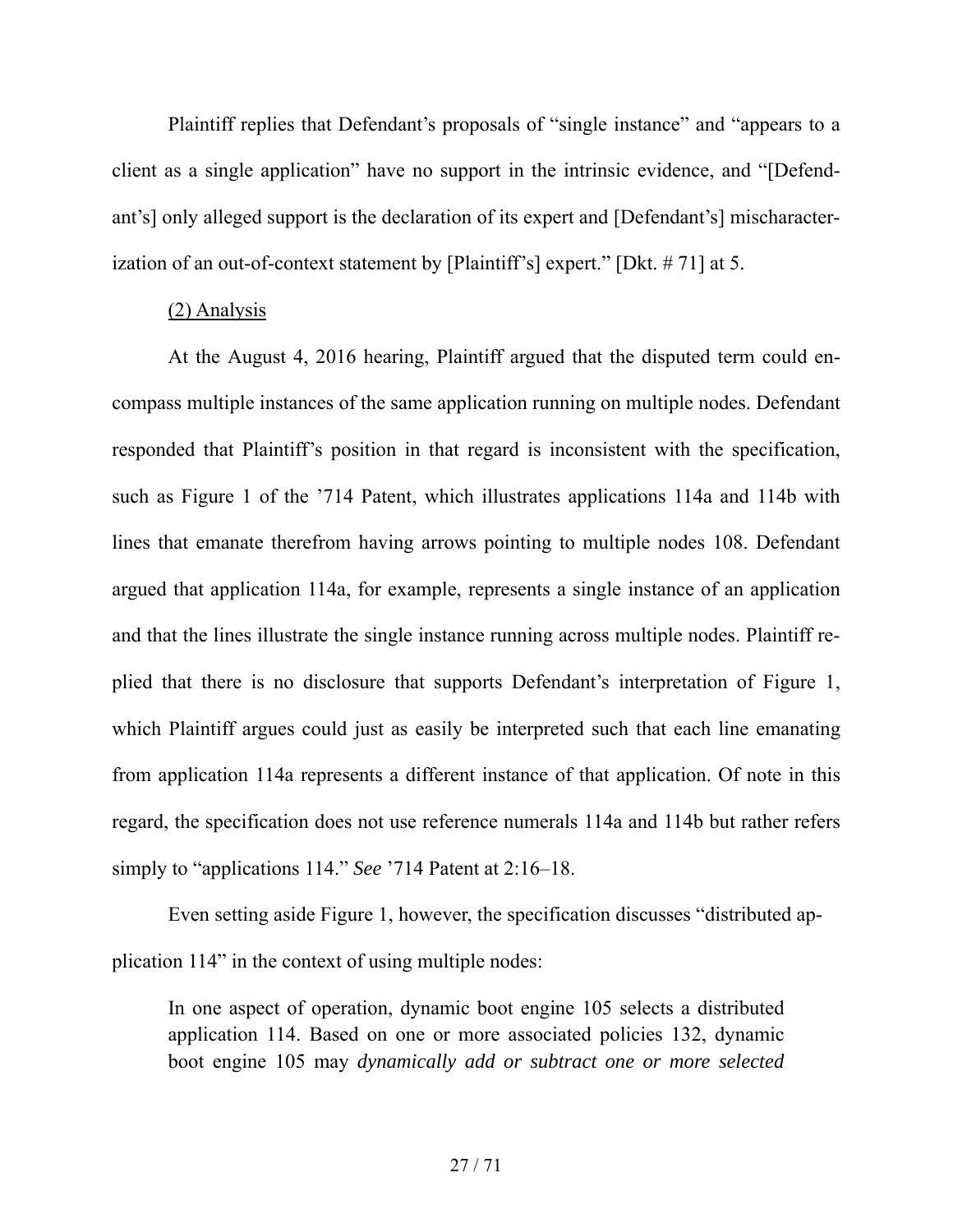*nodes 108 to the particular application environment or virtual cluster*. Based on the retrieved policies 132, dynamic boot engine 105 selects the appropriate boot image 132 for the selected nodes 108. For example, if there are already four nodes 108 executing a portion of application 114, then dynamic boot engine 105 automatically selects the fifth boot image 132 (at least partially based on node's 108 hardware and other characteristics and the one or more policies 132) that is compatible with application 114. Based on the retrieved policies 132, dynamic boot engine 105 may also select the appropriate virtual local disk image 134 for the selected nodes 108. Once the appropriate boot image 132 and/or virtual local disk image 134 are selected, dynamic boot engine 105 flashes node 108 with a pointer or other reference to the selected boot image 132 and virtual local disk image 134 and reboots node 108. Once node 108 is initialized (normally less than fifteen seconds), dynamic boot engine 105 (or some other job scheduler) executes the appropriate task, process, or other *portion of application* 104 [*sic*, 114] on the selected node 108.

'714 Patent at 7:62–8:17 (emphasis added); *see also id.* at 3:58–60 ("Nodes 108 comprises [*sic*] any computer, blade, or server operable to *execute at least a portion* (such as a task or process) of application 114." (emphasis added)  $&$  Fig. 1.

Also, as to the term "the distributed application is operable to execute at a subset of the plurality of nodes" (which is no longer disputed, as noted below), Defendant had proposed that the corresponding structure is "a database management system (DBMS) or financial software." Plaintiff's expert opined: "There are many more distributed applications in this world than just DBMS and financial software programs. [Defendant] limits its construction to two types of distributed applications, but ignores that the distributed application may be any suitable software to run a *single instance* on more than one node." Scherson Decl. (May 19, 2016) [Dkt. # 57-5] at ¶ 202 (emphasis added) (citing '714 Pa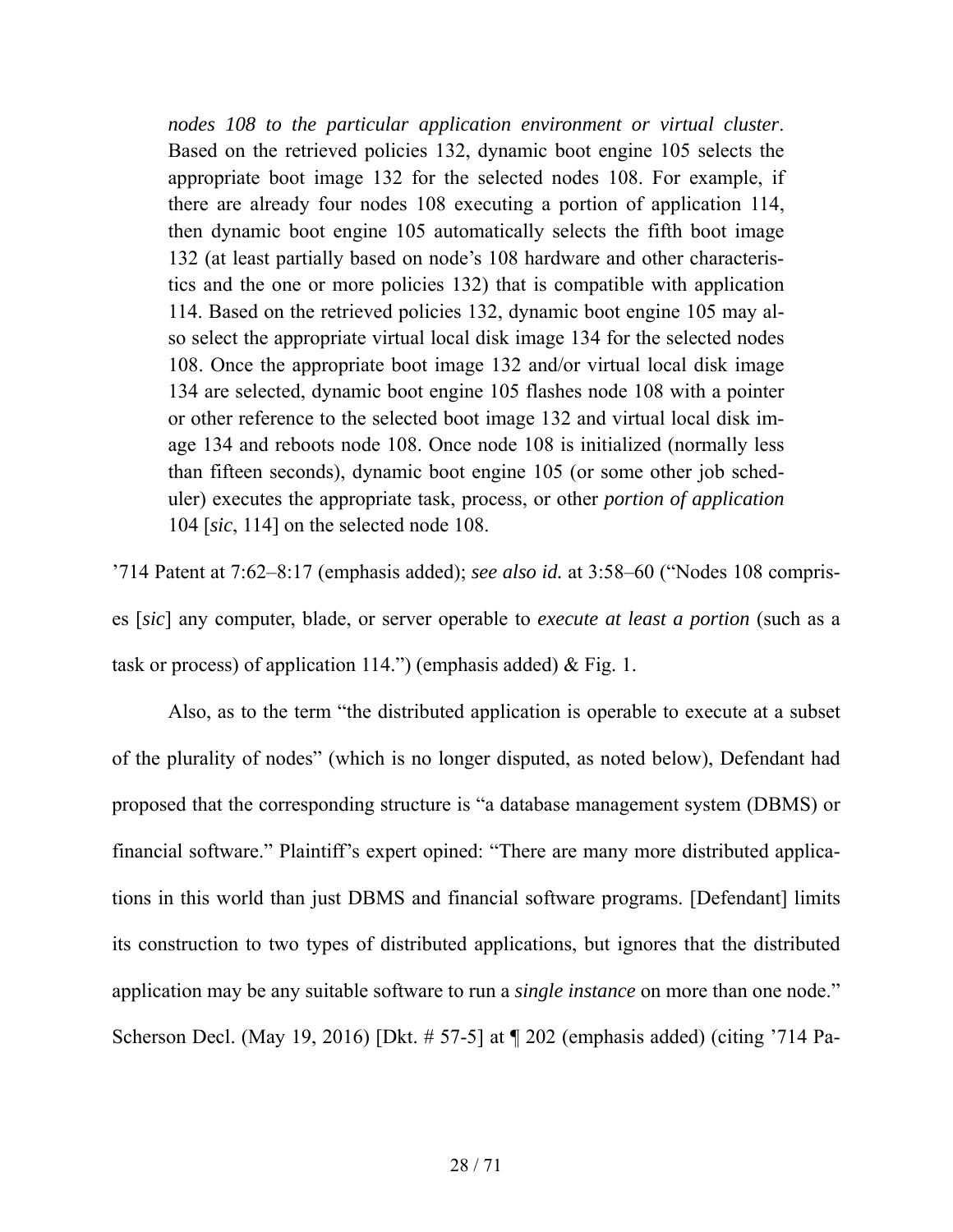tent 4:19–22). Although Plaintiff argues that Defendant has cited this statement out of context,<sup>2</sup> it is noteworthy that Plaintiff's own expert has referred to a distributed application as being a single instance running on multiple nodes.

Defendant further submits the following extrinsic definition: "A distributed system is a collection of independent computers that appears to its users as a single coherent system." Andrew S. Tanenbaum, et al., *Distributed Systems: Principles & Paradigms* (2007) [Dkt.  $\#$  67-24] at 2.

On balance, in light of the above-discussed intrinsic and extrinsic evidence, Defendant has adequately supported its proposal that, in the context of an application, the term "distributed" requires that the application is a single instance running across more than one node rather than, as Plaintiff has suggested, multiple instances of an application being run separately by different nodes. Plaintiff's proposal in that regard fails to give meaning to the constituent term "distributed" and is therefore rejected.

Defendant's proposal of "appears to a client computer as a single application," however, lacks adequate support, is potentially redundant, and would tend to confuse rather than clarify the scope of the claims.

The Court therefore construes **"distributed application"** to mean **"a single instance of an application running across more than one node."** 

<u>.</u>

<sup>2</sup> *See* Scherson Decl. (July 14, 2016) [Dkt. # 71-1] ¶ 15 (stating that Defendant's expert "mischaracterizes my prior declaration because I never admit that a distributed application *must* run as a single instance").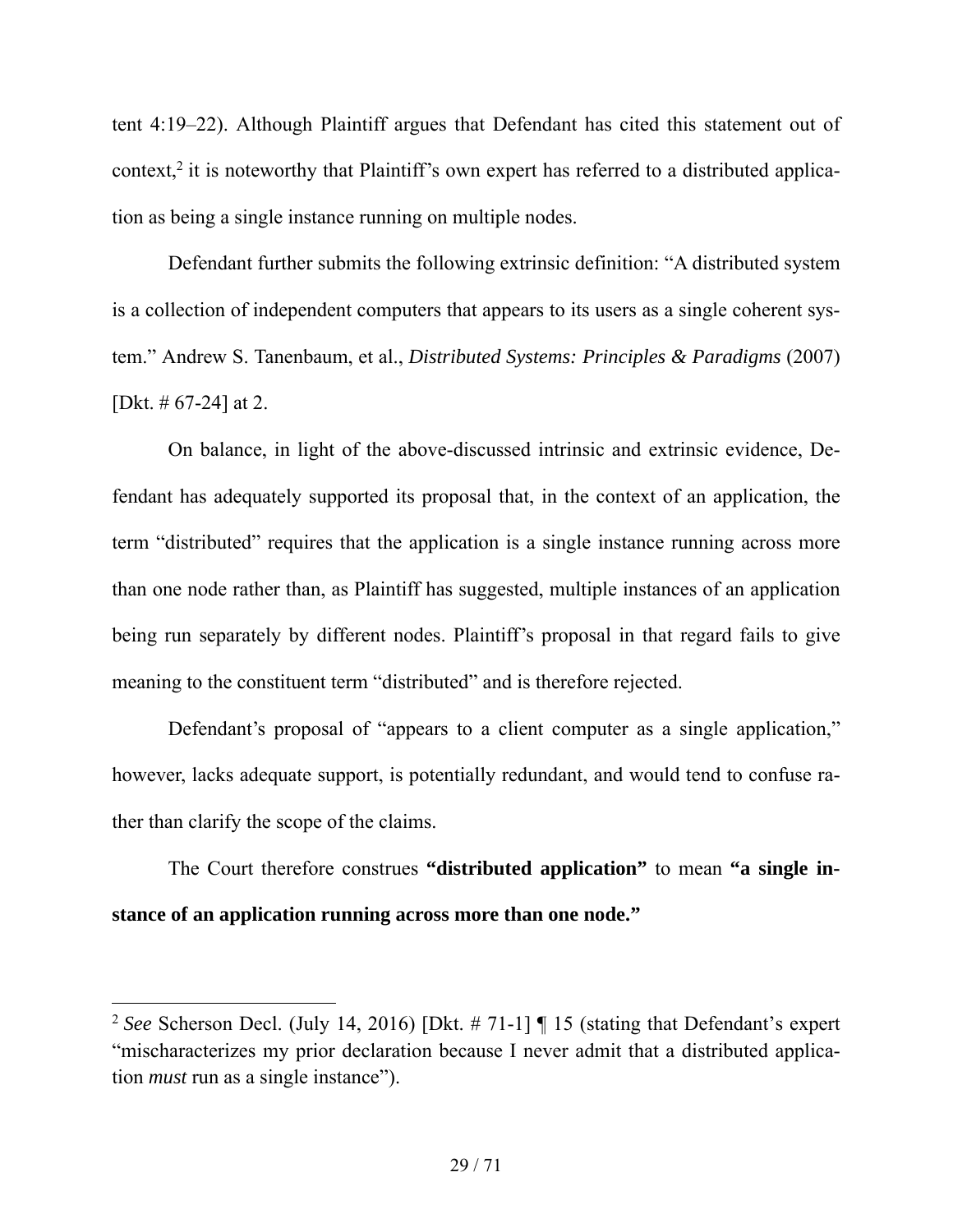# **J. "switching fabric"**

| <b>Plaintiff's Proposed Construction</b>                                                                                                                                                                      | <b>Defendant's Proposed Construction</b>                                                                                                                                           |
|---------------------------------------------------------------------------------------------------------------------------------------------------------------------------------------------------------------|------------------------------------------------------------------------------------------------------------------------------------------------------------------------------------|
| Plain and Ordinary Meaning, no construc-<br>tion necessary.<br>If the Court determines a construction is<br>required, a PHOSITA would understand<br>this term to mean, "one or more switches<br>on a fabric." | "the combination of hardware and software"<br>components, including a switch, that con-<br>nects the two or more processors on the<br>card to the adjacent node(s) in the network" |

[Dkt. # 55] at 6; [Dkt. # 57] at 17; [Dkt. # 67] at 16; [Dkt. # 71] at 5. The parties submit that this disputed term appears in Claims 1, 16, 27, and 38 of the '274 Patent. [Dkt.  $\# 55$ ] at 6.

Shortly before the start of the August 4, 2016 hearing, the Court provided the parties with the following preliminary construction: "a network of switches and links between switches."

(1) The Parties' Positions

Plaintiff argues that its proposal is consistent with surrounding claim language as well as the specification. [Dkt. # 57] at 18.

Defendant responds that "[t]he intrinsic record demonstrates that 'switching fabric' is more than simply switches, as [Plaintiff] contends, but rather includes the hardware and software connecting the processors of different nodes." [Dkt. # 67] at 17.

Plaintiff replies that Defendant's proposal ignores the phrase "on a fabric" and "ignores [Plaintiff's] explanation that the term 'fabric' refers to the network that allows communications between nodes." [Dkt. # 71] at 5. Plaintiff also argues that Defendant's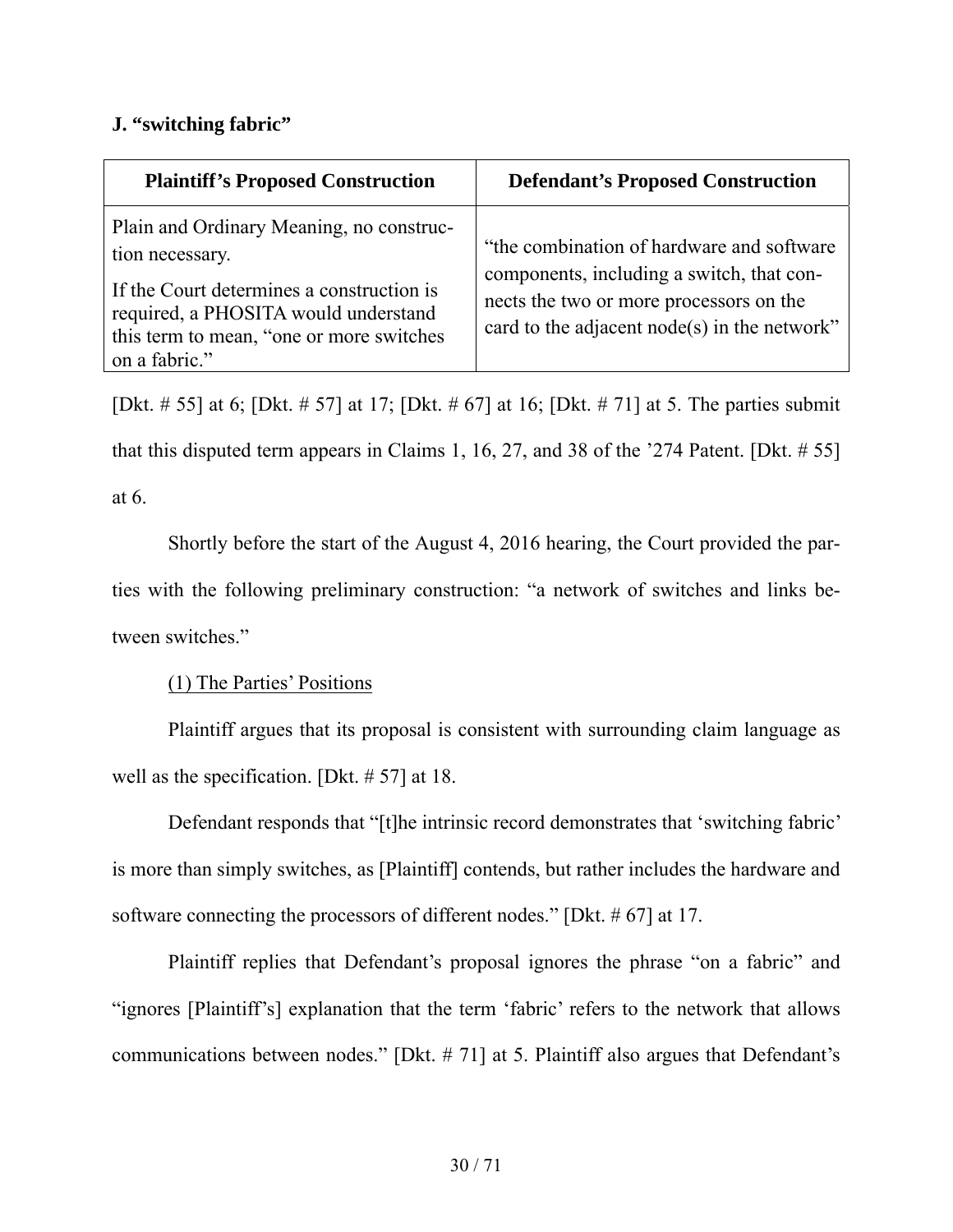proposals of "combination of hardware and software components" and "connects . . . to the adjacent nodes" are "each unsupported by the claims and the specification." *Id.* at 5– 6.

## (2) Analysis

The specification discloses: "Each node 115 is configured with an integrated switch." '274 Patent at 4:64–65. Also, the specification discloses: "In particular embodiments, the network fabric of HPC server 102 includes switches 166 coupled to each other according to a topology encompassing a three dimensional torus, as described above." *Id.* at 62:46–49; *see id.* at Abstract ("[a] fabric coupling the multiple nodes to each other and coupling the multiple nodes to storage accessible to each of the multiple nodes").

At the August 4, 2016 hearing, Plaintiff argued that including the links would be inconsistent with the recital in the claims that the "switching fabric" is "integrated to a card" because the links cannot be built into a card. Claim 1 of the '274 Patent, for example, recites (emphasis added):

1. A system for fault tolerance and recovery in a high-performance computing (HPC) system, the system for fault tolerance and recovery comprising:

- a fabric coupling a plurality of nodes in an HPC system to each other, each node comprising *a switching fabric* integrated to a card and at least two processors integrated to the card;
- storage coupled to *the fabric* and accessible to each of the nodes, the storage operable to store a plurality of hosts each executable at any of the nodes; and
- a manager coupled to *the fabric*, the manager operable to monitor a currently running node in the HPC system executing a host and, if a fault occurs at the currently running node, discontinue opera-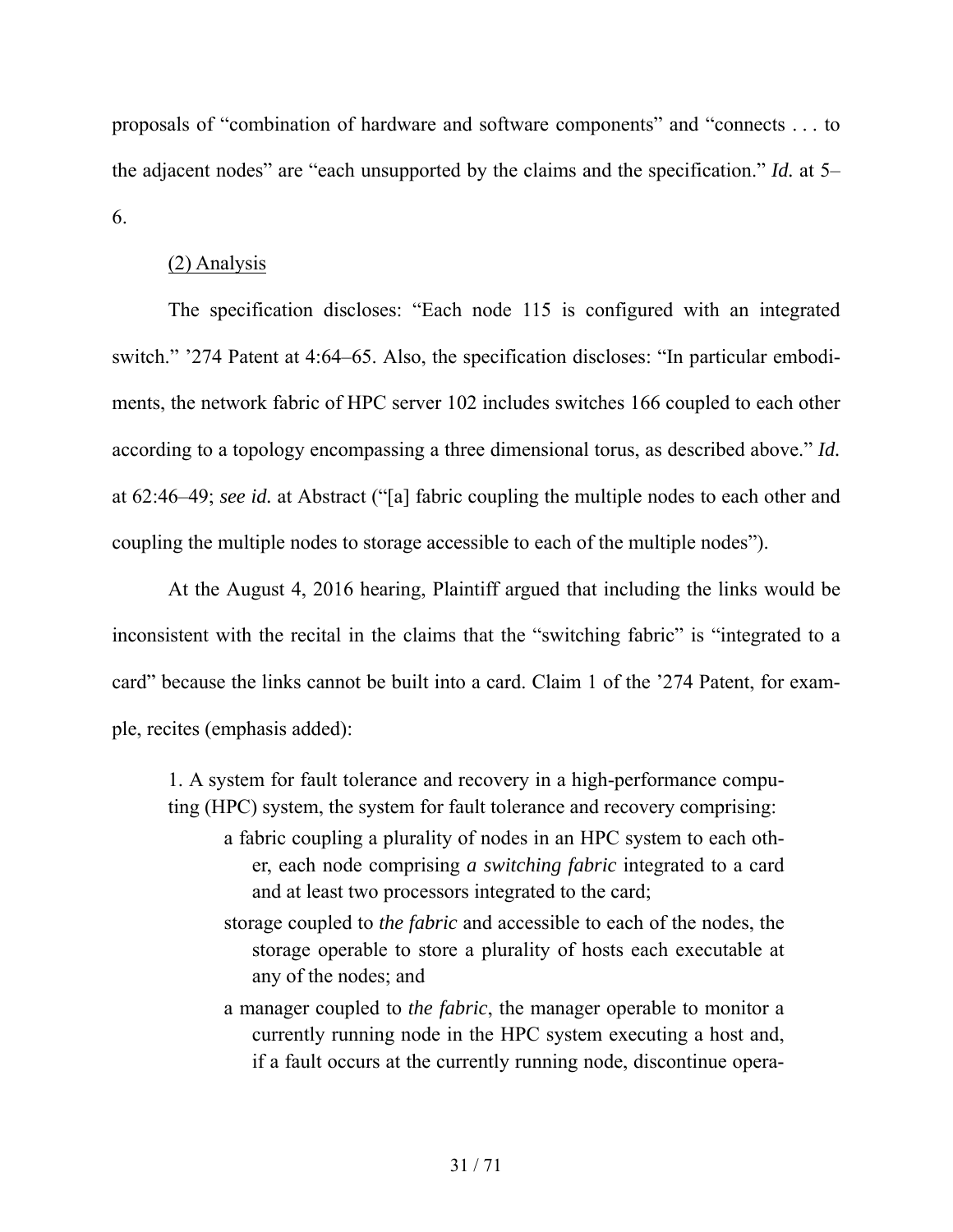tion of the currently running node and boot the host at a free node in the HPC system from the storage.

The Court separately addresses the term "integrated to," above. Regardless of the Court's construction of that term, however, Plaintiff has not shown that finding that a link is part of something that is "integrated to a card" would require that the entire link is integrated rather than merely a portion or terminus thereof. Also of note, the abovereproduced claim itself uses the term "fabric" to refer to couplings between a plurality of nodes (rather than merely the switches at the nodes).

On balance, the above-quoted portions of the specification, together with the context of the above-reproduced claim, demonstrate that the term "switching fabric" refers to a network of switches and links between switches. Further, this interpretation is consistent with the extrinsic definition submitted by Defendant ([Dkt. # 67-14] ("The term is sometimes used to mean collectively all switching hardware and software in a network.")), and is also consistent with the opinion of Plaintiff's expert that "switching fabric" refers to switches and "a set of links" (Scherson Decl. (May 19, 2016) [Dkt. # 57-5]  $\P$  143).

Finally, Defendant's proposed reference to "processors on the card" is rejected as tending to confuse rather than clarify and as being redundant of other claim language requiring a "card."

The Court therefore construes **"switching fabric"** to mean **"a network of switches and links between switches."**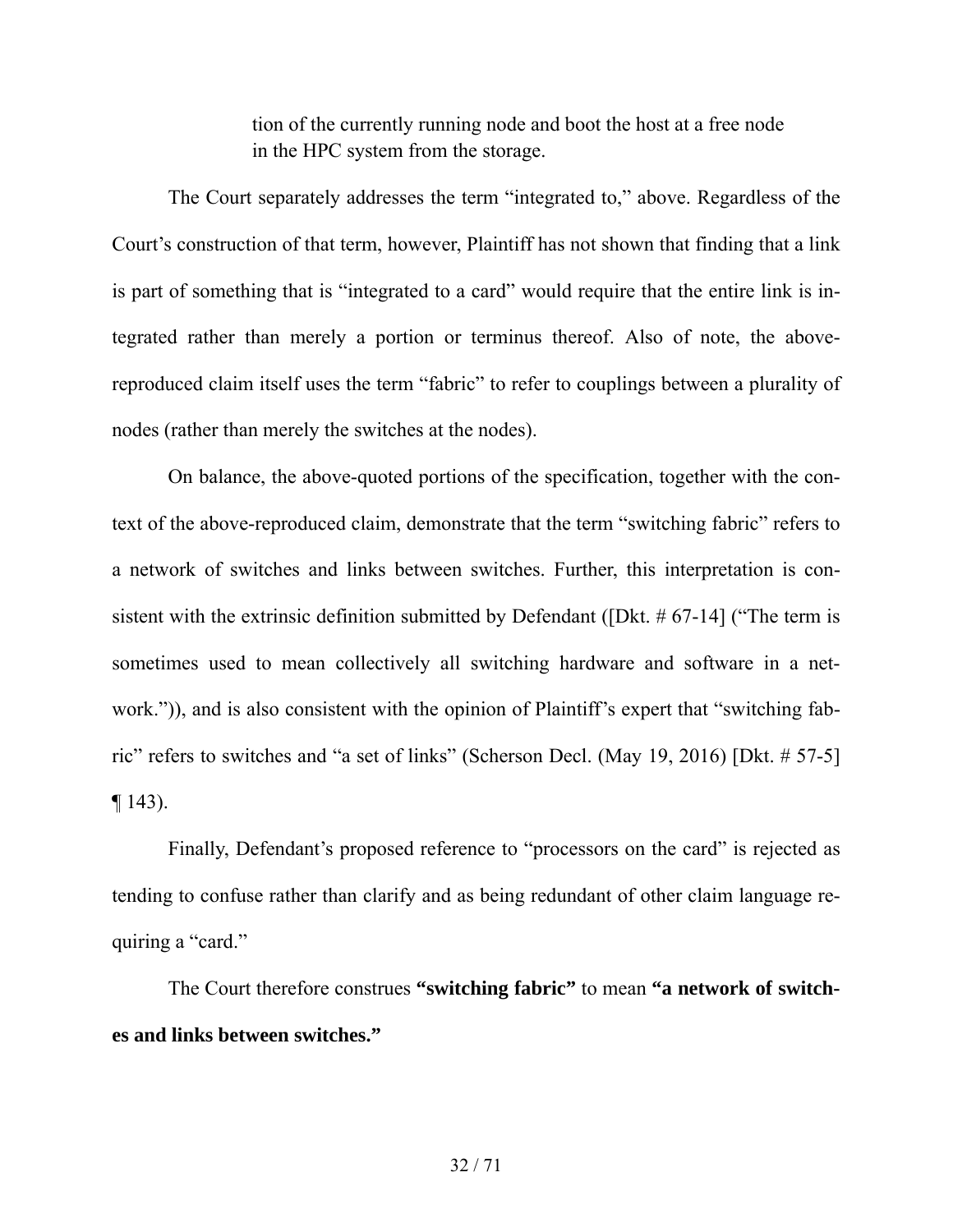## **K. "host"**

| <b>Plaintiff's Proposed Construction</b>                                                                           | <b>Defendant's Proposed Construction</b>                               |
|--------------------------------------------------------------------------------------------------------------------|------------------------------------------------------------------------|
| Plain and Ordinary Meaning, no construc-<br>tion necessary.                                                        | "a physical or virtual computing system                                |
| If the Court determines a construction is<br>required, a PHOSITA would understand<br>this term to mean, "program." | capable of providing one or more services<br>over a network or fabric" |

[Dkt. # 55] at 6; [Dkt. # 57] at 19; [Dkt. # 67] at 18; [Dkt. # 71] at 6. The parties submit that this disputed term appears in Claims 1,  $6-7$ , 12, 16,  $21-22$ , 27,  $32-33$ , and 38 of the '274 Patent. [Dkt.#. 55] at 6.

Shortly before the start of the August 4, 2016 hearing, the Court provided the parties with the following preliminary construction: "operating system."

(1) The Parties' Positions

Plaintiff argues that whereas its proposed construction is consistent with the specification, Defendant's proposal "imposes unnecessary, unsupported limitations. In particular, defining 'hosts' as only 'services' contradicts the specification which describes 'hosts' as 'a thread or process.'" [Dkt. # 57] at 19 (citing '274 Patent at 7:57–60).

Defendant responds that "[a]lthough 'host' is not defined in the '274 patent, [Defendant's] proposal captures the disclosures in the intrinsic record." [Dkt. # 67] at 18. Defendant also argues that Plaintiff's proposed construction "is contrary to the patent's disclosures" because "[t]he specification never equates hosts with applications/programs; in fact, it refers to them separately." *Id.* at 19 (citing '274 Patent at 62:40–42).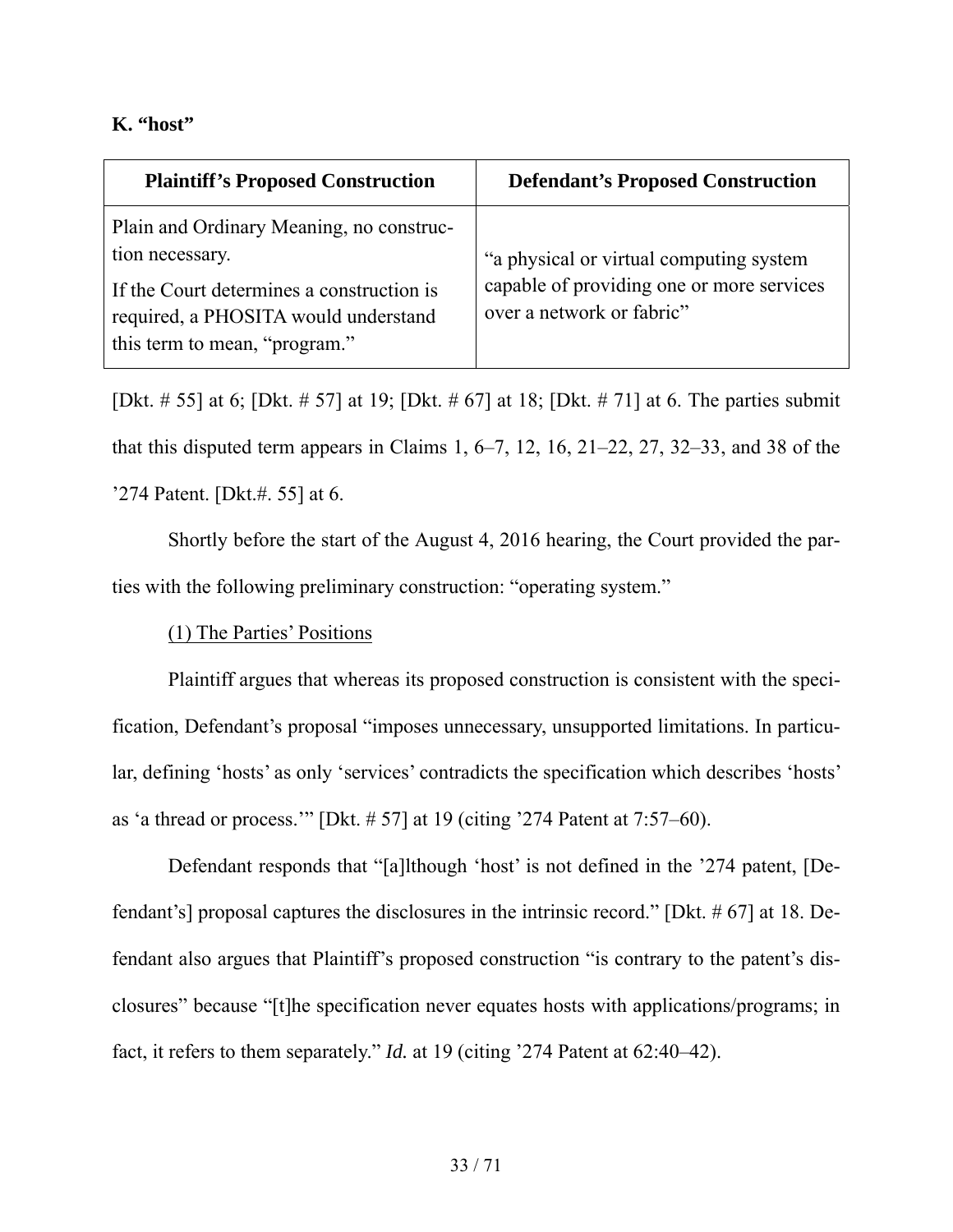Plaintiff argues that "there is no disclosure of a 'host' being 'physical' or being a 'computing system' anywhere in the specification or claims," and "limiting 'hosts' to only 'services' is contrary to the specification, which teaches that hosts could also refer to the 'processes' of a distributed application." [Dkt. # 71] at 6 (citing '274 Patent at 7:57– 60).

At the August 4, 2016 hearing, the parties' dispute crystallized into whether a "host" must include an operating system. Defendant was amenable to the Court's preliminary construction of "host" as meaning "operating system," but Defendant argued that the preliminary construction was incomplete because additional structures are required for running an operating system. Nonetheless, Defendant stated that construing "host" as "operating system" would adequately resolve the parties' dispute in the present case. Defendant also noted that the parties agreed to the Court's preliminary construction of "boot image" (addressed below) as "*operating system* data that is used to initialize a node."

Plaintiff responded that a "host" need not include an operating system. Plaintiff emphasized dependent Claim 12 of the '274 Patent, which recites limitations as to what a "host" includes but which does not recite an operating system. In response to Defendant's arguments, however, Plaintiff stated that it would be amenable to construing "host" to mean "program that creates an execution environment."

#### (2) Analysis

Claims 1 and 12 of the '274 Patent, for example, recite (emphasis added):

### 34 / 71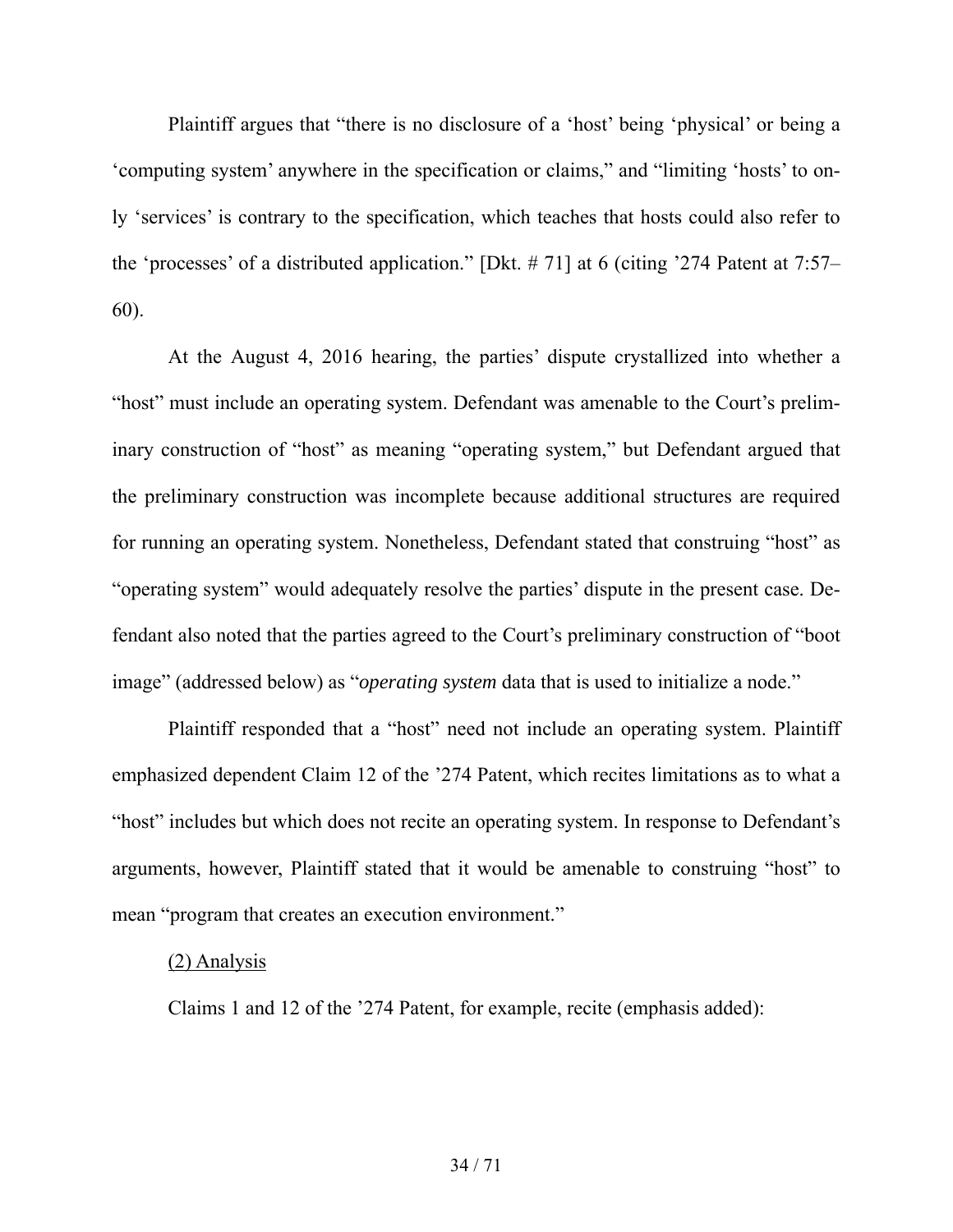1. A system for fault tolerance and recovery in a high-performance computing (HPC) system, the system for fault tolerance and recovery comprising:

- a fabric coupling a plurality of nodes in an HPC system to each other, each node comprising a switching fabric integrated to a card and at least two processors integrated to the card;
- storage coupled to the fabric and accessible to each of the nodes, the storage operable to store a plurality of *hosts* each executable at any of the nodes; and
- a manager coupled to the fabric, the manager operable to monitor a currently running node in the HPC system executing a *host* and, if a fault occurs at the currently running node, discontinue operation of the currently running node and boot the *host* at a free node in the HPC system from the storage.

12. The system of claim 1, wherein a host comprises an Internet Protocol (IP) address, a boot image, a configuration, and a file system usable to boot the host at a node in the HPC system.

The specification appears to distinguish between "hosts" and "applications." *See, e.g.*, '274 Patent at 62:40–42 ("Centralized storage 540 includes application data including data on *hosts and applications* executable at nodes 115 in grid 110, as described below.") (emphasis added) & 65:7–10 ("restart the host and the application at a second node 115 in grid 110").

The specification further discloses that hosts can be "instantiated": "Instantiation manager 534 may interact with one or more components of cluster management engine 130 (such as, for example, physical manager 505, virtual manager 510, or both) to dynamically *instantiate one or more hosts at one or more nodes 115* in response to a con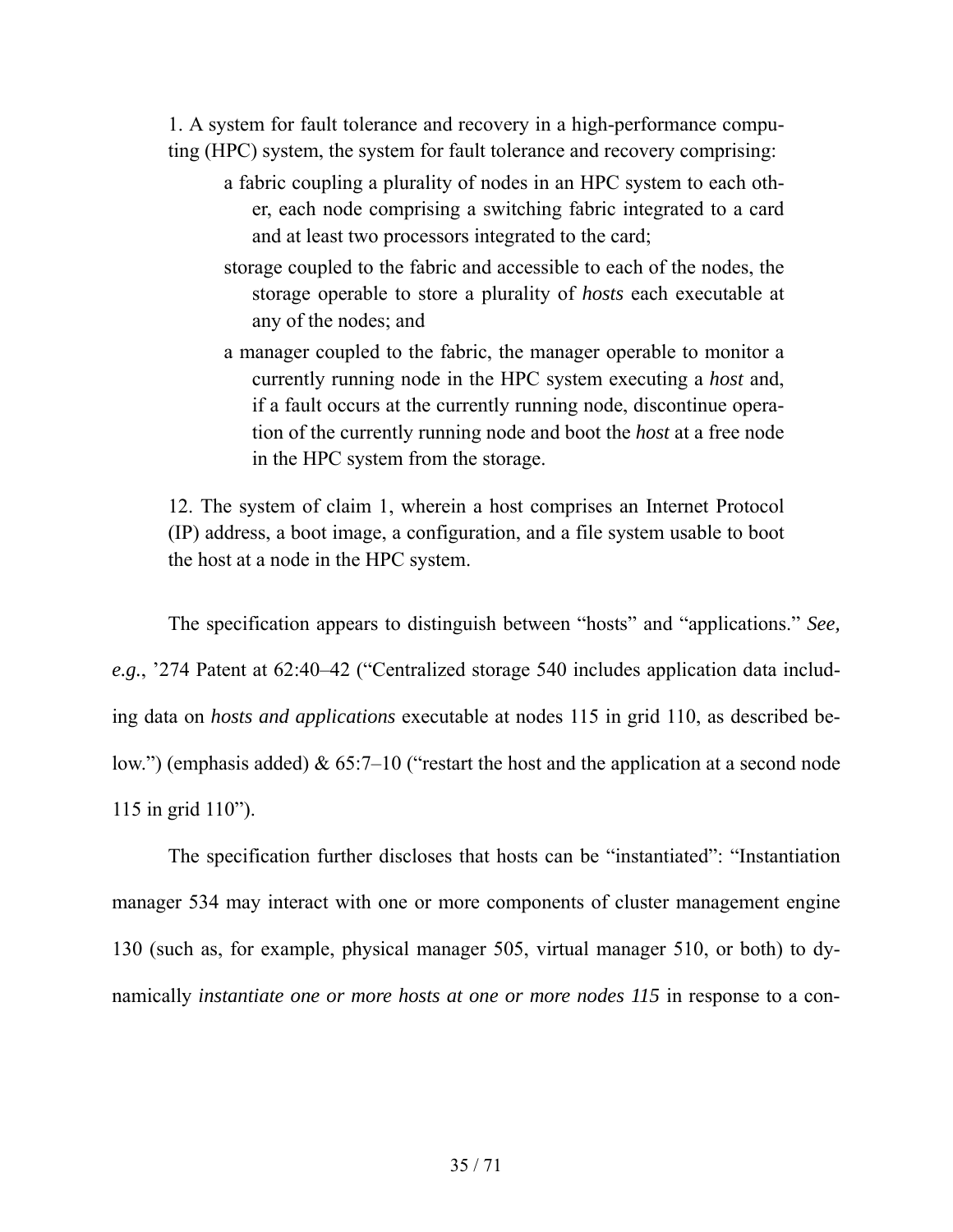nection request from a client 120, according to particular needs." *Id.* at 61:19–24 (emphasis added).

In particular embodiments, instantiation data 536 includes one or more boot images for *instantiating hosts at nodes 115 to provide services.* In particular embodiments, instantiation data 536 also includes one or more file systems for instantiating hosts at nodes 115 to provide services. In particular embodiments, instantiation data 536 also includes one or more OS configuration files for instantiating hosts at nodes 115 to provide services.

#### *Id.* at 61:60–67 (emphasis added).

As to Defendant's proposal of "providing one or more services," the specification discloses that a node may perform merely a portion of a task. *See* '274 Patent at 7:58–61 ("A node 115 includes any computing device in any orientation for processing all or a portion, such as a thread or process, of one or more jobs 150.").

As to Defendant's proposal of a "computing system," the above-quoted claim refers to booting a host on a node or at a node. The specification is similar. *See id.* at 2:10, 63:9–21, 64:20–21, 68:64–65 & Abstract. The specification is also consistent with Defendant's proposal of something more than merely a program. *See, e.g.*, '274 Patent at 61:25–62:17. Also, the opinion of Defendant's expert that "one would not use the verb 'boot' to refer to software" is persuasive to the extent that what is booted is not merely a program but rather is something capable of running a program. *See* Livny Decl. (June 30, 2016) [Dkt. # 67-3] ¶ 25 n.1.

As to extrinsic evidence, Defendant has submitted dictionary definitions of "host" as meaning: "An intelligent device attached to a network" (*Newton's Telecom Dictionary*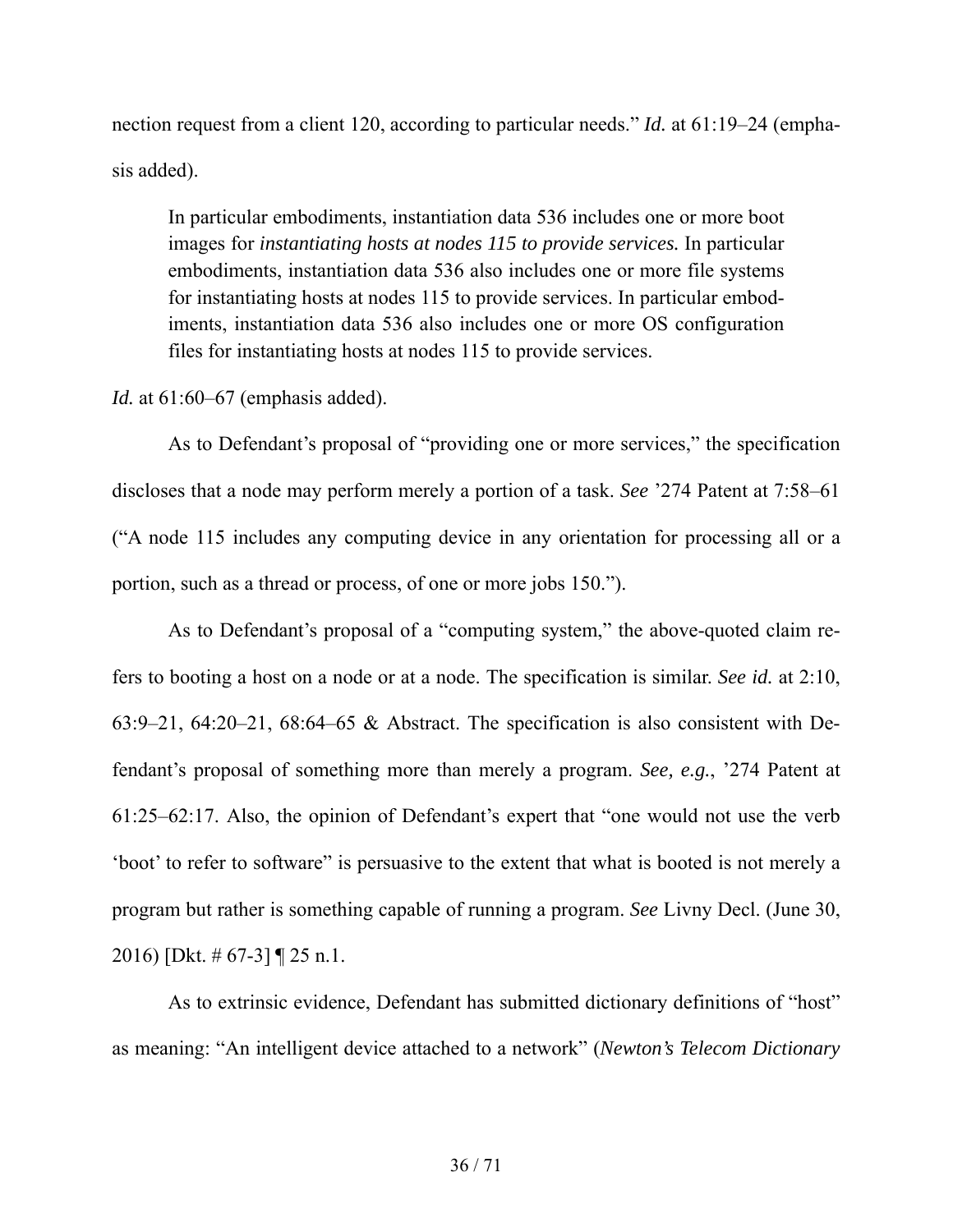(16th ed. 2000) [Dkt. # 67-18] (CRAY00021621)); and "A computer containing data or programs that another computer can access over a network or by modem" (*Dictionary of Computer Words* 133 (1995) [Dkt. # 67-19]). These definitions thus reinforce Defendant's proposal that a "host" is not merely a program but rather is something that can execute a program.

On balance, Defendant has persuasively shown that a "host" is an environment in which programs can be executed, and therefore a host includes an operating system. *See, e.g.,* '274 Patent at 7:34 ("Cluster management engine 130 may also manage and provide a unique execution environment for each allocated node of virtual cluster 220."). Indeed, at the August 4, 2016 hearing, Plaintiff alternatively proposed that a "host" is a "program that creates an *execution environment*."

The Court therefore construes **"host"** to mean **"execution environment, including an operating system."** 

# **L. "boot image"**

| <b>Plaintiff's Proposed Construction</b>                                                                                                                                            | <b>Defendant's Proposed Construction</b>                                                                                  |
|-------------------------------------------------------------------------------------------------------------------------------------------------------------------------------------|---------------------------------------------------------------------------------------------------------------------------|
| Plain and Ordinary Meaning, no construc-<br>tion necessary.<br>If the Court determines a construction is<br>required, a PHOSITA would understand<br>this term to mean, "boot file." | "any form, image, pointer, or reference to<br>at least a portion of the boot drive primary<br>operating system partition" |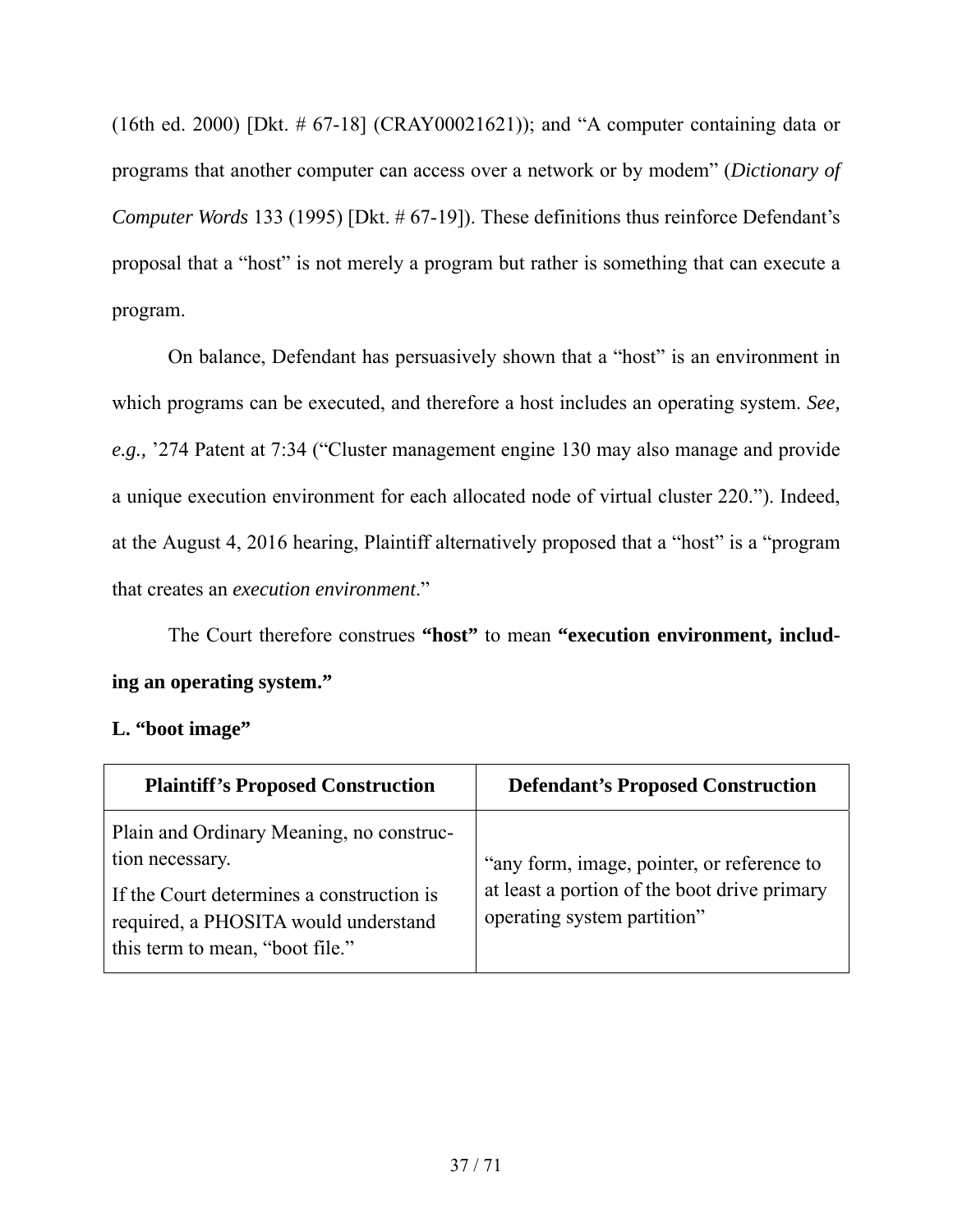[Dkt. # 55] at 6; [Dkt. # 57] at 19; [Dkt. # 67] at 20; [Dkt. # 71] at 6. The parties submit that this disputed term appears in Claim 12 of the '274 Patent and Claims 1, 2, 4, 8, 10– 11, 15–18, 22, 24, 29–32, 36, and 38–39 of the '714 Patent. [Dkt. # 55] at 6.

Shortly before the start of the August 4, 2016 hearing, the Court provided the parties with the following preliminary construction: "operating system data that is used to initialize a node." At the August 4, 2016 hearing, the parties agreed to the Court's preliminary construction.

The Court therefore construes **"boot image"** to mean **"operating system data that is used to initialize a node."** 

| M. "[resetting / reset] a boot image of the selected node" |  |  |  |  |  |
|------------------------------------------------------------|--|--|--|--|--|
|------------------------------------------------------------|--|--|--|--|--|

| <b>Plaintiff's Proposed Construction</b>                                                                                                                                                                                           | <b>Defendant's Proposed Construction</b>                                                                                                                                                           |
|------------------------------------------------------------------------------------------------------------------------------------------------------------------------------------------------------------------------------------|----------------------------------------------------------------------------------------------------------------------------------------------------------------------------------------------------|
| Plain and Ordinary Meaning, no construc-<br>tion necessary.<br>If the Court determines a construction is<br>required, a PHOSITA would understand<br>this term to mean, "[resetting / reset] a boot<br>image of the selected node." | "[changing/change] the selected node's<br>form, image, pointer, or reference to at least<br>a portion of a different boot drive primary<br>operating system partition from its current<br>setting" |

[Dkt. # 55] at 7; [Dkt. # 57] at 23; [Dkt. # 67] at 21; [Dkt. # 71] at 8. The parties submit that these disputed terms appear in Claims 1, 15, and 29 of the '714 Patent. [Dkt. # 55] at 7.

Shortly before the start of the August 4, 2016 hearing, the Court provided the parties with the following preliminary construction: "plain meaning (reject def[endant]'s proposal of 'changing')."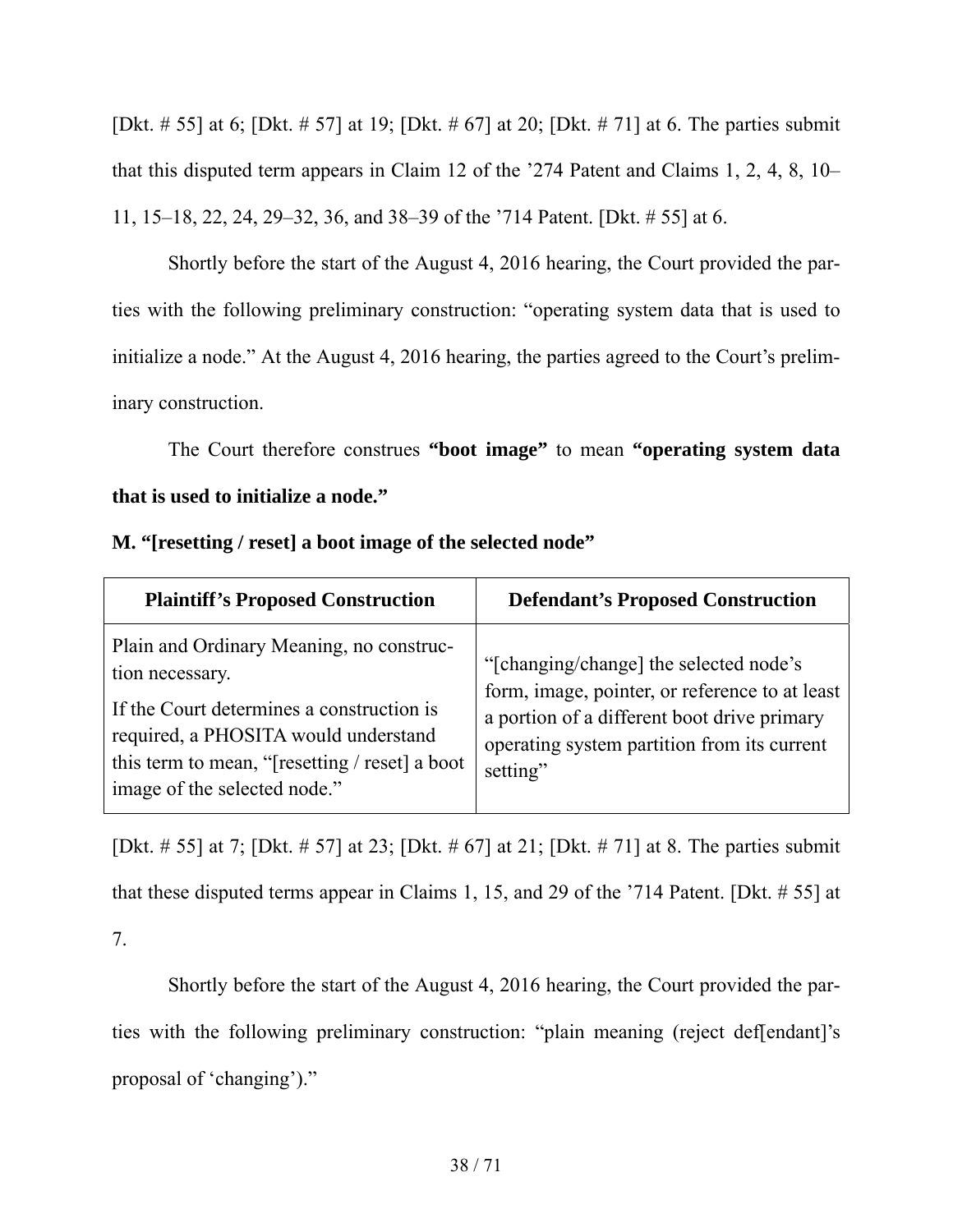### (1) The Parties' Positions

Plaintiff argues that whereas its proposed construction "is consistent with the understanding of a POSITA [(person of ordinary skill in the art at the time of the invention)] in view of the specification," "[Defendant] improperly limits resetting a boot image to changing the selected node's form, image, pointer, or reference, a proposed construction improperly imported from the specification." [Dkt. # 57] at 23.

Defendant responds that because "reset" is used in the specification in two different contexts, namely resetting a node and resetting a boot image, "the term 'reset' as used in the patent lacks clarity, and should be construed in the context of its use in the disputed claim term." [Dkt. # 67] at 21. Defendant argues that "the 'resetting' step does not merely mean that a boot image is reapplied to a node; the node must be reset using a different boot image." *Id.* at 22.

Plaintiff replies that "the specification passage [Defendant] cites . . . indicates that a different boot image is possible, but not required." [Dkt. # 71] at 8 (citing '714 Patent at 3:31–35).

## (2) Analysis

The specification discloses embodiments in which resetting a node involves selecting a different boot image:

Generally, dynamic boot engine 105 manages one or more applications 114 by starting and stopping application environments on the individual nodes 108. For example, dynamic boot engine 105 may *reset the particular node 108 with a different boot image 131* from boot image file 130, which is specific to or compatible with the desired application environment.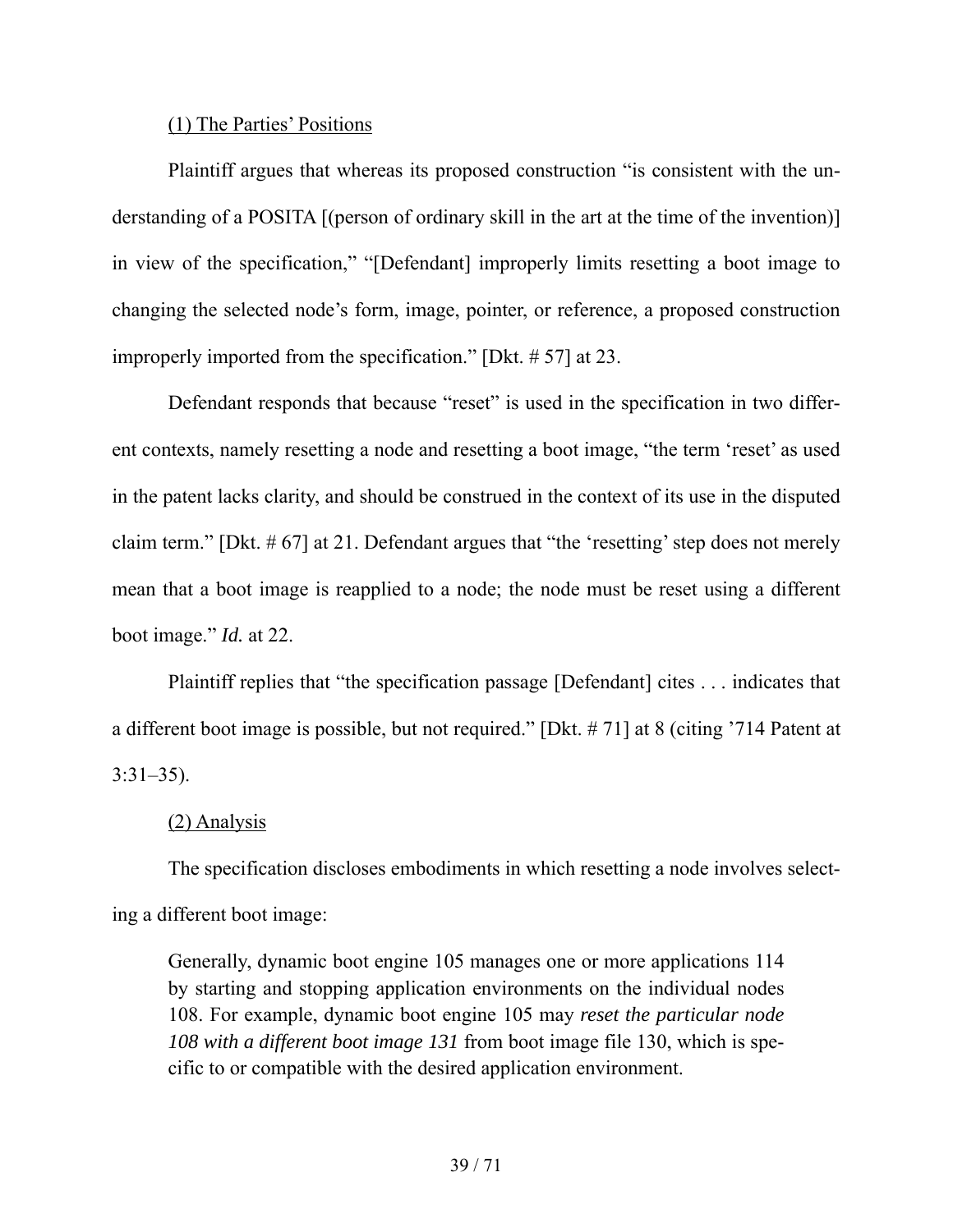'714 Patent at 3:29–35 (emphasis added).

If node 108 is not compatible with application 114, then dynamic boot engine 105 brings down the selected node using any suitable technique at step 225. . . . Based on the selected policy 132, dynamic boot engine 105 *flashes the selected node with a pointer to a new boot image 131* at step 235 and associates virtual local disk image 134 at step 237. As described above, dynamic boot engine 105 may flash EEPROM 111 or any other suitable component. Next, dynamic boot engine 105 *boots the selected node 108 using the new boot image 131* at step 240.

*Id.* at 8:51–66 (emphasis added); *see id.* at 8:25–28.

The Court has addressed the constituent term "boot image" separately, above. As to Defendant's argument that "resetting" means that a *different* boot image must be used, Defendant has not adequately justified such a limitation. No such lexicography or disclaimer is evident. Although Defendant has argued that the context of surrounding claim demonstrates that "resetting" occurs only if a different boot image is needed, no such limitation is apparent in the claims at issue. *See* '714 Patent at Claims 1, 15 & 29.

Instead, this is a specific feature of particular embodiments that should not be imported into the claims. *See Comark*, 156 F.3d at 1187; *see also Phillips*, 415 F.3d at 1323. Also, analogously, the specification discloses "recover[ing] server 102 from single hardware component failures by automatically replacing and dynamically rebooting a *replacement* node 108 for the failed node 108." '714 Patent at 3:51–54 (emphasis added). From this disclosure can be inferred the potential desirability of restarting a failed node using the same boot image rather than a different boot image.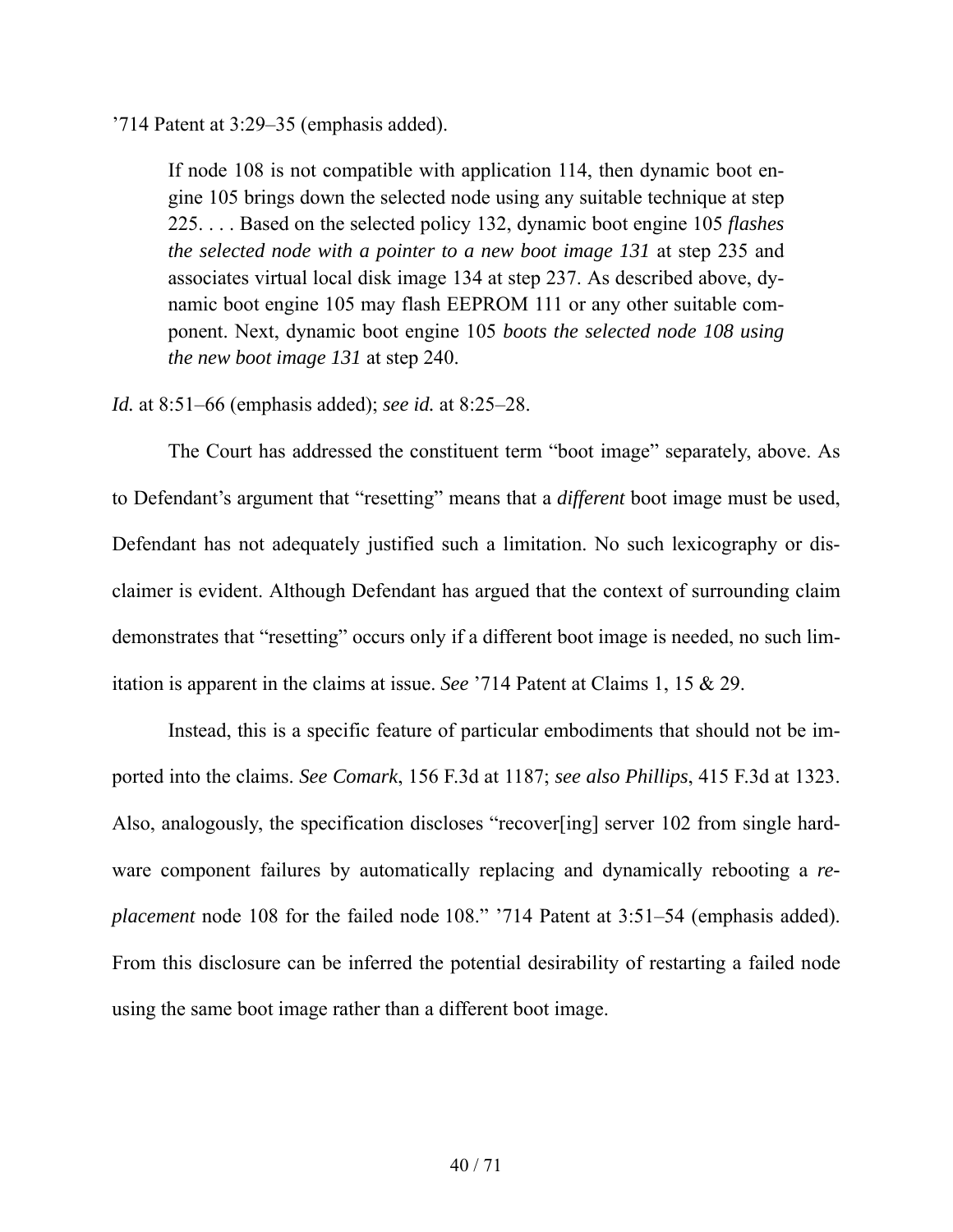The Court therefore expressly rejects Defendant's proposed construction. No further construction is necessary. *See U.S. Surgical*, 103 F.3d at 1568; *see also O2 Micro*, 521 F.3d at 1362; *Finjan*, 626 F.3d at 1207; *ActiveVideo*, 694 F.3d at 1326; *Summit 6*, 802 F.3d at 1291.

The Court therefore construes "**[resetting / reset] a boot image of the selected node"** to have its **plain meaning**.

**N. "policy associated with the distributed application"** 

| <b>Plaintiff's Proposed Construction</b>                                                                                                                                                                                  | <b>Defendant's Proposed Construction</b>                                                                                                                                                                       |
|---------------------------------------------------------------------------------------------------------------------------------------------------------------------------------------------------------------------------|----------------------------------------------------------------------------------------------------------------------------------------------------------------------------------------------------------------|
| Plain and Ordinary Meaning, no construc-<br>tion necessary.<br>If the Court determines a construction is<br>required, a PHOSITA would understand<br>this term to mean, "requirements for the<br>distributed application." | "set of variables that define the required<br>characteristics of a node in order to run the<br>distributed application, including at least<br>information related to a boot image and a<br>virtual disk image" |

[Dkt. # 55] at 7; [Dkt. # 57] at 21; [Dkt. # 67] at 22; [Dkt. # 71 at 7. The parties submit that this disputed term appears in Claims 1, 15, and 29 of the '714 Patent. [Dkt. # 55] at 7.

Shortly before the start of the August 4, 2016 hearing, the Court provided the parties with the following preliminary construction: "one or more parameters that define the required characteristics of a node in order to run the distributed application."

(1) The Parties' Positions

Plaintiff argues that whereas its proposed construction is consistent with the specification, "[Defendant's] construction improperly ties 'policy' to 'the required characteris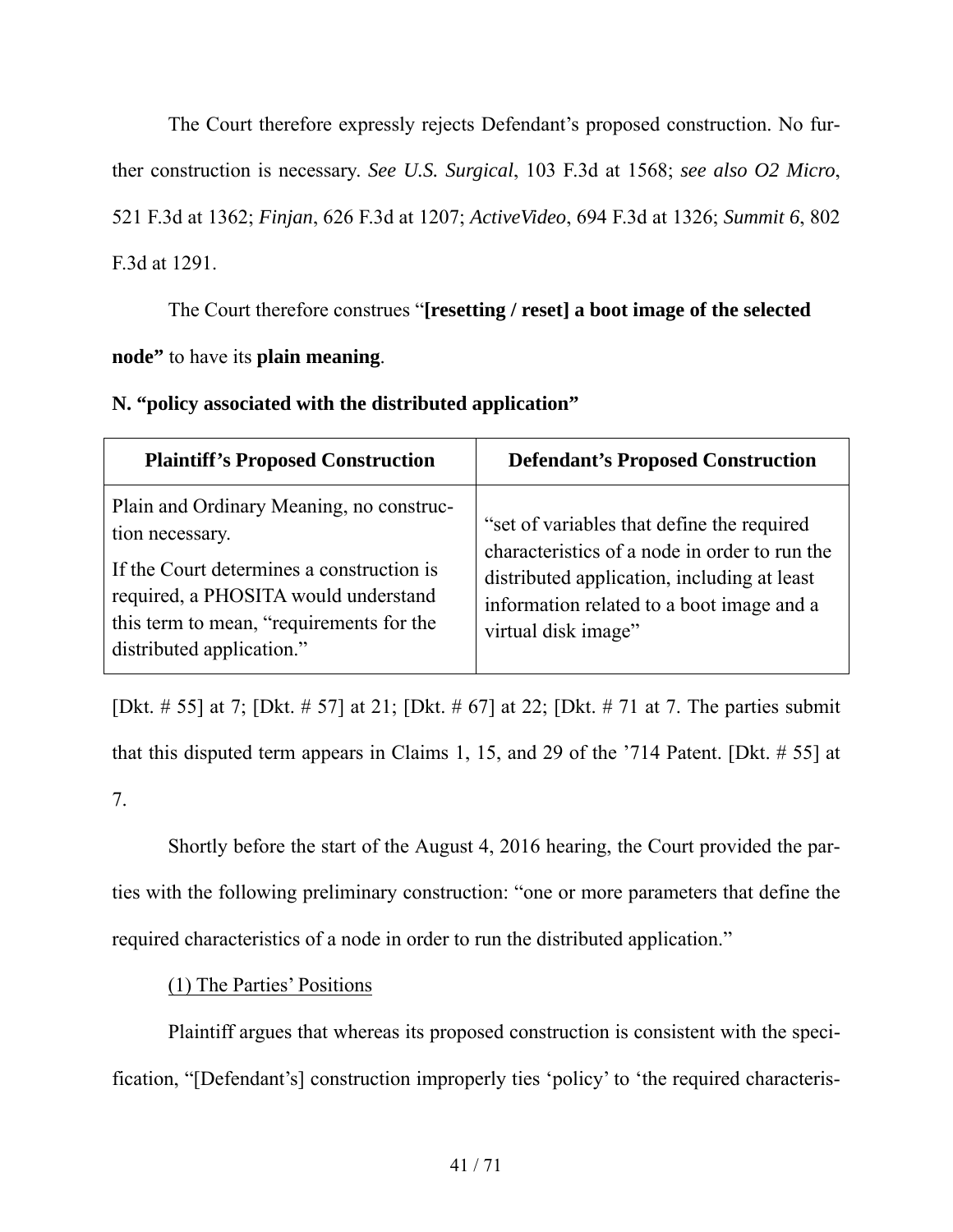tics of a node' rather than a 'distributed application'" and "is overly-narrow because it limits 'set of variables' to 'information related to a boot image and a virtual disk image." [Dkt. # 57] at 21.

Defendant responds that their proposed construction "takes into account the context of the claims, which reflects that the policy contains information concerning the boot image and virtual disk." [Dkt. # 67] at 22. Defendant also cites prosecution history. *Id.* at 22–23. Further, Defendant submits that its proposed construction "does not limit the contents of the policy to any particular information; rather, it includes any content whatsoever as long as it includes the two types of information the inventors considered mandatory given the focus of the claims." *Id.* at 23.

Plaintiff replies that "[Defendant] fails to explain why its proposal is more helpful [than] just using the word 'requirements,'" and "[t]he prosecution history also does not support [Defendant's] proposal." [Dkt. # 71] at 7.

## (2) Analysis

Claim 1 of the '714 Patent, for example, recites (emphasis added):

1. A method comprising:

selecting a distributed application;

retrieving a *policy associated with the distributed application*; dynamically selecting one of a plurality of nodes;

resetting a boot image of the selected node based at least in part on the retrieved *policy*, wherein the boot image being compatible with the distributed application, wherein resetting the boot image of the selected node comprises: automatically shutting down the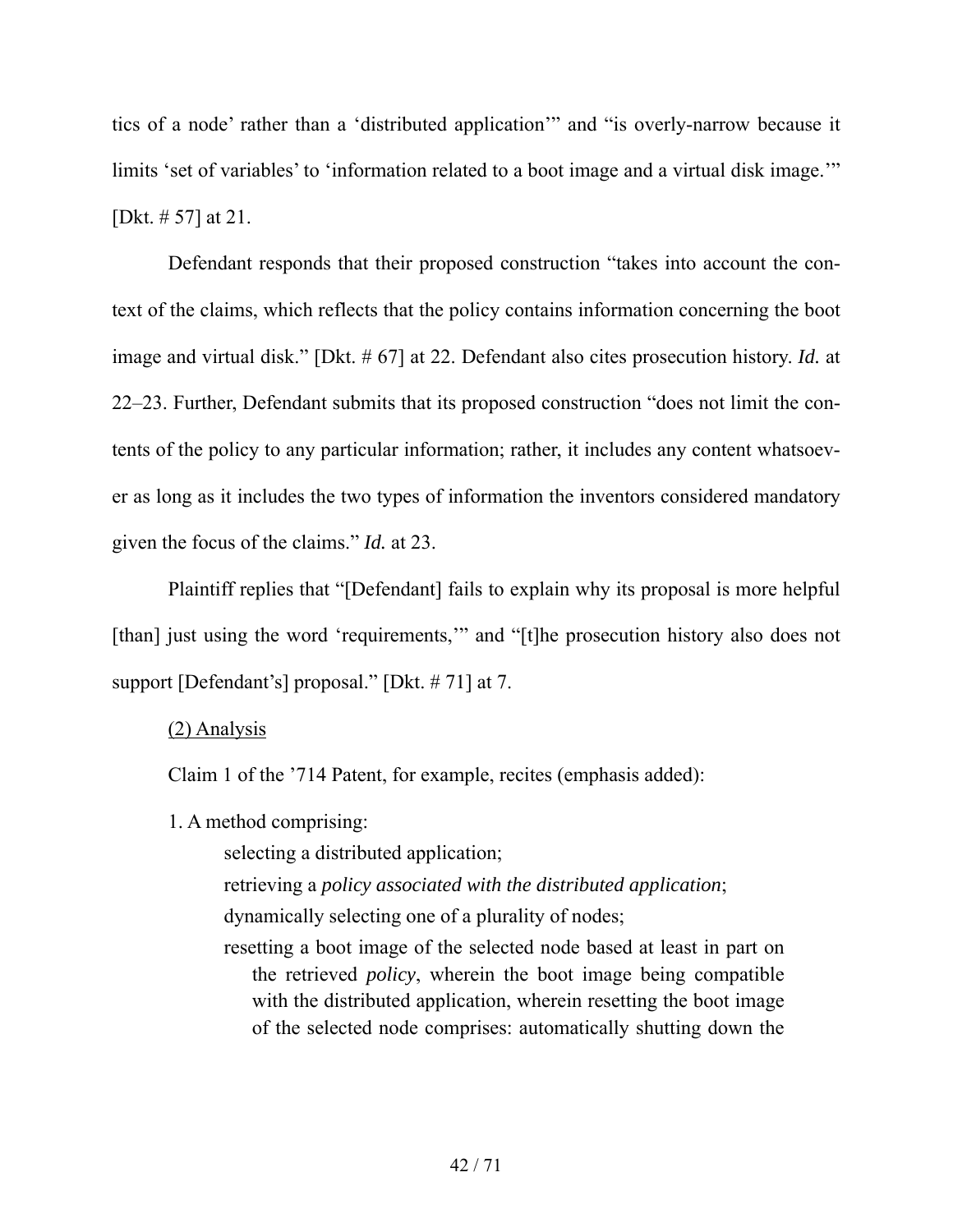selected node; resetting the boot image of the selected node; and restarting the selected node using the reset boot image;

- associating a virtual disk image with the selected node based at least in part on the retrieved *policy*; and
- executing at least a portion of the distributed application on the selected node, as reset, using the virtual disk image associated with the selected node, the execution performed by at least one processor of the selected node.

Surrounding claim language thus provides that the "policy associated with the dis-

tributed application" pertains to selecting an appropriate boot image and virtual disk image based on characteristics that are necessary for running the distributed application.

Such limitations, however, are set forth by the surrounding claim language. Defendant

has not demonstrated that such limitations are inherent features of the "policy."

The specification discloses:

Policies table 132 includes any parameters for managing nodes 108 and applications 114. For example, policies 132 may be for automatically adding or subtracting nodes 108 to application environments.

'714 Patent at 5:45–48; *see id.* at 5:45–6:18. The specification thus better supports refer-

ring to "parameters" rather than Defendant's proposal of "variables."

Defendant has also cited prosecution history in which the patentee argued:

Furthermore, the cited portions of Lortz fail to disclose . . . that the policy in Lortz has anything to do with a boot image or a virtual disk image such that a boot image of a selected node could be reset based at least in part of [*sic*, on] the retrieved policy and that a virtual disk image could be associated with the selected node based at least in part of [*sic*, on] the retrieved policy, as would be required for the [*sic*] Lortz to even possibly disclose the retrieved policy of Claim 1.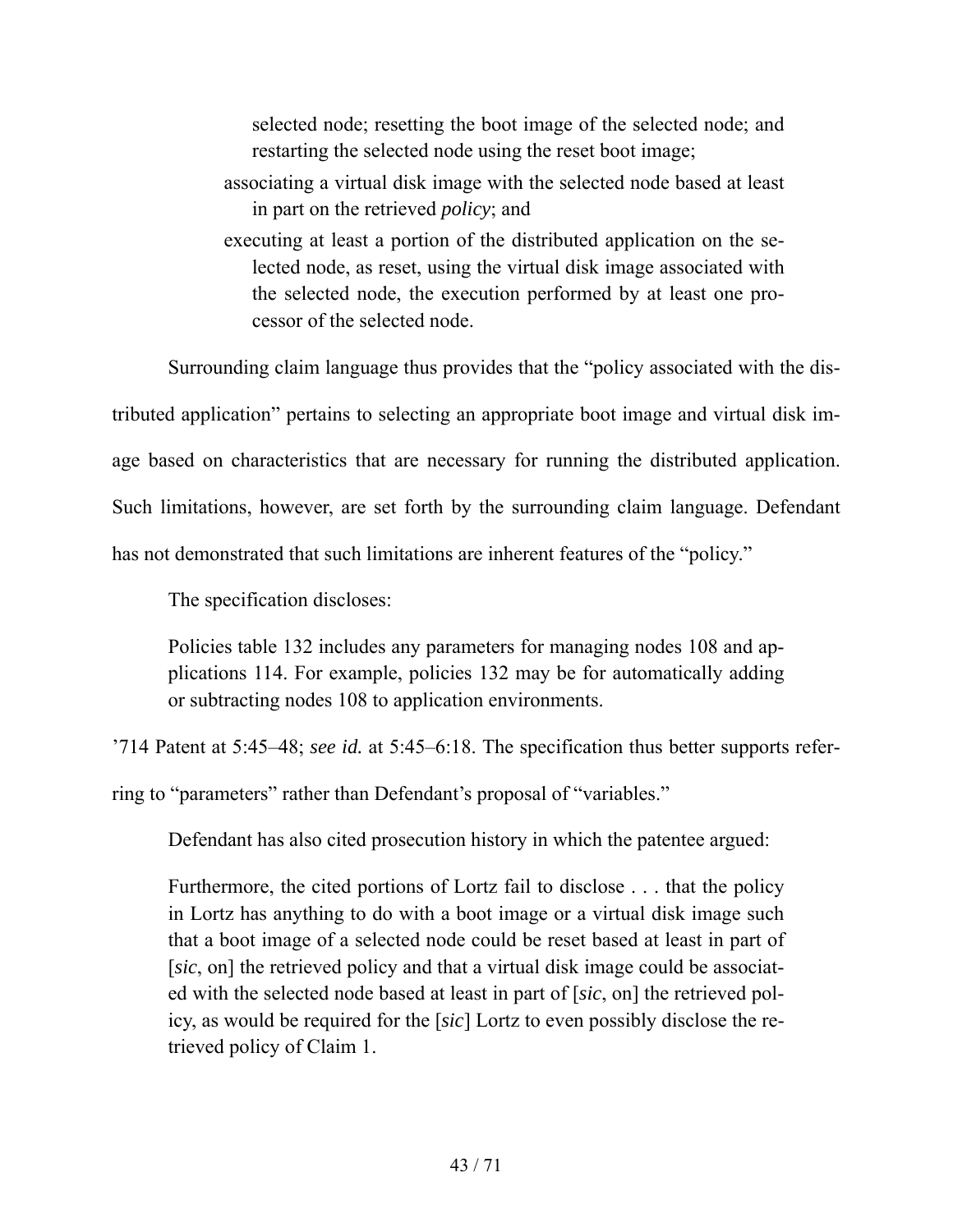Jan. 27, 2011 Response [Dkt. # 67-20] at 13; *see* July 15, 2011 Pre-Appeal Brief Request for Review [Dkt. # 67-21] at 2 (similar); *see also* Sept. 26, 2011 Appeal Brief [Dkt. # 67- 22] at 19–20 (similar).

On balance, this passage does not give rise to a clear disclaimer so as to require that the policy must include information related to a boot image and a virtual disk image. *See Omega Eng'g*, 334 F.3d at 1324 ("As a basic principle of claim interpretation, prosecution disclaimer promotes the public notice function of the intrinsic evidence and protects the public's reliance on *definitive* statements made during prosecution.") (emphasis added); *see also Golight*, 355 F.3d at 1332 ("Because the statements in the prosecution history are subject to multiple reasonable interpretations, they do not constitute a clear and unmistakable departure from the ordinary meaning of the term . . . ."). In particular, Defendant has not shown that selecting a boot image or a virtual disk image based on a policy necessarily means that the policy itself contains information about a boot image or a virtual disk image. Instead, this prosecution history merely sets forth limitations that appear in surrounding claim language.

Finally, whereas Defendant has proposed construing this disputed term with reference to "characteristics of a node," the specification discloses that an application may need multiple nodes. *See* '714 Patent at 5:45–48 (quoted above); *see also id.* at 5:61–63 ("policies table 132 may store individual virtual cluster policies including: i) minimum/maximum number of nodes 108 assigned to an application environment; . . . ."). The construction should therefore refer instead to an "execution environment."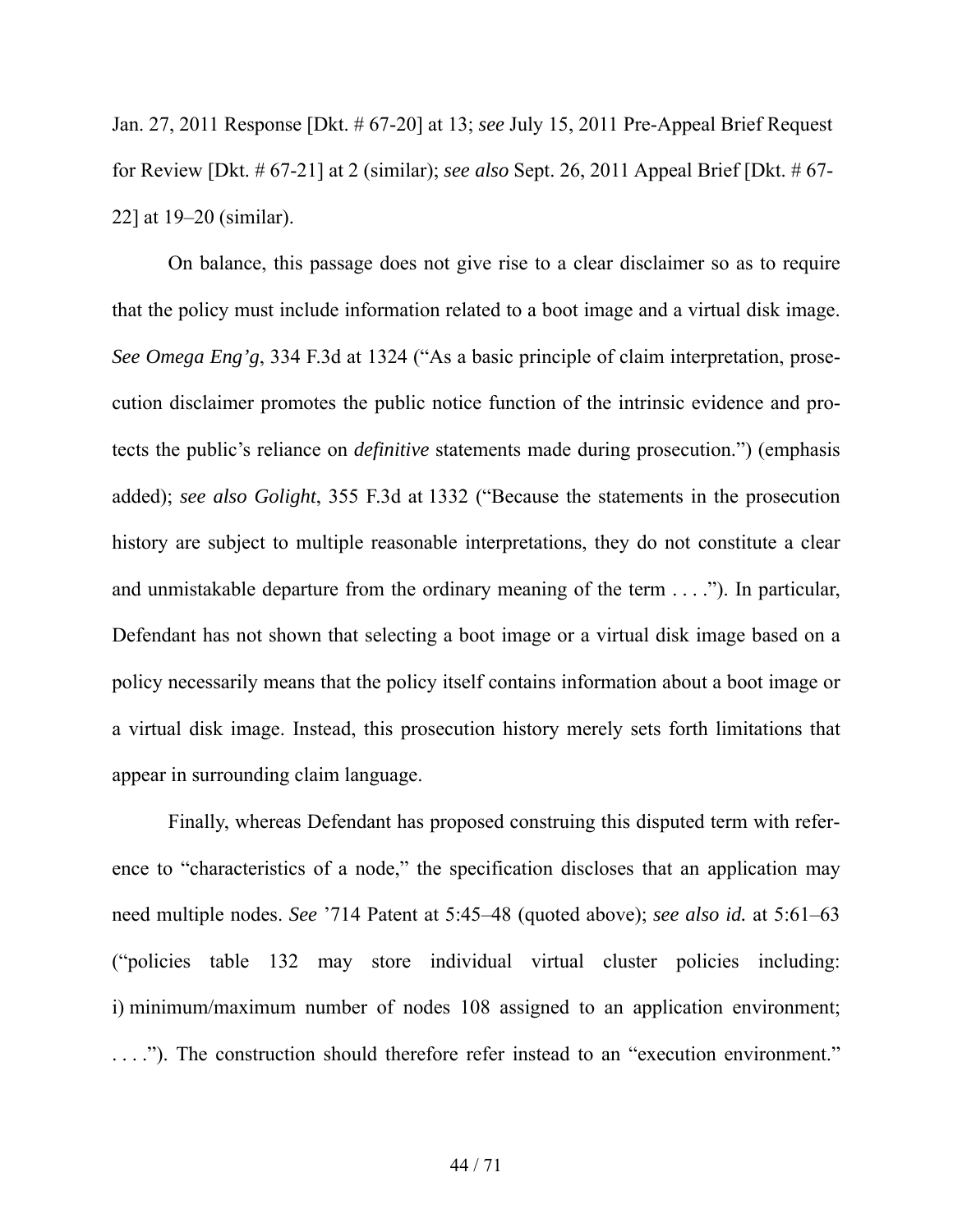The Court rejects Plaintiff's argument that the policy refers to characteristics of an application because, in the above-cited prosecution history, the patentee distinguished the policy in the Lortz reference as not having "anything to do with a boot image or a virtual disk image." Jan. 27, 2011 Response [Dkt. # 67-20] at 13; *see Typhoon Touch Techs., Inc. v. Dell, Inc.*, 659 F.3d 1376, 1381 (Fed. Cir. 2011) ("The patentee is bound by representations made and actions that were taken in order to obtain the patent.").

The Court therefore construes **"policy associated with the distributed application"** to mean **"one or more parameters that define the required characteristics of an execution environment in order to run the distributed application."** 

| <b>Plaintiff's Proposed Construction</b>                                                                                                                                                                                                                                | <b>Defendant's Proposed Construction</b>                                                                                          |
|-------------------------------------------------------------------------------------------------------------------------------------------------------------------------------------------------------------------------------------------------------------------------|-----------------------------------------------------------------------------------------------------------------------------------|
| Plain and Ordinary Meaning, no construc-<br>tion necessary.<br>If the Court determines a construction is<br>required, a PHOSITA would understand<br>this term to mean, "[selecting/select] a<br>node, at-least-in-part at run-time, based on<br>one or more variables." | "[selecting/select] a node at least in part at<br>run-time based on one or more variables,<br>excluding manually selecting nodes" |

[Dkt. # 55] at 7; [Dkt. # 57] at 22; [Dkt. # 67] at 23; [Dkt. # 71] at 7. The parties submit that these disputed terms appear in Claims 1, 5, 15, 19, 29, and 33 of the '714 Patent. [Dkt. # 55] at 7.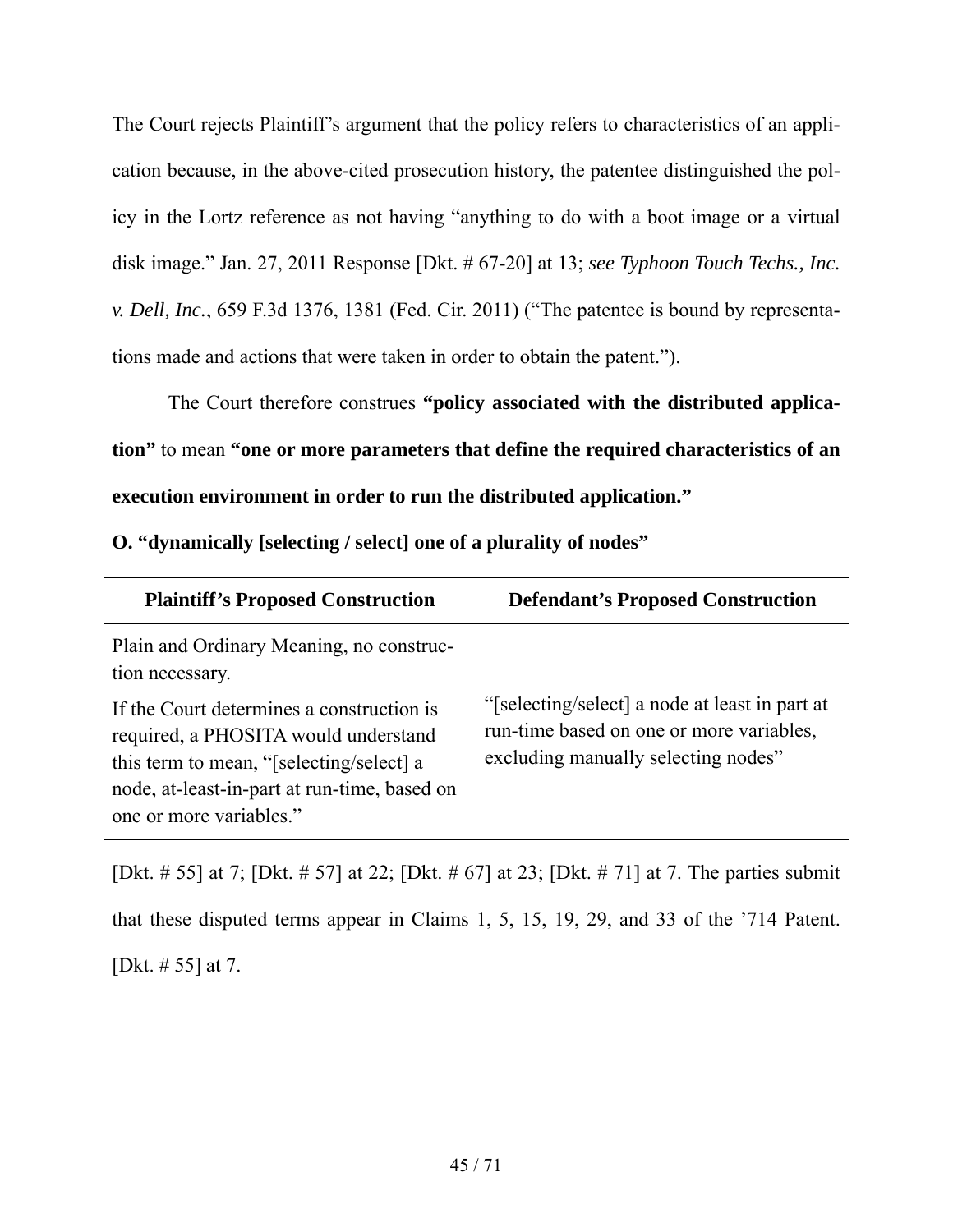Shortly before the start of the August 4, 2016 hearing, the Court provided the parties with the following preliminary construction: "[selecting/select] a node at least in part at run-time based on one or more variables."

#### (1) The Parties' Positions

Plaintiff argues that "'[d]ynamically' is explicitly defined by the patent." [Dkt. # 57] at 22 (citing '714 Patent at 2:33–35, 3:10–14, 3:49–57, 7:34–49 & 7:62–66). Plaintiff submits that Defendant's proposal is inconsistent with that express definition, and Plaintiff argues that "by 'excluding manually selecting nodes,' [Defendant] improperly reads out an embodiment allowing for manually selecting nodes on-the-fly." [Dkt. # 57] at 22.

Defendant responds that the specification and the prosecution history distinguish between dynamic selection and manual selection. [Dkt. # 67] at 23–24. Defendant also argues that Plaintiff has failed to demonstrate that Defendant's proposal reads out any disclosed embodiments. *Id.* at 24.

Plaintiff replies that "[Defendant's] proposed limitation finds no support in the specification or any 'clear and unmistakable' disavowal in the prosecution history." [Dkt. # 71] at 8.

### (2) Analysis

The parties appear to agree that the following passage sets forth a definition for "dynamically" or, at least, that the following specified attributes of "dynamically" should be included in the construction of the disputed term: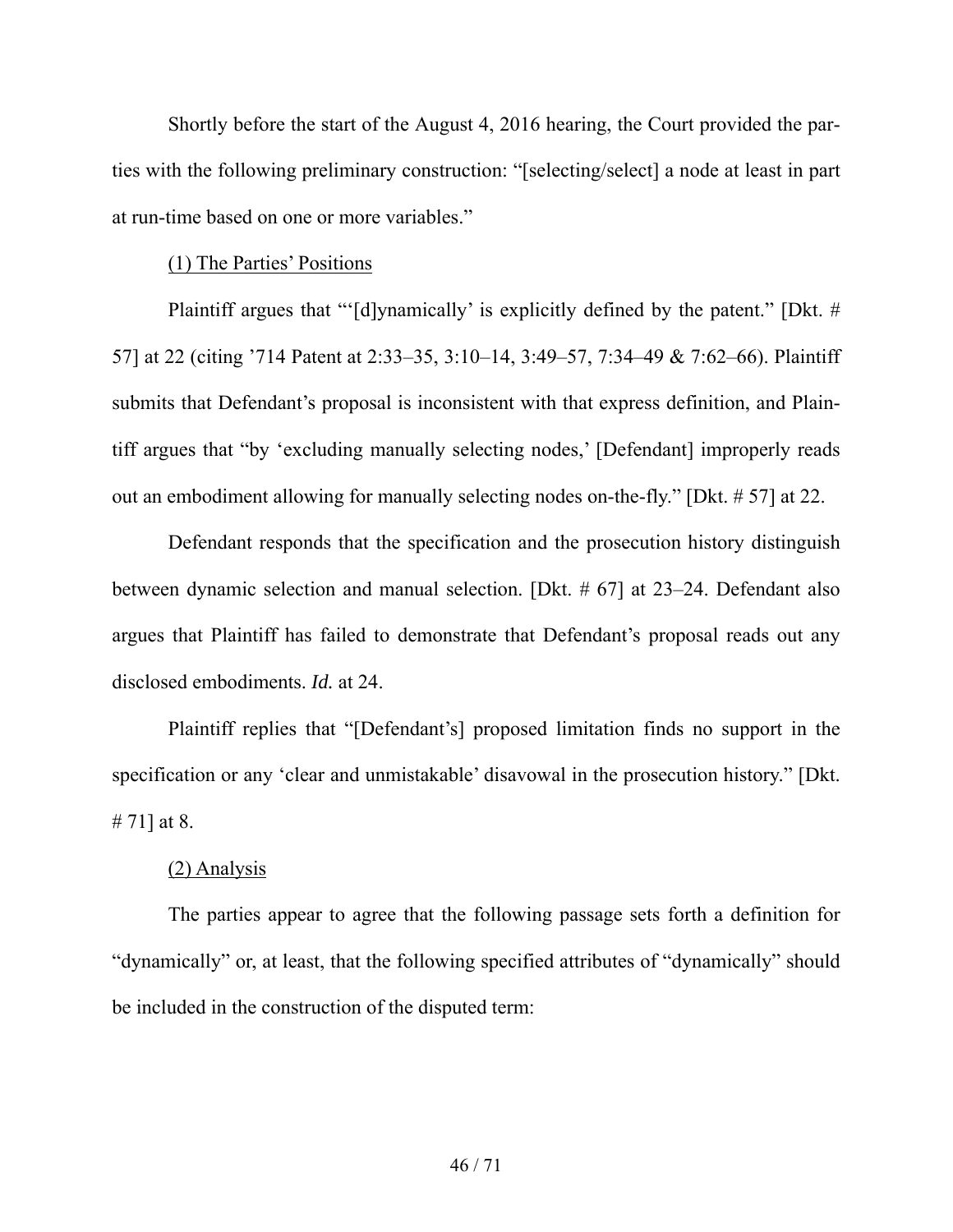In short, system 100 is any computing environment that automatically allows nodes 108 to be dynamically allocated on-the-fly as application 114 requirements, parameters, and processing needs change. The term "dynamically," as used herein, generally means that certain processing is determined, at least in part, at run-time based on one or more variables.

'714 Patent at 2:29–35.

The remaining dispute is whether "dynamically" excludes "manually." On one

hand, the specification contrasts the terms "dynamically" and "manually" as follows:

Method 200 begins at step 205, where dynamic boot engine 105 determines that software application 114 should be allocated more nodes 108. This determination may occur using any appropriate technique. For example, the administrator may *manually* add node 108 to the application environment for application 114. In *another* example, dynamic boot engine 105 may *dynamically* determine that nodes 108 may or should be used based on policies 132.

*Id.* at 8:34–41 (emphasis added).

On the other hand, the specification discloses that an administrator may make

changes:

In one embodiment, GUI 122 may allow an administrator to create, delete, copy, and modify application environments. The administrator may also set up application environment sharing policies, activate and deactivate application environments, monitor states and loads of application environments and nodes 108 using GUI 122. Further, GUI 122 may *allow the adding or subtracting of nodes 108 from active application environments*.

*Id.* at 7:34–41 (emphasis added). Moreover, the term "automatically" is specifically described apart from "dynamically," which demonstrates that the '714 Patent does not use "dynamically" to mean "automatically":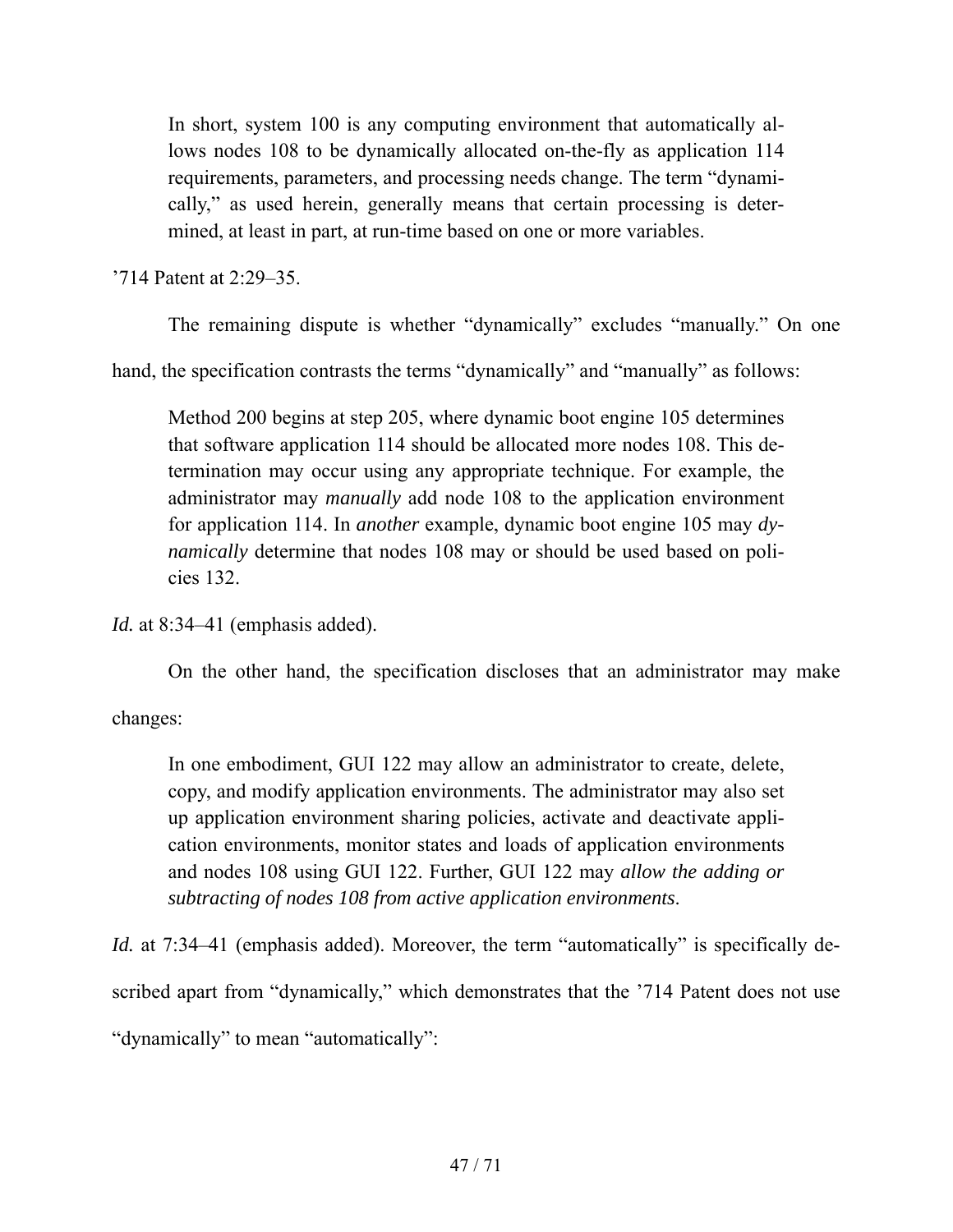The term "dynamically," as used herein, generally means that certain processing is determined, at least in part, at run-time based on one or more variables. The term "automatically," as used herein, generally means that the appropriate processing is substantially performed by at least part of system 100. It should be understood that "automatically" further contemplates any suitable user or administrator interaction with system 100 without departing from the scope of this disclosure.

*Id.* at 2:33–41. In addition, this passage further counsels against Defendant's proposed negative limitation by noting that even the term "automatically" can encompass some amount of "user or administrator interaction." *Id.* The intrinsic evidence thus demonstrates that, in the '714 Patent, "dynamically" merely means at least in part at run-time.

Finally, Defendant has also cited prosecution history, but no definitive statements in this regard are apparent. *See* Sept. 26, 2011 Appeal Br. [Dkt. # 67-22] at 20–21; *see also* Oct. 27, 2011 Office Action [Dkt. # 67-23] at 5–6; *Omega Eng'g*, 334 F.3d at 1324.

The Court therefore construes **"dynamically [selecting / select] one of a plurality of nodes"** to mean **"[selecting/select] a node at least in part at run-time based on one or more variables."**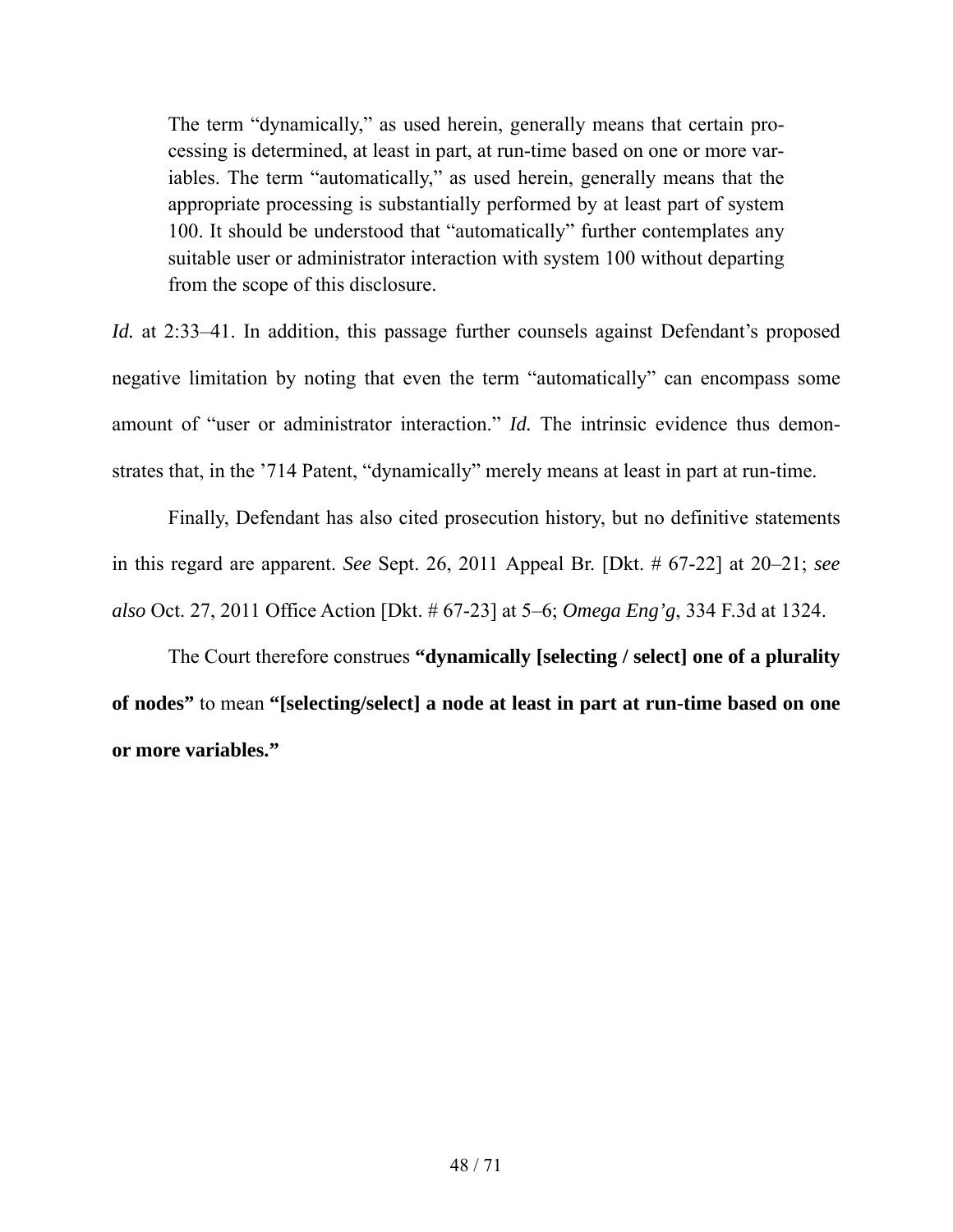# **P. "[associating / associate] a virtual disk image with the selected node"**

| <b>Plaintiff's Proposed Construction</b>                                                                                                                                                 | <b>Defendant's Proposed Construction</b>                                                                                    |
|------------------------------------------------------------------------------------------------------------------------------------------------------------------------------------------|-----------------------------------------------------------------------------------------------------------------------------|
| Plain and Ordinary Meaning, no construc-<br>tion necessary.                                                                                                                              |                                                                                                                             |
| If the Court determines a construction is<br>required, a PHOSITA would understand<br>this term to mean, "[associating / associate]<br>a virtual disk file(s) with the selected<br>node." | "[storing/store] a pointer or other reference<br>to a simulated disk drive in persistent stor-<br>age at the selected node" |

[Dkt.  $\# 55$ ] at 7; [Dkt.  $\# 57$ ] at 23; [Dkt.  $\# 67$ ] at 25. The parties submit that these disputed terms appear in Claims 1, 15, and 29 of the '714 Patent. [Dkt. # 55] at 7.

Shortly before the start of the August 4, 2016 hearing, the Court provided the parties with the following preliminary construction: "[providing/provide] the selected node with a pointer or other reference to a virtual disk drive." At the August 4, 2016 hearing, the parties agreed to the Court's preliminary construction.

The Court therefore construes **"[associating / associate] a virtual disk image with the selected node"** to mean **"[providing/provide] the selected node with a pointer or other reference to a virtual disk drive."**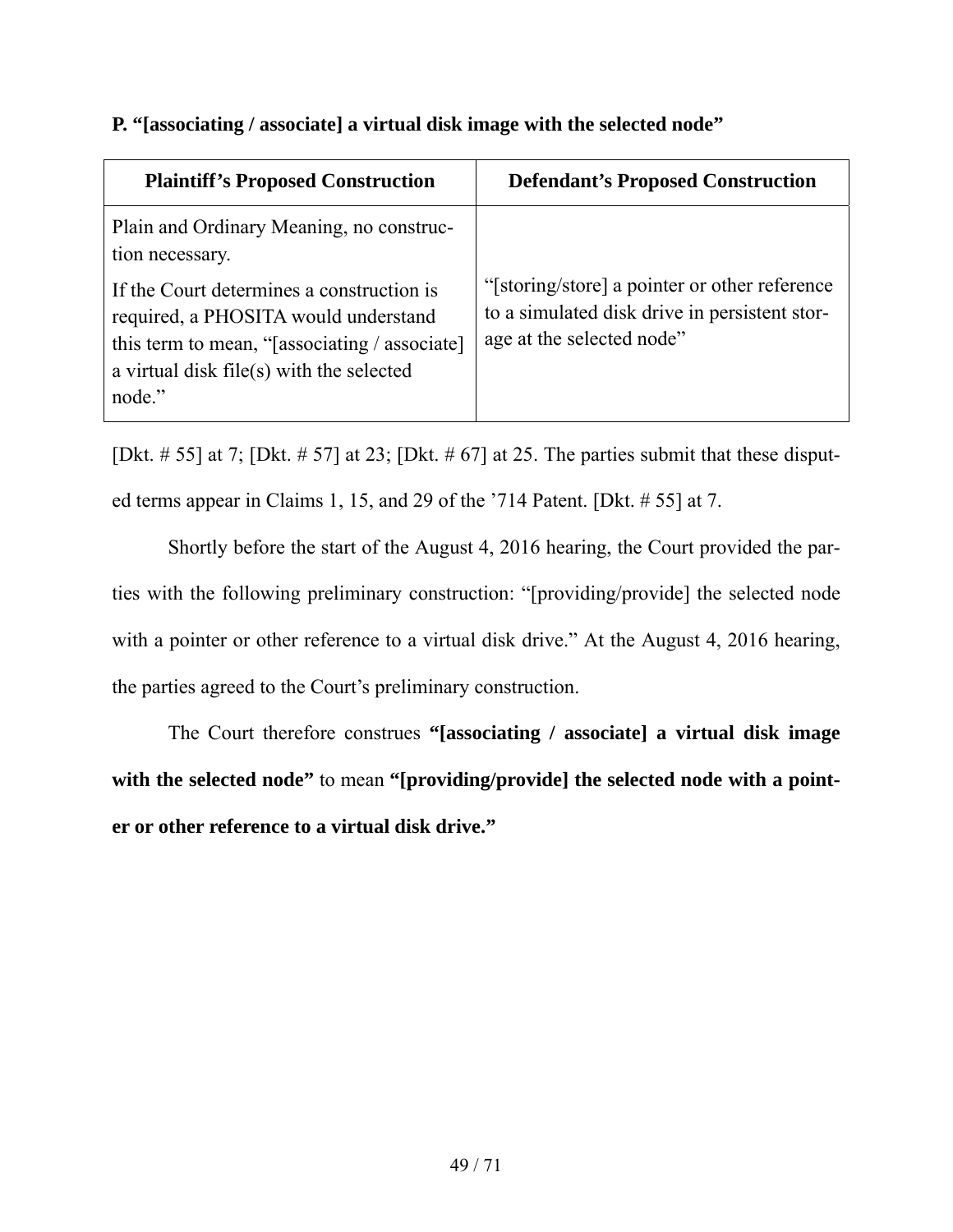# **Q. "low utilization"**

| <b>Plaintiff's Proposed Construction</b>                                                                                                                                              | <b>Defendant's Proposed Construction</b>               |
|---------------------------------------------------------------------------------------------------------------------------------------------------------------------------------------|--------------------------------------------------------|
| Plain and Ordinary Meaning, no construc-<br>tion necessary.<br>If the Court determines a construction is<br>required, a PHOSITA would understand<br>th[is] term[] to mean, "low use." | [Defendant] alleges that this term is indefi-<br>nite. |

[Dkt. # 55] at 7–8; [Dkt. # 57] at 24; [Dkt. # 67] at 27; [Dkt. # 71] at 9. This disputed term appears in Claims 6, 20, and 34 of the '714 Patent. [Dkt. # 55] at 7; [Dkt. # 72-2] at 7.

Shortly before the start of the August 4, 2016 hearing, the Court provided the parties with the following preliminary construction: "plain meaning (not indefinite)."

# (1) The Parties' Positions

Plaintiff argues that the claims and the specification provide context for understanding this relative term. [Dkt. # 57] at 24. Plaintiff also argues that Defendant's indefiniteness argument should be rejected because it is "made without any extrinsic or testimonial support" and because "[t]he specification shows that low utilization means a node that is doing less work than other currently-running nodes." *Id.* at 25 (citing '714 Patent at  $9:4-10$ ).

Defendant argues that this disputed term is indefinite because "[i]t is a subjective determination of the user," and "[e]ven the metric is unclear." [Dkt. # 67] at 27.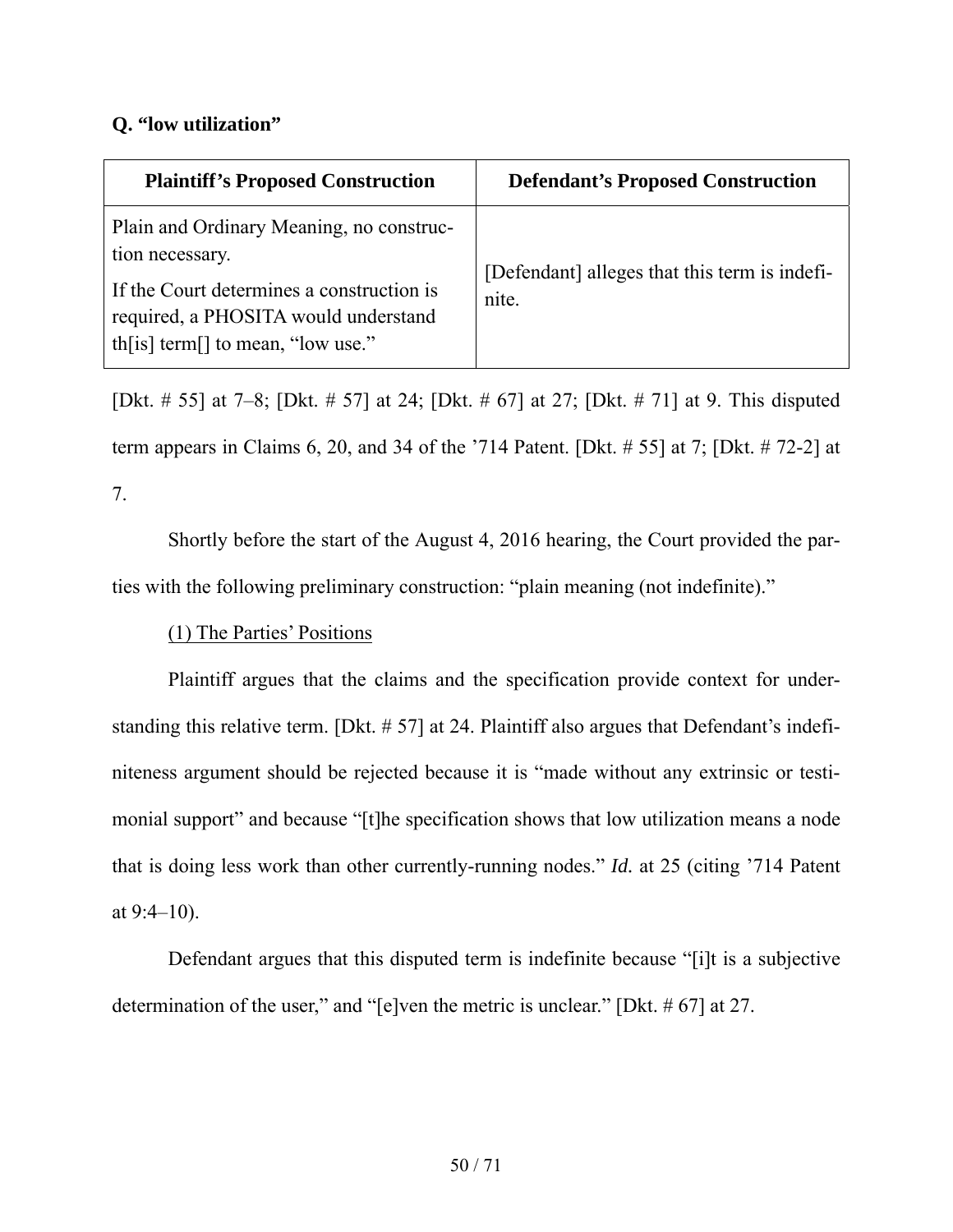Plaintiff replies that "[t]he cases that [Defendant] cites deal with the concept of 'low' (i.e., low angle or low-efficiency) in the absolute sense, and not in the relative sense that is used in the '714 patent." [Dkt.  $\# 71$ ] at 10.

## (2) Analysis

The Supreme Court of the United States has "read [35 U.S.C.] § 112, ¶ 2 to require that a patent's claims, viewed in light of the specification and prosecution history, inform those skilled in the art about the scope of the invention with reasonable certainty." *Nautilus, Inc. v. Biosig Instruments, Inc.*, 134 S. Ct. 2120, 2129 (2014). "A determination of claim indefiniteness is a legal conclusion that is drawn from the court's performance of its duty as the construer of patent claims." *Datamize, LLC v. Plumtree Software, Inc.*, 417 F.3d 1342, 1347 (Fed. Cir. 2005) (citations and internal quotation marks omitted), *abrogated on other grounds by Nautilus,* 134 S. Ct. 2120.

Claim 6 of the '714 Patent recites (emphasis added):

6. The method of claim 5, further comprising, in response to none of the nodes being unutilized, selecting one of the nodes utilized by the other distributed application based on one or more of the following:

the retrieved policy; *low utilization* of the selected node; priority of the selected distributed application; or compatibility of the selected node with the selected distributed application.

The specification demonstrates that the term "low utilization" refers to a relative

degree of utilization:

Returning to decisional step 210, if there were no computing nodes 108 available, then dynamic boot engine 105 selects an optimum utilized node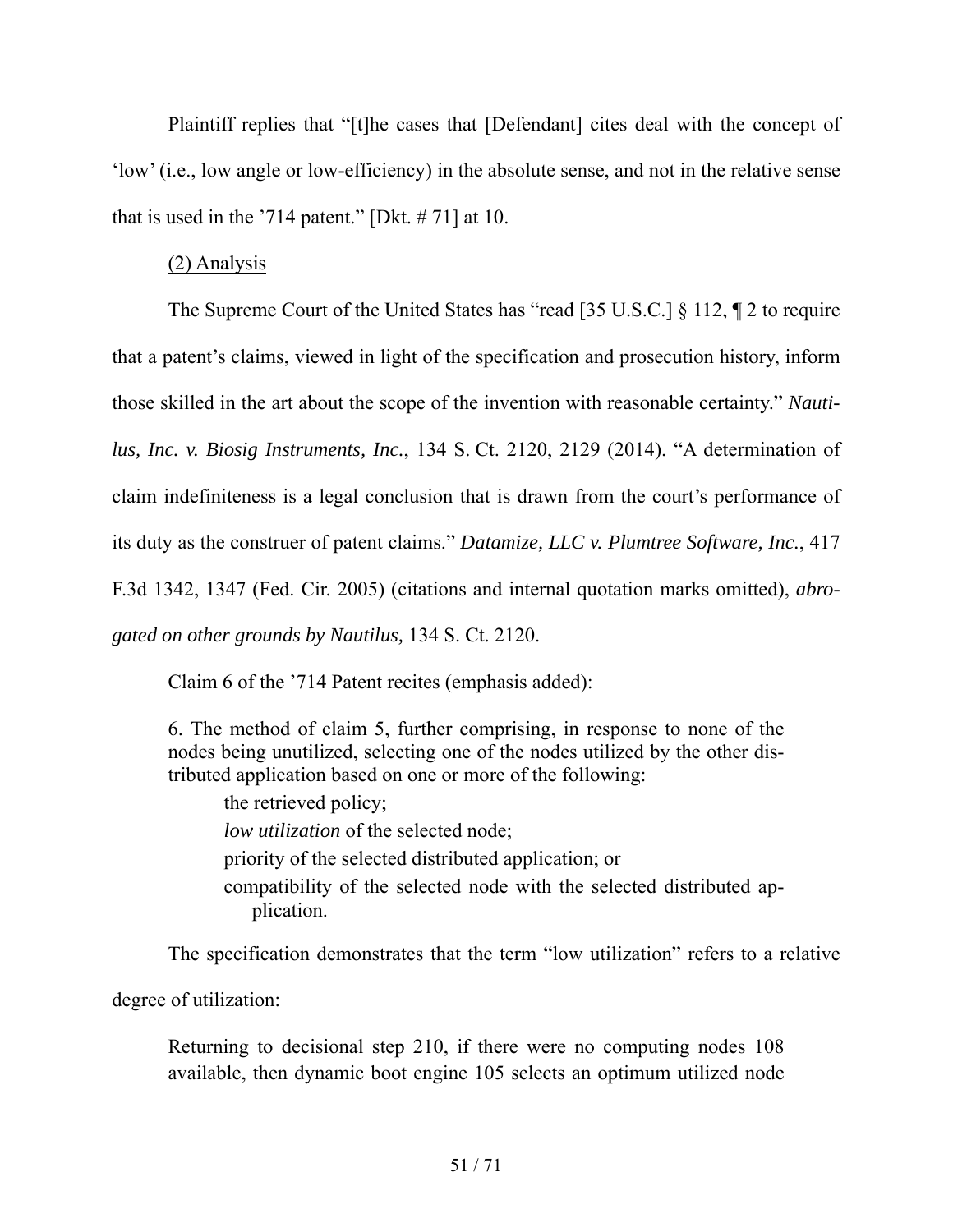108 for application 114 at step 250. This selection of optimum node 108 may occur in any appropriate fashion such as, for example, determining the *least utilized node* 108, selecting a compatible node 108, or determining some other "best fit".

#### '714 Patent at 9:4–10 (emphasis added).

Defendant's expert opines that "[t]here are many different ways to measure the 'utilization' or 'use' of a computer system," such as "what portion of processor time is spent executing non-idle threads," "the amount of available physical or virtual memory," "the current network load," "number of concurrent processes, or the number of current users logged in." June 30, 2016 Livny Decl. [Dkt. # 67-3] ¶ 65.

Yet, Defendant's expert acknowledges that "a particular measure of utilization assessed at one system can be compared with the same measure assessed at another system" and "can be used to determine which system has a higher level of utilization and which has a lower level of utilization." *Id.* at  $\P$  66. Because the claim language and the specification, as set forth above, demonstrate that "low utilization" is used as a relative term rather than an absolute term, Defendant has not demonstrated that the claims at issue fail to "inform those skilled in the art about the scope of the invention with reasonable certainty." *Nautilus*, 134 S. Ct. at 2129; *see Interval Licensing LLC v. AOL, Inc.*, 766 F.3d 1364, 1370 (Fed. Cir. 2014) ("We do not understand the Supreme Court to have implied in *Nautilus*, and we do not hold today, that terms of degree are inherently indefinite.").

The Court therefore expressly rejects Defendant's indefiniteness argument, and the Court construes **"low utilization"** to mean **"lower utilization."**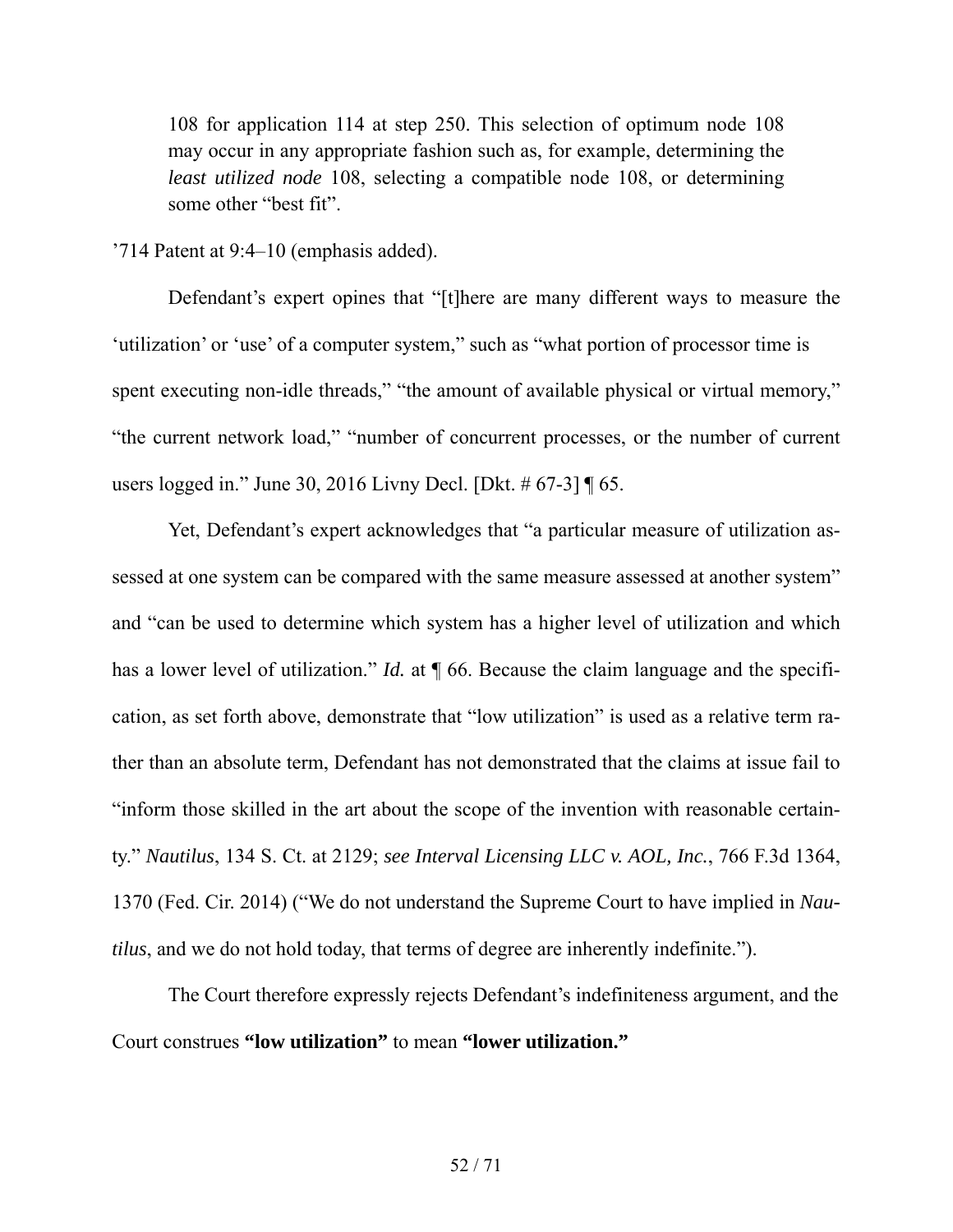# **R. "the distributed application is operable to execute at a subset of the plurality of nodes"**

| <b>Plaintiff's Proposed Construction</b>                                                                                                                                                                                                                | <b>Defendant's Proposed Construction</b>                                                                                                                                                    |
|---------------------------------------------------------------------------------------------------------------------------------------------------------------------------------------------------------------------------------------------------------|---------------------------------------------------------------------------------------------------------------------------------------------------------------------------------------------|
| [Plaintiff] disagrees with [Defendant's] as-<br>sertion that claims 2 and 30 of the '714 Pa-<br>tent should be construed under 35 U.S.C.<br>$§112 \P 6.$                                                                                                | This term is a means plus function limita-<br>tion subject to 35 U.S.C. $\S$ 112 $\P$ 6 and is<br>indefinite.                                                                               |
| If the Court determines a construction is<br>required under 35 U.S.C. $\S$ 112   6, [Plain-<br>tiff proposes the following function and<br>structure:<br>Function: execute at a subset of the plurali-<br>ty of nodes<br>Structure: Dynamic boot engine | Function: execute at a subset of the plurali-<br>ty of nodes<br>Structure: Indefinite.<br>Alternatively, a database management sys-<br>tem (DBMS) or financial software. (Col.<br>$4:17-19$ |

[Dkt. # 55] at 8; [Dkt. # 57] at 25. The parties submit that this term appears in Claims 2 and 30 of the '714 Patent. [Dkt. # 55] at 8.

Plaintiff argued that this disputed term is not a means-plus-function term because it "merely further limits 'distributed application'—a term the parties separately construed and agreed was not subject to 35 U.S.C. § 112 ¶ 6—to having operability to execute at a subset of the plurality of nodes." [Dkt. # 57] at 25 (citations omitted). Alternatively, Plaintiff argued that "[Defendant's] identification of alternative structures, DBMS or financial software, is overly-narrow because the specification provided those alternative structures only as non-limiting examples." *Id.* at 26 (citing '714 Patent at 4:17–22). In other words, Plaintiff argued that "[Defendant's] identification of alternative structures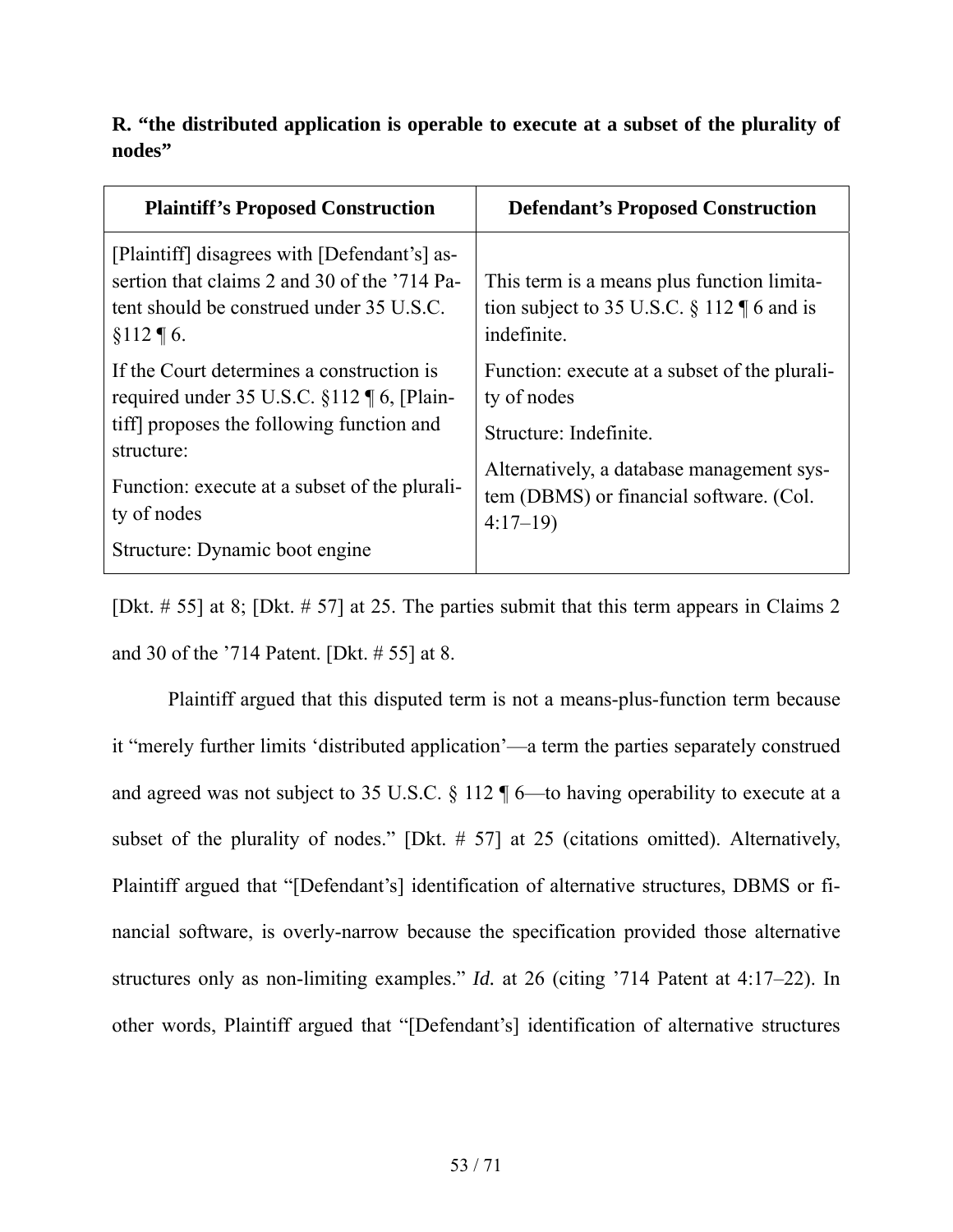unduly limits the distributed application to two types and fails to provide structure that would allow a distributed application to run on a subset of nodes." [Dkt. # 57] at 27.

Defendant responds that it "no longer seeks construction of this term." [Dkt. # 67]

at 28; *see* [Dkt. # 72-2] 3 n.1. The Court therefore does not further address this term.

**S. "a manager coupled to a fabric, the manager operable to monitor a currently running node in the HPC system executing a host and, if a fault occurs at the currently running node, discontinue operation of the currently running node and boot the host at a free node in the HPC system from the storage"** 

| <b>Plaintiff's Proposed Construction</b>                                                                                                                                                                                                                                       | <b>Defendant's Proposed Construction</b>                                                                                                                                                                                                                                                                                                                                                                                                                                                                                                                                                                                                        |
|--------------------------------------------------------------------------------------------------------------------------------------------------------------------------------------------------------------------------------------------------------------------------------|-------------------------------------------------------------------------------------------------------------------------------------------------------------------------------------------------------------------------------------------------------------------------------------------------------------------------------------------------------------------------------------------------------------------------------------------------------------------------------------------------------------------------------------------------------------------------------------------------------------------------------------------------|
| [Plaintiff] disagrees with [Defendant's] as-<br>sertion that claim 1 of the '274 Patent<br>should be construed under 35 U.S.C. §112<br>$\P$ 6.<br>If the Court determines a construction is<br>required under 35 U.S.C. §112 ¶ 6                                               | This term is a means plus function limita-<br>tion subject to 35 U.S.C. $\S 112 \text{ } \text{T} 6$ .<br>Function: monitor the currently running<br>node and discontinue operation of the cur-<br>rently running node and boot the host at a<br>free node from storage                                                                                                                                                                                                                                                                                                                                                                         |
| Function: monitor the currently running<br>node and discontinue operation of the cur-<br>rently running node and boot the host at a<br>free node from storage<br>Structure: "management node," which may<br>include software such as a fault tolerance<br>and recovery manager | Structure: a daemon running on each node<br>provides a heartbeat to a management node,<br>and in response to information contained in<br>the heartbeat, the management node forces<br>a node to idle or power down, reboots the<br>node, or prevents communication to the<br>node by updating one or more routing ta-<br>bles or updating software or other logic at<br>centralized storage. Booting the host is ac-<br>complished by Wake-On LAN, Intelligent<br>Platform Management Interface (IPMI),<br>Preboot Execution Environment (PXE), or<br><b>Dynamic Host Configuration Protocol</b><br>(DHCP).<br>$(Col. 63:14-37, Col. 64:29-45)$ |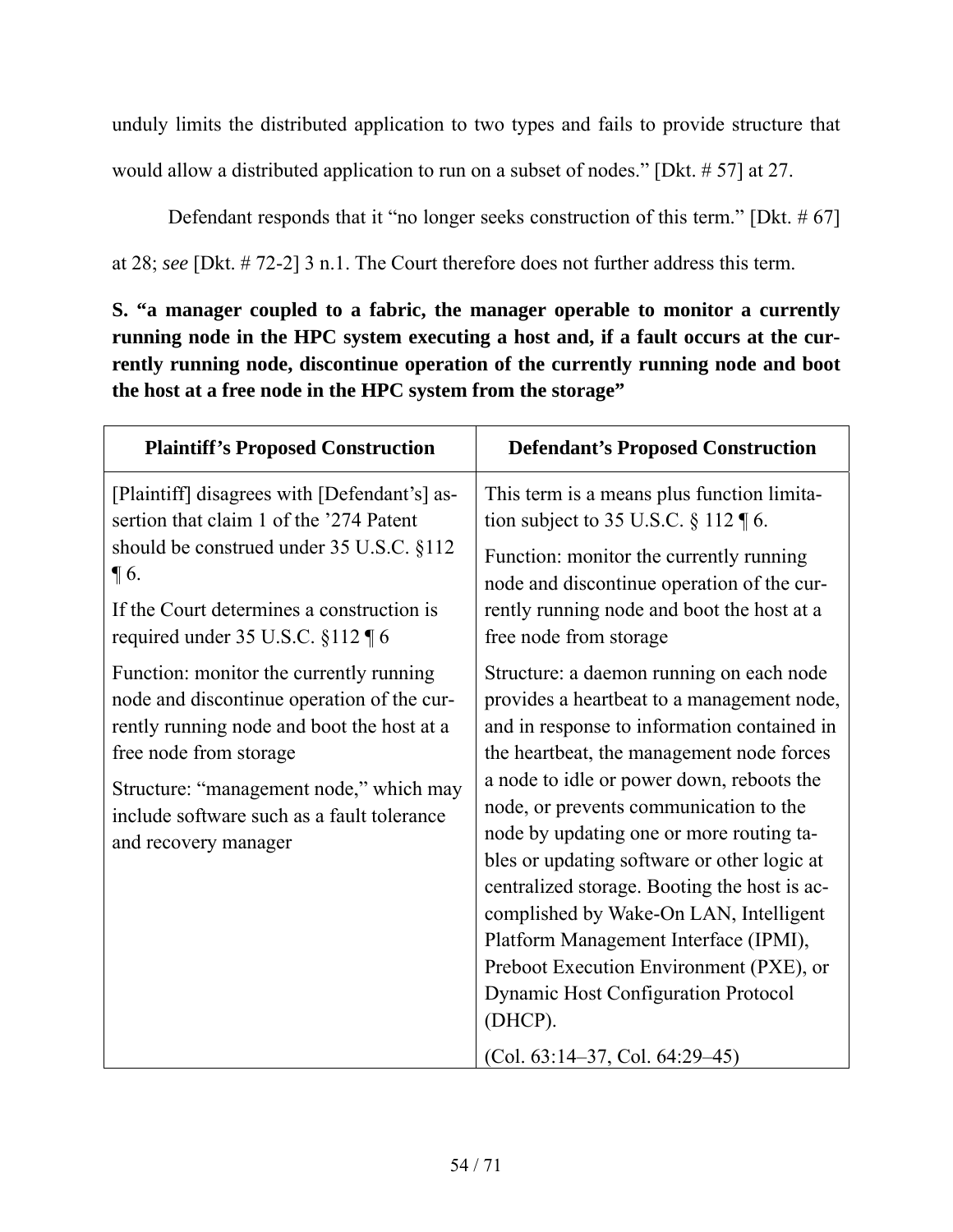[Dkt. # 55] at 8–9; [Dkt. # 57] at 27; [Dkt. # 67] at 28; [Dkt. # 71] at 10; [Dkt. # 72-1] at 3. The parties submit that this disputed term appears in Claim 1 of the '274 Patent. [Dkt. # 55] at 8.

Shortly before the start of the August 4, 2016 hearing, the Court provided the parties with the following preliminary construction: "plain meaning (not subject to 35 U.S.C.  $§ 112 \text{ } \text{\textdegree}$  6)."

(1) The Parties' Positions

Plaintiff argues that Defendant cannot overcome the presumption against meansplus-function treatment, and "[o]nce the court resolves the construction of disputed terms in this phrase, e.g., 'node,' the meaning of the [disputed term] is clear." [Dkt. # 57] at 27. Alternatively, Plaintiff argues that the specification discloses a "management node" as performing the claimed function. *Id.* at 27–28. Plaintiff also urges that Defendant's proposal should be rejected because "[Defendant's] identification contradicts the specification because the management node may run other modules than a daemon to monitor the system's health." *Id.* at 28 (citation, alteration, and internal quotation marks omitted).

Defendant responds that the presumption against means-plus-function treatment is overcome because although "the inventor used the word 'manager,' . . . the specification makes clear that the term is simply a name given to any number of software modules in the patented system." [Dkt. # 67] at 29.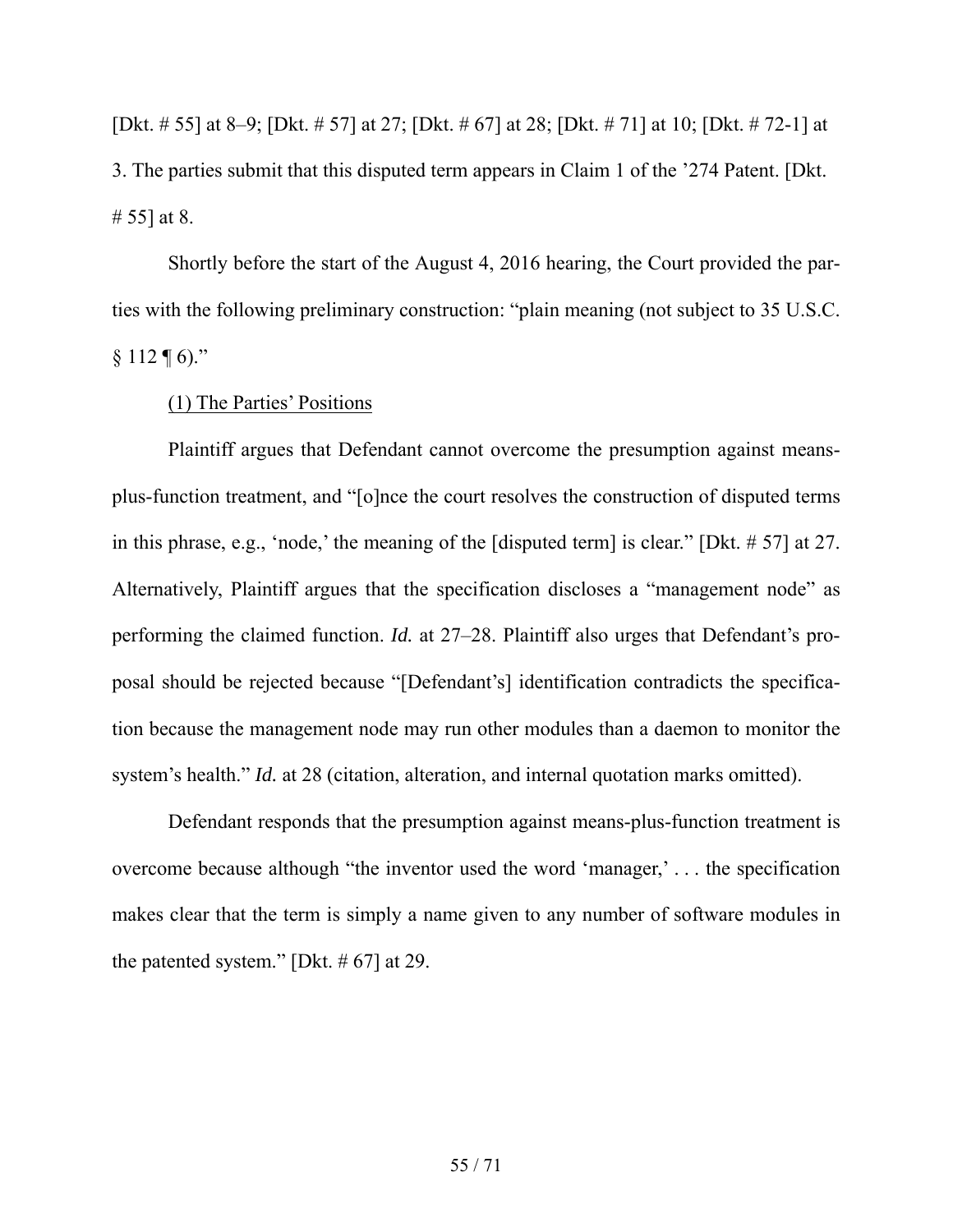Plaintiff replies: "[Defendant] does not define the structure based on any specification passages cited in its brief. Instead, [Defendant] relies only on its expert's declaration." [Dkt. # 71] at 10.

At the August 4, 2016 hearing, Defendant urged that even if "manager" is deemed to be a structural term because of its recitation as being "coupled to the fabric," the "manager" is nonetheless a generic "black box" that lacks any boundaries.

#### (2) Analysis

Title 35 U.S.C. § 112, ¶ 6 provides: "An element in a claim for a combination may be expressed as a means or step for performing a specified function without the recital of structure, material, or acts in support thereof, and such claim shall be construed to cover the corresponding structure, material, or acts described in the specification and equivalents thereof."

"[T]he failure to use the word 'means' . . . creates a rebuttable presumption . . . that § 112, para. 6 does not apply." *Williamson v. Citrix Online LLC*, 792 F.3d 1339, 1348 (Fed. Cir. 2015) (citations and internal quotation marks omitted). "When a claim term lacks the word 'means,' the presumption can be overcome and § 112, para. 6 will apply if the challenger demonstrates that the claim term fails to recite sufficiently definite structure or else recites function without reciting sufficient structure for performing that function." *Id.* at 1349 (citations and internal quotation marks omitted).

*Williamson*, in an *en banc* portion of the decision, abrogated prior statements that the absence of the word "means" gives rise to a "strong" presumption against means-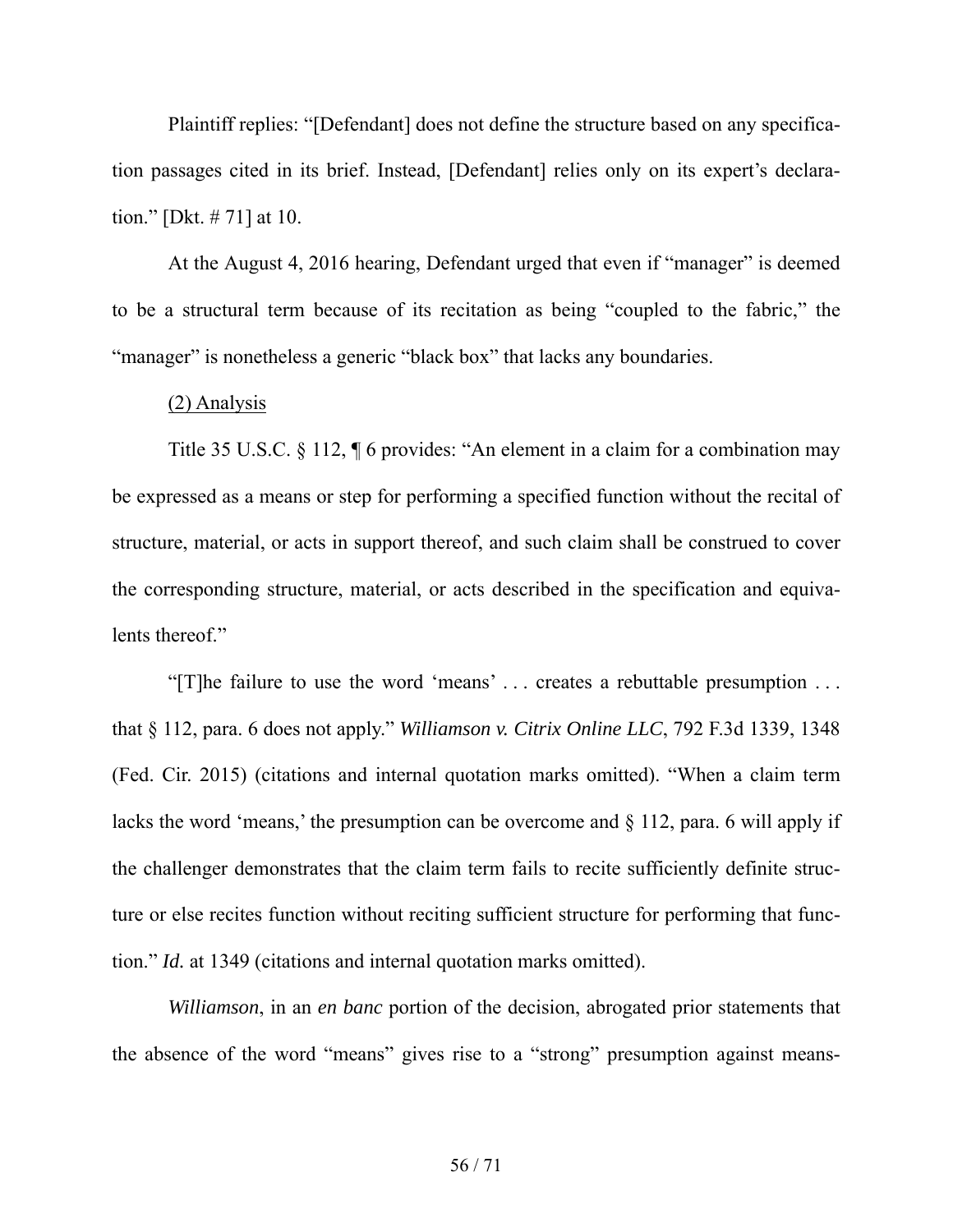plus-function treatment. *Id.* (citation omitted). *Williamson* also abrogated prior statements that this presumption "is not readily overcome" and that this presumption cannot be overcome "without a showing that the limitation essentially is devoid of anything that can be construed as structure." *Id.* (citations omitted). Instead, *Williamson* found, "[h]enceforth, we will apply the presumption as we have done prior to *Lighting World* . . . ." *Id.* (citing *Lighting World, Inc. v. Birchwood Lighting, Inc.*, 382 F.3d 1354, 1358 (Fed. Cir. 2004)). In a subsequent part of the decision not considered *en banc*, *Williamson* affirmed the district court's finding that the term "distributed learning control module" was a means-plusfunction term that was indefinite because of lack of corresponding structure, and in doing so *Williamson* stated that "'module' is a well-known nonce word." *Id.* at 1350.

Claim 1 of the '274 Patent, for example, recites (emphasis added):

1. A system for fault tolerance and recovery in a high-performance computing (HPC) system, the system for fault tolerance and recovery comprising:

- a fabric coupling a plurality of nodes in an HPC system to each other, each node comprising a switching fabric integrated to a card and at least two processors integrated to the card;
- storage coupled to the fabric and accessible to each of the nodes, the storage operable to store a plurality of hosts each executable at any of the nodes; and
- *a manager coupled to the fabric, the manager operable to monitor a currently running node in the HPC system executing a host and, if a fault occurs at the currently running node, discontinue operation of the currently running node and boot the host at a free node in the HPC system from the storage.*

The term "manager" as used here is distinguishable from the word "module" in *Williamson*. *Id.* at 1348 ("What is important is . . . that the term, as the name for structure,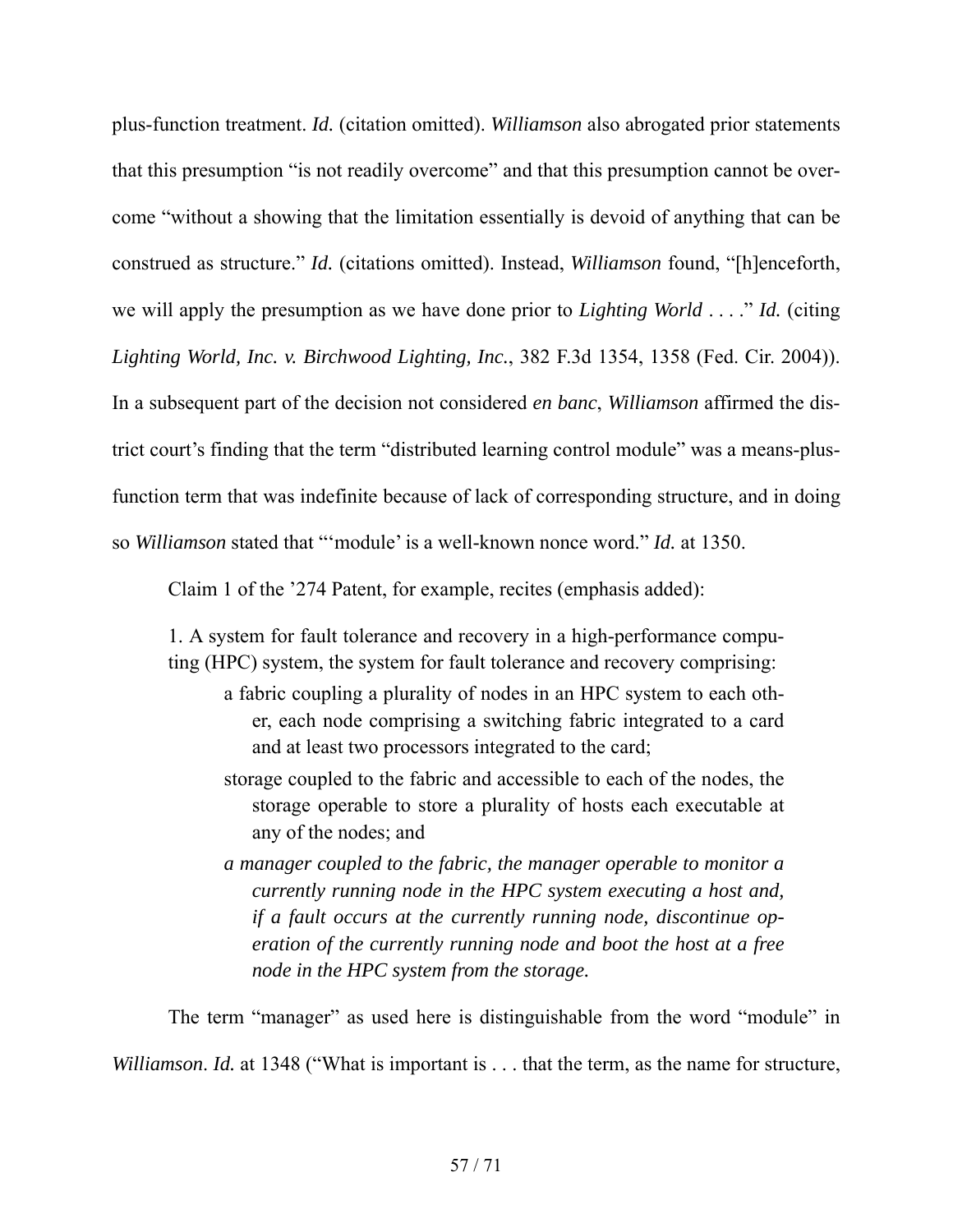has a reasonably well understood meaning in the art.") (quoting *Greenberg v. Ethicon Endo-Surgery, Inc.*, 91 F.3d 1580, 1583 (Fed. Cir. 1996)). Defendant has cited disclosures in the specification that "[p]hysical manager 505 is any software, logic, firmware, or other module operable to . . ." and "[v]irtual manager 510 is any software, logic, firmware, or other module operable to . . . ." '274 Patent at 13:4–5 & 13:15–16. Although the determination of whether 35 U.S.C. § 112, ¶ 6 applies is performed in the context of the specification, the ultimate inquiry is whether the claim term at issue is structural, not whether a particular embodiment is characterized in the specification as potentially being a "module." *See id.* Further, the specification also refers to other managers without referring to a "module." *See* '274 Patent at 61:8–12 & 62:33–37; *see also Apple Inc. v. Motorola, Inc.*, 757 F.3d 1286, 1296 (Fed. Cir. 2014) ("[W]e must construe the claim limitation to decide if it connotes 'sufficiently definite structure' to a person of ordinary skill in the art, which requires us to consider the specification (among other evidence)."), *abrogated on other grounds by Williamson*, 792 F.3d 1339.

In finding that 35 U.S.C. § 112, ¶ 6 does not apply, the Court applies long-standing principles articulated prior to the abrogated *Lighting World* decision. *See, e.g.*, *Linear Tech. Corp. v. Impala Linear Corp.*, 379 F.3d 1311, 1320 (Fed. Cir. 2004) ("when the structure-connoting term 'circuit' is coupled with a description of the circuit's operation, sufficient structural meaning generally will be conveyed to persons of ordinary skill in the art, and  $\S$  112  $\P$  6 presumptively will not apply"; noting "language reciting [the circuits'] respective objectives or operations"); *Apex Inc. v. Raritan Computer, Inc.*, 325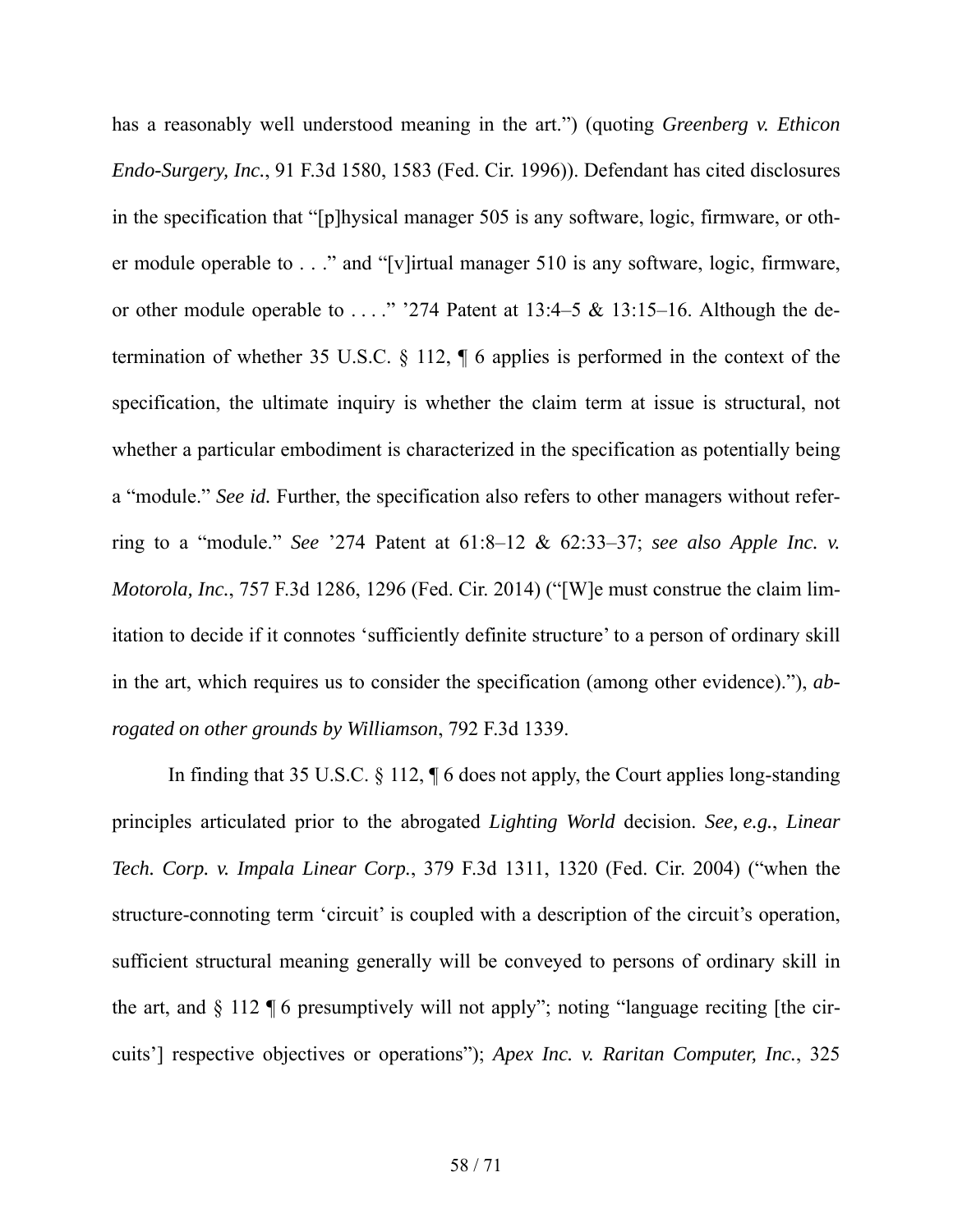F.3d 1364, 1372 (Fed. Cir. 2003) ("While we do not find it necessary to hold that the term 'circuit' by itself always connotes sufficient structure, the term 'circuit' with an appropriate identifier such as 'interface,' 'programming' and 'logic,' certainly identifies some structural meaning to one of ordinary skill in the art."); *Personalized Media Commc'ns, LLC v. Int'l Trade Comm'n*, 161 F.3d 696, 705 (Fed. Cir. 1998) ("Even though the term 'detector' does not specifically evoke a particular structure, it does convey to one knowledgeable in the art a variety of structures known as 'detectors.' We therefore conclude that the term 'detector' is a sufficiently definite structural term to preclude the application of § 112, ¶ 6."); *Greenberg*, 91 F.3d at 1583 (finding that "detent mechanism" was not a means-plus-function term because it denotes a type of device with a generally understood meaning in the mechanical arts).

No further construction is necessary. Indeed, Defendant has not proposed any alternative construction.

The Court therefore construes **"a manager coupled to a fabric, the manager operable to monitor a currently running node in the HPC system executing a host and, if a fault occurs at the currently running node, discontinue operation of the currently running node and boot the host at a free node in the HPC system from the storage"** to have its **plain meaning**.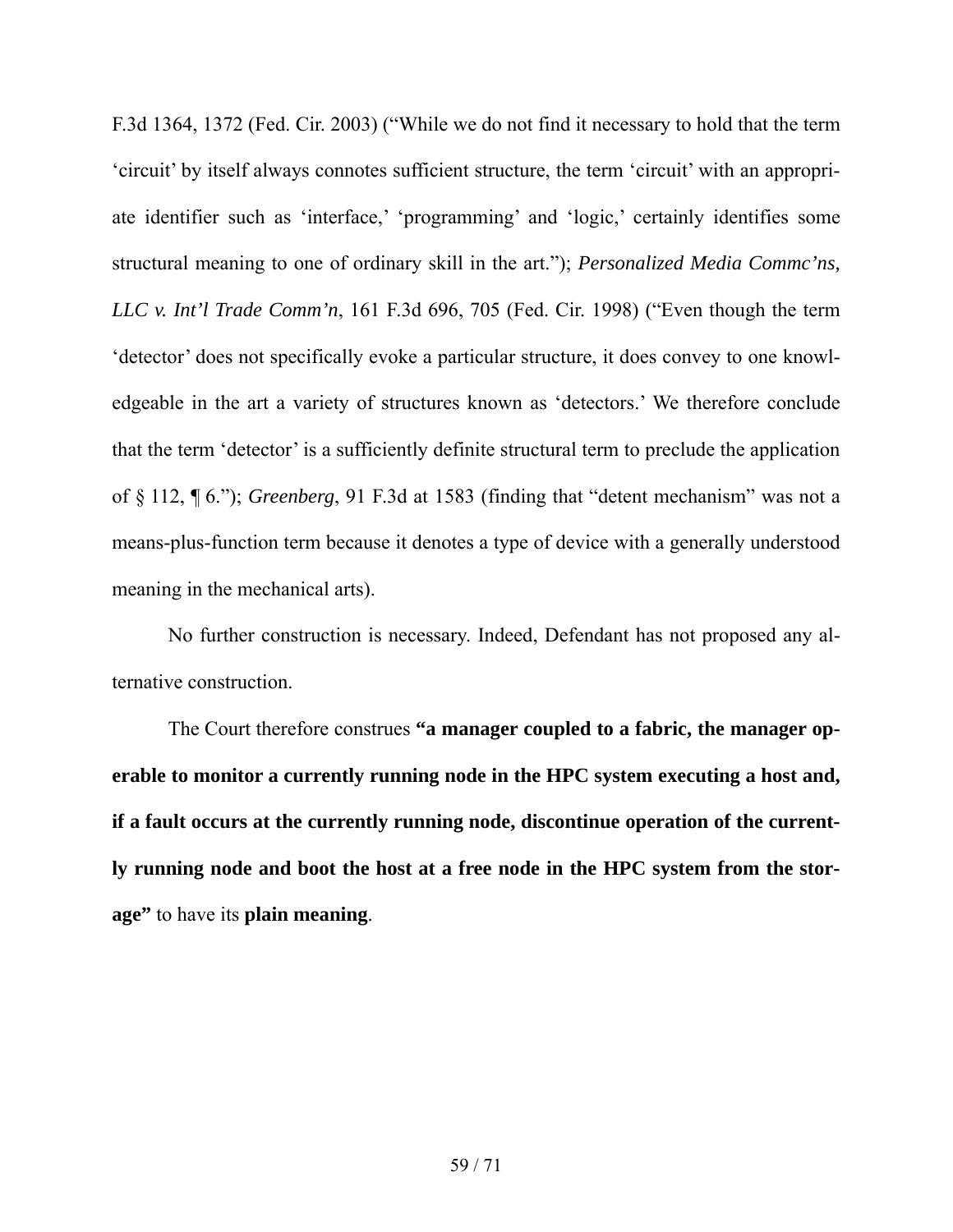# **T. "means for monitoring a currently running node in an HPC system comprising a plurality of nodes"**

| <b>Plaintiff's Proposed Construction</b>                                                                                                                   | <b>Defendant's Proposed Construction</b>                                                                                                                                                                                                                                                                                                                                                                     |
|------------------------------------------------------------------------------------------------------------------------------------------------------------|--------------------------------------------------------------------------------------------------------------------------------------------------------------------------------------------------------------------------------------------------------------------------------------------------------------------------------------------------------------------------------------------------------------|
| This term is a means plus function limita-                                                                                                                 | This term is a means plus function limita-                                                                                                                                                                                                                                                                                                                                                                   |
| tion subject to 35 U.S.C. $\S$ 112 [6.]                                                                                                                    | tion subject to 35 U.S.C. $\S$ 112 [6.]                                                                                                                                                                                                                                                                                                                                                                      |
| Function: monitor a currently running node                                                                                                                 | Function: monitor a currently running node                                                                                                                                                                                                                                                                                                                                                                   |
| in an HPC system comprising a plurality of                                                                                                                 | in an HPC system comprising a plurality of                                                                                                                                                                                                                                                                                                                                                                   |
| nodes.                                                                                                                                                     | nodes.                                                                                                                                                                                                                                                                                                                                                                                                       |
| Structure: "management node," which may<br>include software for monitoring currently<br>running nodes, such as a fault tolerance and<br>recovery manager." | Structure: a daemon running on each node<br>provides a heartbeat to a management node,<br>and in response to information contained in<br>the heartbeat, the management node forces<br>a node to idle or power down, reboots the<br>node, or prevents communication to the<br>node by updating one or more routing ta-<br>bles or updating software or other logic at<br>centralized storage. (Col. 63:25–37) |

[Dkt. # 55] at 9–10; [Dkt. # 57] at 28; [Dkt. # 67] at 29–30; [Dkt. # 72-1] at 22. The parties submit that this disputed term appears in Claim 38 of the '274 Patent. [Dkt. # 55] at 9.

Shortly before the start of the August 4, 2016 hearing, the Court provided the parties with the following preliminary construction: "structure: '(1) fault tolerance and recovery manager 538 and a daemon or other software component at node 115 providing a heartbeat or checkpointing mechanism, and equivalents thereof; or (2) physical manager 505 and agents 132, and equivalents thereof.'"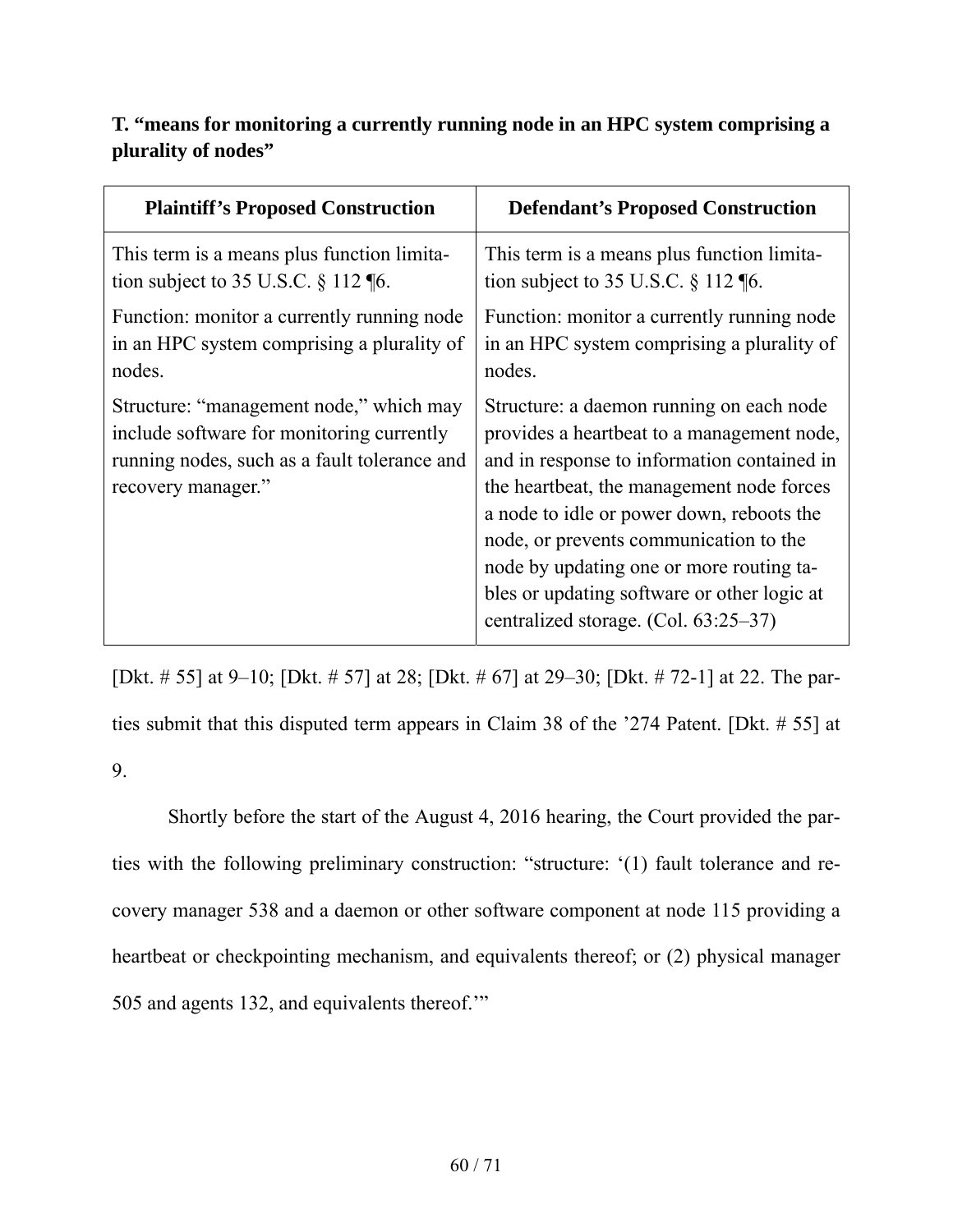#### (1) The Parties' Positions

Plaintiff submits that the parties agree that this is a means-plus-function term, but the parties dispute the corresponding structure. [Dkt.  $\# 57$ ] at 28. Plaintiff argues that "[a] POSITA would understand that the disclosed corresponding structure is the 'management node,' which may include software for monitoring currently running nodes, such as a fault tolerance and recovery manager." *Id.* Plaintiff urges that "[Defendant's] proposed identified structure improperly excludes other disclosed embodiments, including the embodiment where the management node may run modules other than a daemon, such as 'a fault tolerance and recovery manager 538' to monitor the HPC system's health." *Id.* at 29 (citing '274 Patent at 62:31–54).

Defendant responds that the corresponding structure must be an algorithm and that its proposed construction "identifies the patent's disclosures of the algorithm for performing the claimed function." [Dkt. # 67] at 30.

Plaintiff replies: "As with the previous term, [Defendant] relies only on its expert's declaration for its proposed ¶ 6 structures. [Defendant's] proposals based only on extrinsic evidence should be rejected." [Dkt. # 71] at 10 (citation omitted).

### (2) Analysis

When it applies, 35 U.S.C. § 112,  $\parallel$  6 limits the scope of the functional term "to only the structure, materials, or acts described in the specification as corresponding to the claimed function and equivalents thereof." *Williamson*, 792 F.3d at 1347.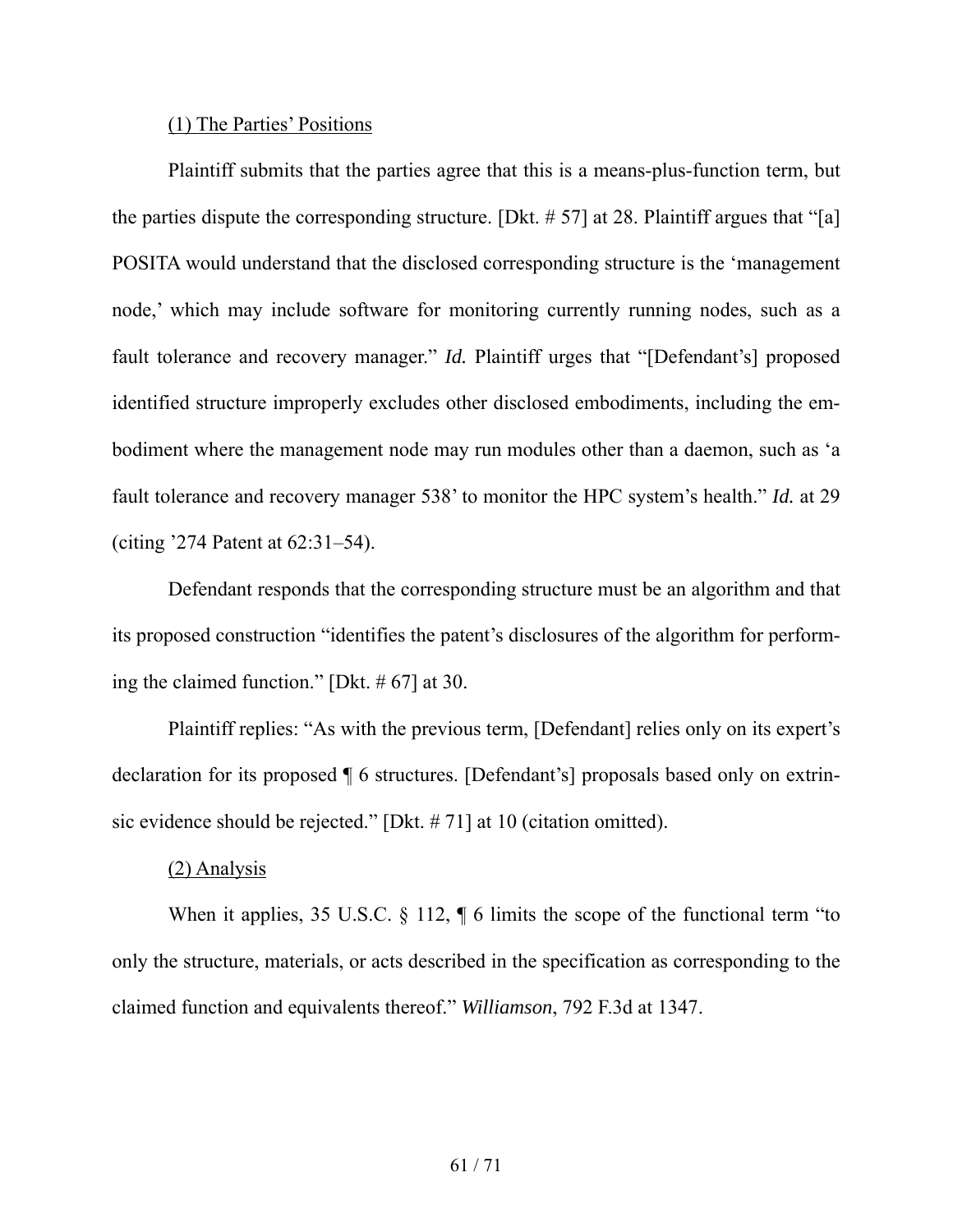Construing a means-plus-function limitation involves multiple steps. "The first step . . . is a determination of the function of the means-plus-function limitation." *Medtronic, Inc. v. Advanced Cardiovascular Sys., Inc.*, 248 F.3d 1303, 1311 (Fed. Cir. 2001). Here, the parties agree that the claimed function is to "monitor a currently running node in an HPC system comprising a plurality of nodes."

"[T]he next step is to determine the corresponding structure disclosed in the specification and equivalents thereof." *Id.* A "structure disclosed in the specification is 'corresponding' structure only if the specification or prosecution history clearly links or associates that structure to the function recited in the claim." *Id.* The focus of the "corresponding structure" inquiry is not merely whether a structure is capable of performing the recited function, but rather whether the corresponding structure is "clearly linked or associated with the [recited] function." *Id.* The corresponding structure "must include all structure that actually performs the recited function." *Default Proof Credit Card Sys. v. Home Depot U.S.A., Inc.*, 412 F.3d 1291, 1298 (Fed. Cir. 2005). However, § 112 does not permit "incorporation of structure from the written description beyond that necessary to perform the claimed function." *Micro Chem., Inc. v. Great Plains Chem. Co.*, 194 F.3d 1250, 1258 (Fed. Cir. 1999).

The specification discloses a "management node 15" that includes a "fault tolerance and recovery manager 538." '274 Patent at 62:30–32. "Fault tolerance and recovery manager 538 includes a hardware, software, or embedded logic component or a combination of two or more such components for *detecting faults* at nodes 115 in grid 110 and ini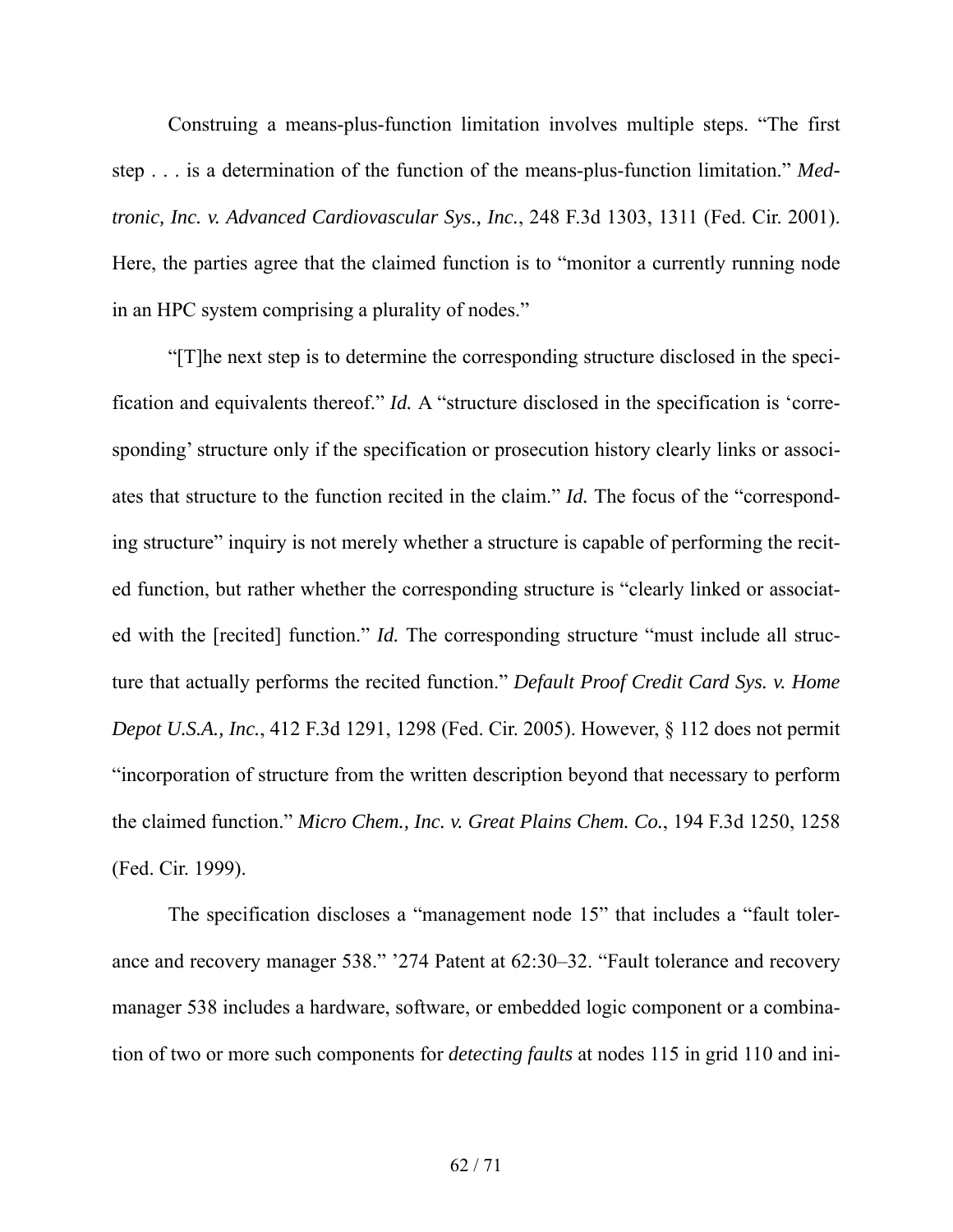tiating recovery from such faults." *Id.* at 62:32–36 (emphasis added). The specification then provides additional detail regarding a "heartbeat mechanism":

In particular embodiments, when a node 115 executes a host, fault tolerance and recovery manager 538 monitors the host to *track health* of node 115 and one or more applications running at node 115. In particular embodiments, *fault tolerance and recovery manager 538 uses a daemon or other software component at node 115 providing a heartbeat mechanism to monitor health of node 115*. The daemon communicates heartbeat messages to fault tolerance and recovery manager 538 at regular intervals indicating whether node 115 is functioning properly. A heartbeat message from the daemon may provide status information regarding node 115. As an example and not by way of limitation, a heartbeat message from the daemon may provide status information regarding node 115 indicating a temperature of node 115, an average speed of a fan at node 115, and a level of power consumption at node 115. In response to status information indicating a fault at a node 115, fault tolerance and recovery manager 538 may automatically and without user input initiate action to recover from the fault, notify an administrator of HPC server 102 of the fault, or both.

In particular embodiments, *fault tolerance and recovery manager 538 considers a node 115 healthy if fault tolerance and recovery manager 538 continues to receive heartbeat messages from node 115 providing status information indicating that node 115 has not exceeded one or more configurable thresholds*. If fault tolerance and recovery manager 538 does not receive a heartbeat message from node 115 providing status information indicating that node 115 has not exceeded one or more configurable thresholds, fault tolerance and recovery manager 538 may automatically and without user input initiate action to recover from the fault, notify an administrator of HPC server 102 of the fault, or both.

*Id.* at 63:22–63:53 (emphasis added); *see id.* at 63:54–64:12.

This above-quoted passage discloses that structures for monitoring a currently running node are the "fault tolerance and recovery manager 538" as well as "a daemon or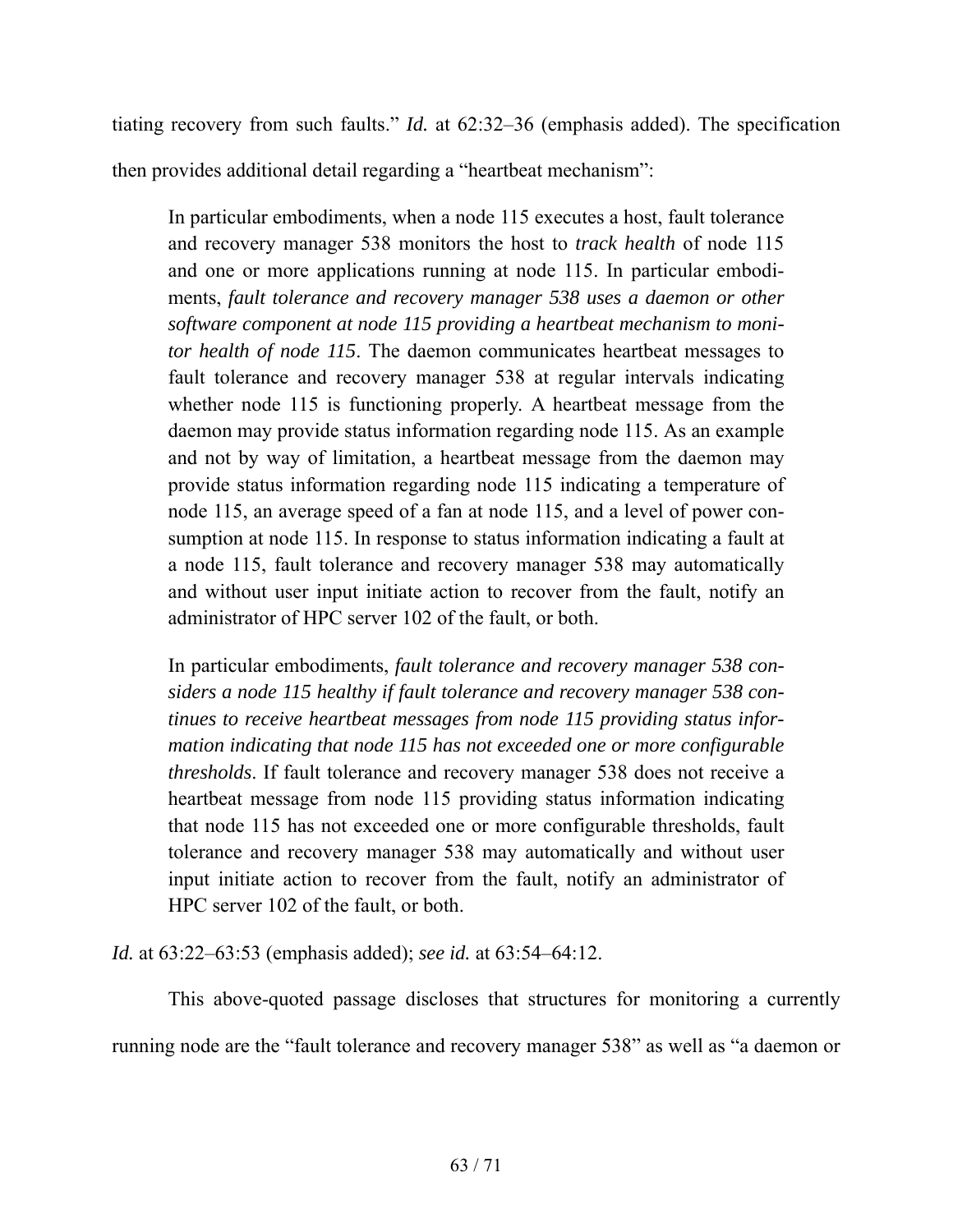other software component at node 115 providing a heartbeat mechanism." *See id.* at 63:25–28. The specification also discloses a "checkpoint" mechanism, wherein instead of simply receiving a heartbeat mechanism the fault tolerance and recovery manager 538 actively requests information from nodes. *Id.* at 64:65–65:16.

Nonetheless, Defendant's proposal that "the management node forces a node to idle or power down, reboots the node, or prevents communication to the node by updating one or more routing tables or updating software or other logic at centralized storage" is rejected as not linked to, or necessary to perform, the claimed function. *See, e.g.*, *Northrop Grumman Corp. v. Intel Corp.*, 325 F.3d 1346, 1352 (Fed. Cir. 2003) ("Under section 112, paragraph 6, structure disclosed in the specification is 'corresponding' structure only if the specification or the prosecution history clearly links or associates that structure to the function recited in the claim. . . . A court may not import into the claim features that are unnecessary to perform the claimed function.") (citations and internal quotation marks omitted).

Finally, the specification also discloses a "[p]hysical manager 505" and "agents 132" that interact so as to "determine the physical health" of nodes:

Physical manager 505 is any software, logic, firmware, or other module operable to *determine the physical health of various nodes 115* and effectively manage nodes 115 based on this determined health. Physical manager may use this data to efficiently determine and respond to node 115 failures. In one embodiment, physical manager 505 is communicably coupled to a plurality of agents 132, each residing on one node 115. As described above, *agents 132 gather and communicate at least physical information to man-*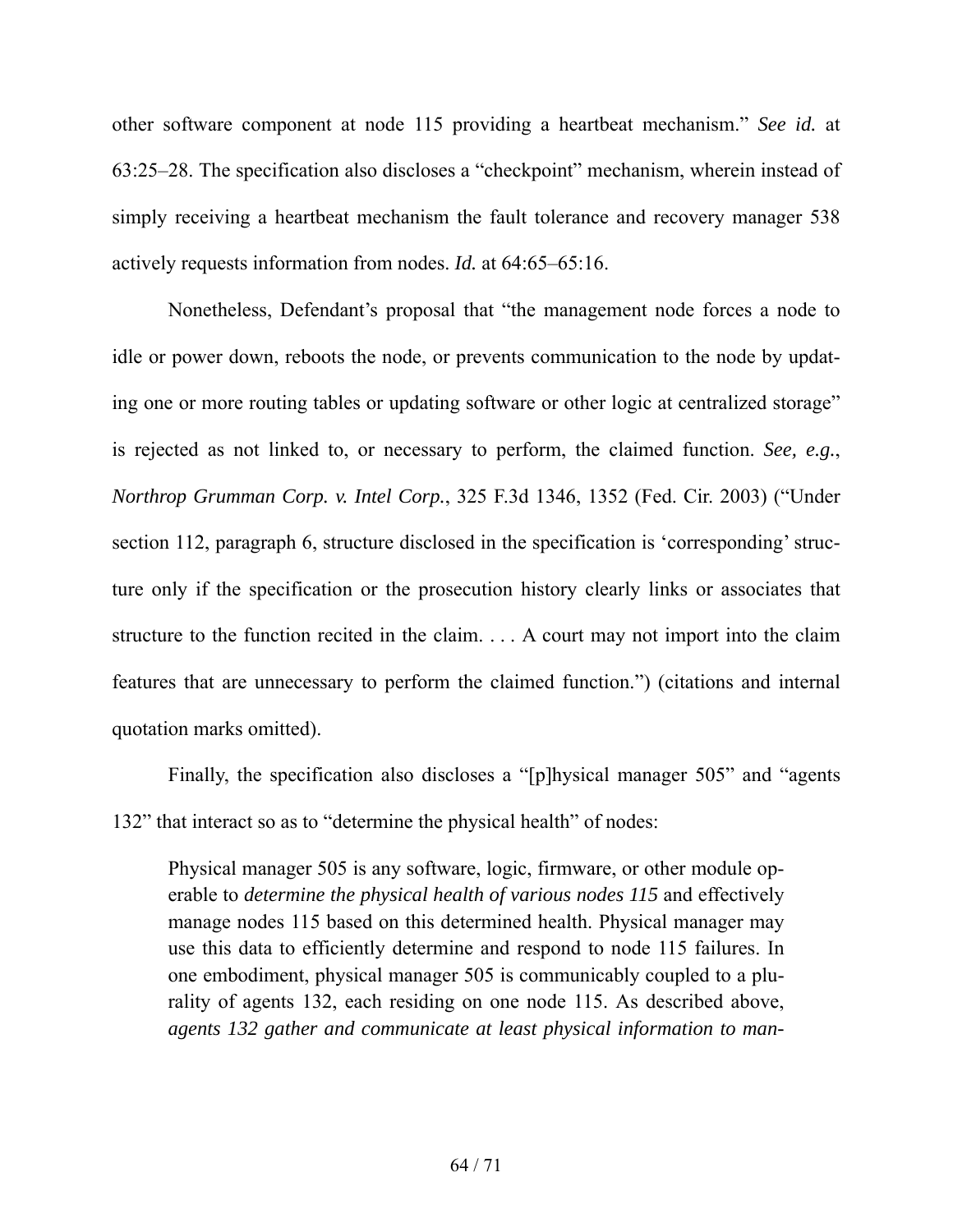*ager 505*. Physical manager 505 may be further operable to communicate alerts to a system administrator at client 120 via network 106.

'274 Patent at 13:4–14 (emphasis added). A patent may disclose multiple "alternative structures for performing the claimed function," and the Court may identify those alternatives rather than attempt to formulate a single claim interpretation to cover multiple alternatives. *Ishida Co., Ltd. v. Taylor*, 221 F.3d 1310, 1316 (Fed. Cir. 2000).

The Court therefore finds that **"means for monitoring a currently running node in an HPC system comprising a plurality of nodes"** is a means-plus-function term, the claimed function is to **"monitor a currently running node in an HPC system comprising a plurality of nodes,"** and the corresponding structure is **"(1) fault tolerance and recovery manager 538 and a daemon or other software component at node 115 providing a heartbeat or checkpointing mechanism, and equivalents thereof; or (2) physical manager 505 and agents 132, and equivalents thereof."**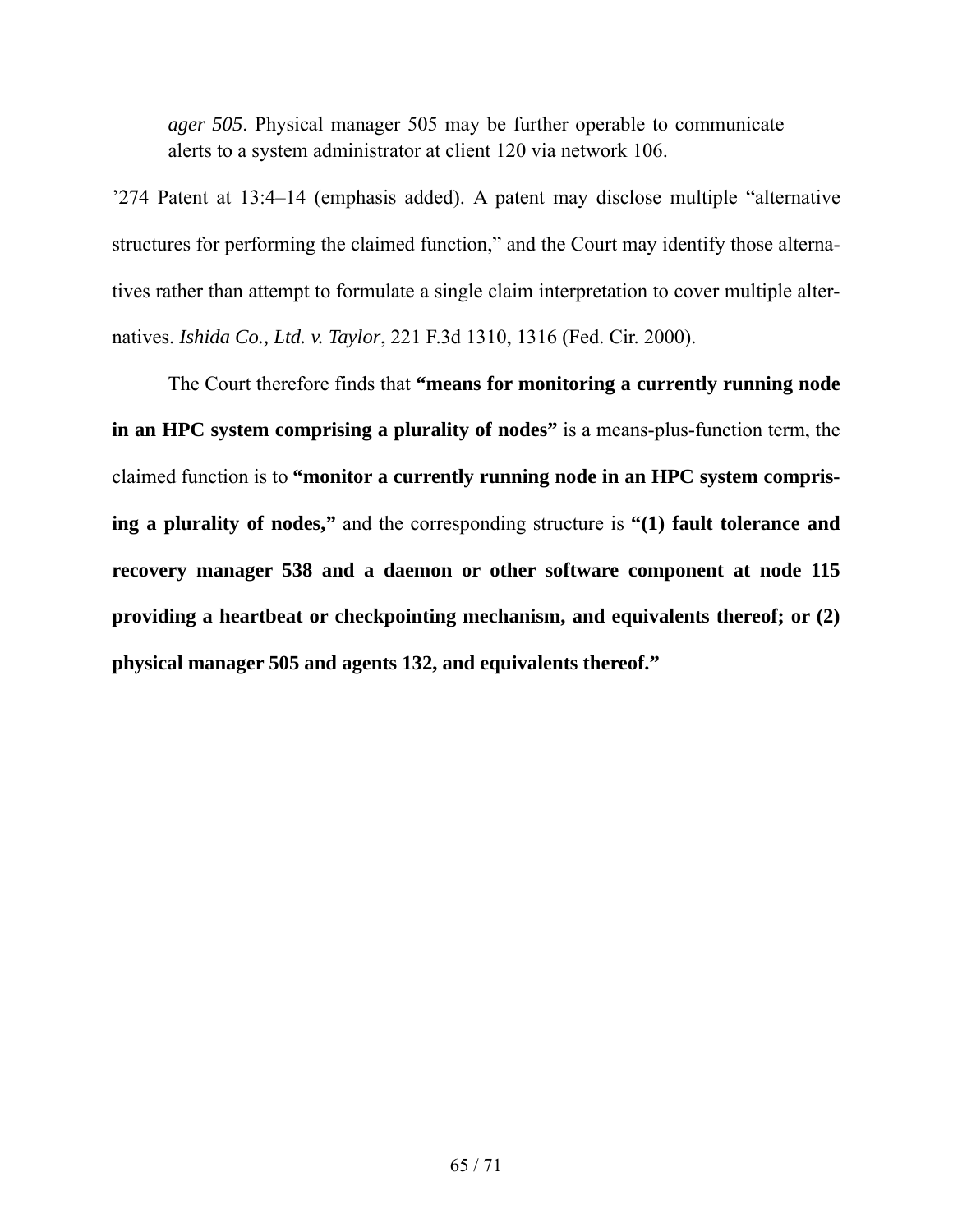**U. "means for, if a fault occurs at the currently running node: discontinuing operation of the currently running node; and booting the host at a free node in the HPC system from the storage"** 

| <b>Plaintiff's Proposed Construction</b>                                                                                                                                                                                                                             | <b>Defendant's Proposed Construction</b>                                                                                                                                                                                                                                                                                                                                                                                                          |
|----------------------------------------------------------------------------------------------------------------------------------------------------------------------------------------------------------------------------------------------------------------------|---------------------------------------------------------------------------------------------------------------------------------------------------------------------------------------------------------------------------------------------------------------------------------------------------------------------------------------------------------------------------------------------------------------------------------------------------|
| This term is a means plus function limita-                                                                                                                                                                                                                           | This term is a means plus function limita-                                                                                                                                                                                                                                                                                                                                                                                                        |
| tion subject to 35 U.S.C. $\S 112 \text{ } \text{T}$ 6.                                                                                                                                                                                                              | tion subject [to 35] U.S.C. $\S 112 \text{ } \text{\ensuremath{\mathsf{I}}\mathsf{6}}$ .                                                                                                                                                                                                                                                                                                                                                          |
| Function: if a fault occurs, discontinuing                                                                                                                                                                                                                           | Function: if a fault occurs, discontinuing                                                                                                                                                                                                                                                                                                                                                                                                        |
| operation of the currently running node and                                                                                                                                                                                                                          | operation of the currently running node and                                                                                                                                                                                                                                                                                                                                                                                                       |
| booting the host at a free node from stor-                                                                                                                                                                                                                           | booting the host at a free node from stor-                                                                                                                                                                                                                                                                                                                                                                                                        |
| age.                                                                                                                                                                                                                                                                 | age.                                                                                                                                                                                                                                                                                                                                                                                                                                              |
| Structure: "management node," which in-<br>cludes software to allow an HPC system to,<br>if a fault occurs, discontinue operation of<br>the currently running node and boot a host<br>at a free node from storage, such as a fault<br>tolerance and recovery manager | Structure: force a node to idle or power<br>down, reboot the node, or prevent commu-<br>nication to the node by updating one or<br>more routing tables or updating software or<br>other logic at centralized storage. Booting<br>the host is accomplished by Wake-On<br>LAN, Intelligent Platform Management In-<br>terface (IPMI), Preboot Execution Envi-<br>ronment (PXE), or Dynamic Host Configu-<br>ration Protocol (DHCP). (Col. 64:29–45) |

[Dkt.  $\# 55$ ] at 10–11; [Dkt.  $\# 57$ ] at 29; [Dkt.  $\# 72$ -1] at 23. The parties submit that this disputed term appears in Claim 38 of the '274 Patent. [Dkt. # 55] at 10.

Shortly before the start of the August 4, 2016 hearing, the Court provided the parties with the following preliminary construction: "fault tolerance and recovery manager 538; and equivalents thereof."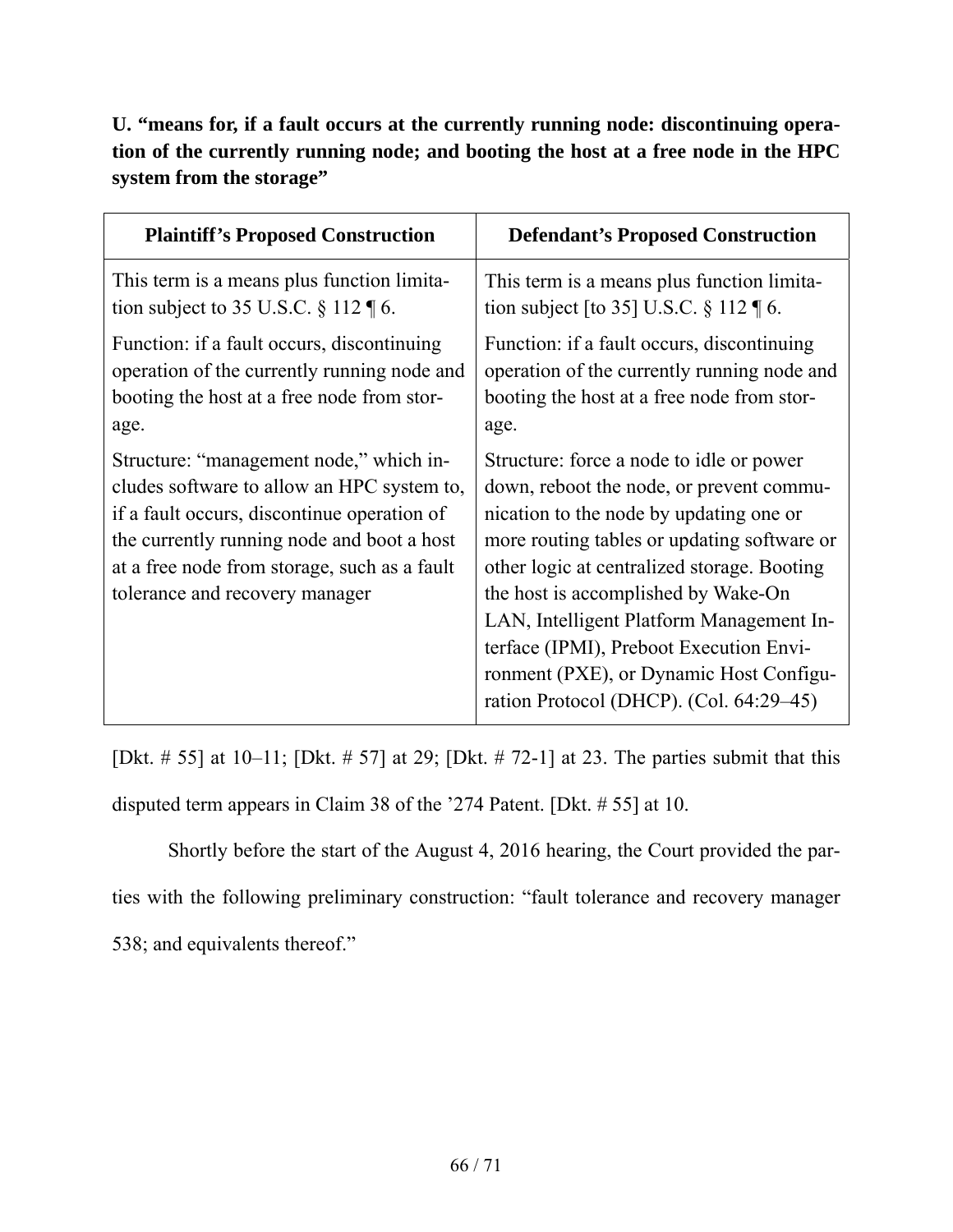### (1) The Parties' Positions

Plaintiff submits that the parties agree that this is a means-plus-function term, but the parties dispute the corresponding structure. [Dkt. # 57] at 29. Plaintiff argues that "[Defendant's] proposed construction improperly omits meaningful structures from its construction and should be rejected." *Id.* at 30.

Defendant responds that the corresponding structure must be an algorithm and that its proposed construction "identifies the patent's disclosures of the algorithm for performing the claimed function." [Dkt. # 67] at 30.

Plaintiff replies: "As with the previous term, [Defendant] relies only on its expert's declaration for its proposed ¶ 6 structures. [Defendant's] proposals based only on extrinsic evidence should be rejected." [Dkt. # 71] at 10 (citation omitted).

### (2) Analysis

Legal principles regarding 35 U.S.C.  $\S$  112,  $\P$  6 are set forth as to the term "means" for monitoring a currently running node in an HPC system comprising a plurality of nodes," above.

As to the present disputed term, the parties agree that the claimed function is: "if a fault occurs, discontinuing operation of the currently running node and booting the host at a free node from storage."

As to the proper corresponding structure, the specification discloses:

In particular embodiments, fault tolerance and recovery manager 538 considers a node 115 healthy if fault tolerance and recovery manager 538 continues to receive heartbeat messages from node 115 providing status infor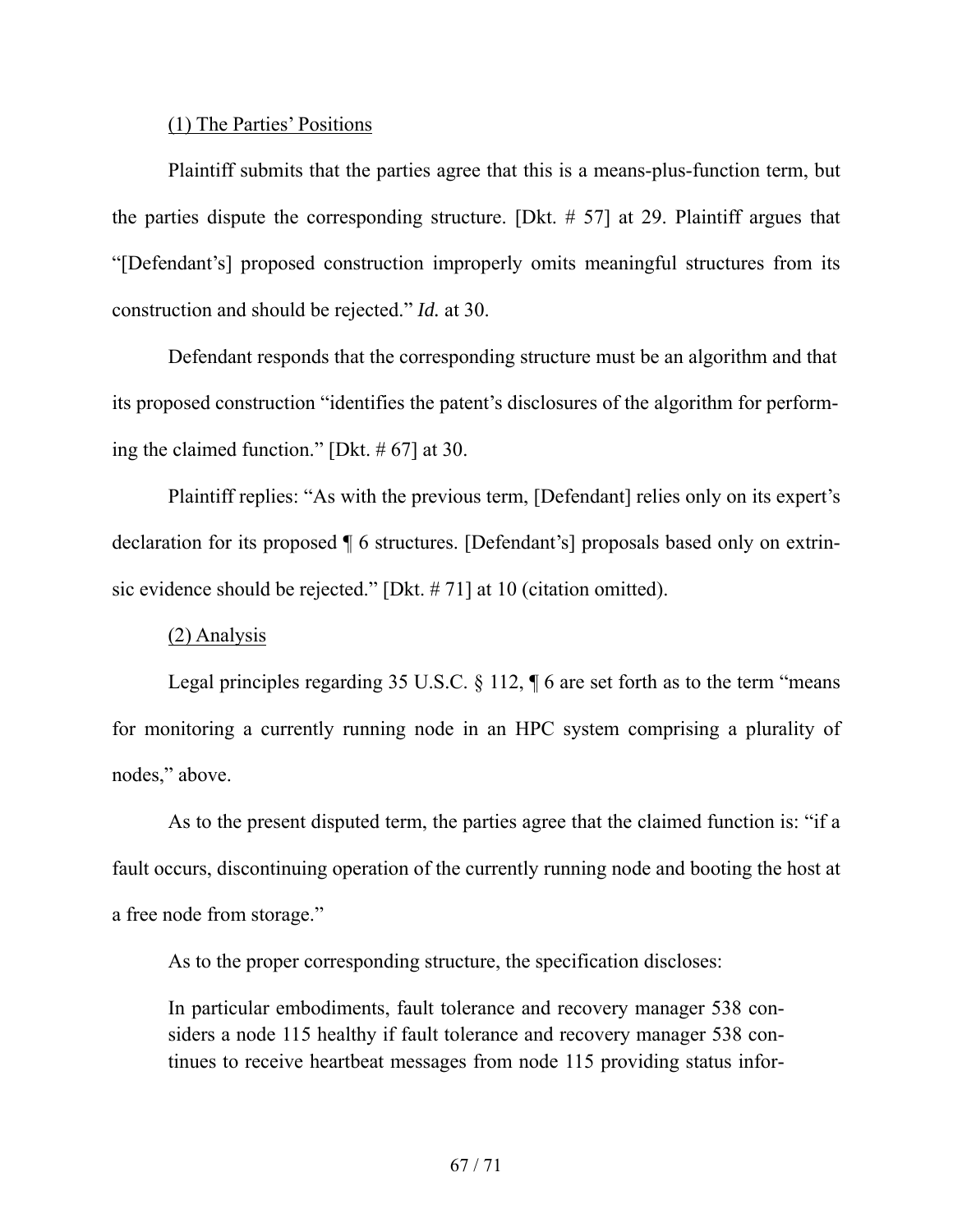mation indicating that node 115 has not exceeded one or more configurable thresholds. If fault tolerance and recovery manager 538 does not receive a heartbeat message from node 115 providing status information indicating that node 115 has not exceeded one or more configurable thresholds, *fault tolerance and recovery manager 538 may automatically and without user input initiate action to recover from the fault*, notify an administrator of HPC server 102 of the fault, or both. \* \* \*

In particular embodiments, if a heartbeat message from a daemon at a first node 115 indicates that a nonrecoverable fault has occurred in hardware executing a host at first node 115 and a configurable script for carrying out customized recovery with respect to first node 115 specifies a recovery method that includes restarting the host at a second node 115 in grid 110, *fault tolerance and recovery manager 538 may select a second node 115 for executing the host and then boot the host at second node 115 for execution at second node 115*. Fault tolerance and recovery manager may then update one or more routing tables to enable the host to communicate with other nodes 115 in grid 110 and clients 120 external to HPC server 102. Fault tolerance and recovery manager 538 may indicate in the routing tables or elsewhere in HPC server 102 that first node 115 is offline and notify an administrator of HPC server 102 of the fault at first node 115.

In particular embodiments, if fault tolerance and recovery manager 538 has detected a fault at a first node 115 executing a host and, in response to the fault, booted a second node 115 and successfully initialized the host at second node 115, *fault tolerance and recovery manager 538 may take steps to discontinue operation of first node 115*. As an example and not by way of limitation, to discontinue operation of first node 115, fault tolerance and recovery manager 538 may update one or more routing tables at HPC server 102 to prevent communication to and from first node 115, update software or other logic at centralized storage 540 to prevent first node 115 from accessing centralized storage 540, force node 115 to idle or power down, or reboot first node 115. Discontinuing operation of first node 115 may be preferable if first node 115 failed not because of a fault in hardware at first node 115, but because of a network failure or a failure in an OS or other software at first node 115.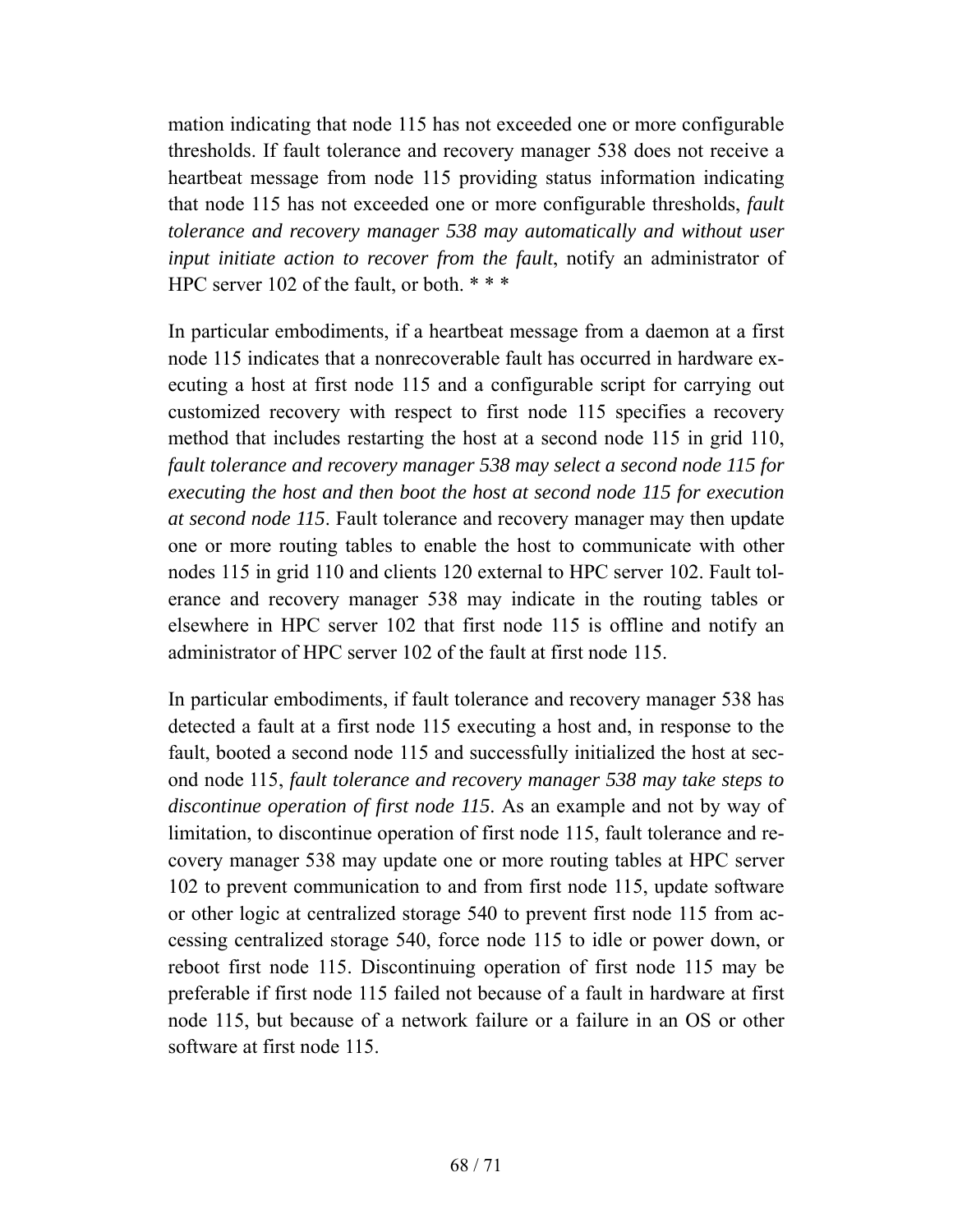'274 Patent at 63:42–64:45; *see id.* at 63:14–18 ("To boot the host, fault tolerance and recovery manager 538 may use one or more of Wake-On LAN, Intelligent Platform Management Interface (IPMI), Preboot Execution Environment (PXE), and Dynamic Host Configuration Protocol (DHCP).").

The Court therefore finds that **"means for, if a fault occurs at the currently running node: discontinuing operation of the currently running node; and booting the host at a free node in the HPC system from the storage"** is a means-plus-function term, the claimed function is **"if a fault occurs, discontinuing operation of the currently running node and booting the host at a free node from storage,"** and the corresponding structure is **"fault tolerance and recovery manager 538; and equivalents thereof."** 

## **V. CONCLUSION**

The Court adopts the constructions set forth in this opinion for the disputed terms of the patents-in-suit. The parties are ordered to not refer to each other's claim construction positions in the presence of the jury. Likewise, in the presence of the jury, the parties are ordered to refrain from mentioning any portion of this opinion, other than the actual definitions adopted by the Court. The Court's reasoning in this order binds the testimony of any witnesses, but any reference to the claim construction proceedings is limited to informing the jury of the definitions adopted by the Court. **SIGNED this 3rd day of January, 2012.**

**SIGNED this 9th day of June, 2017.**

 $VOTY$  , and ROY S. PAYNE

UNITED STATES MAGISTRATE JUDGE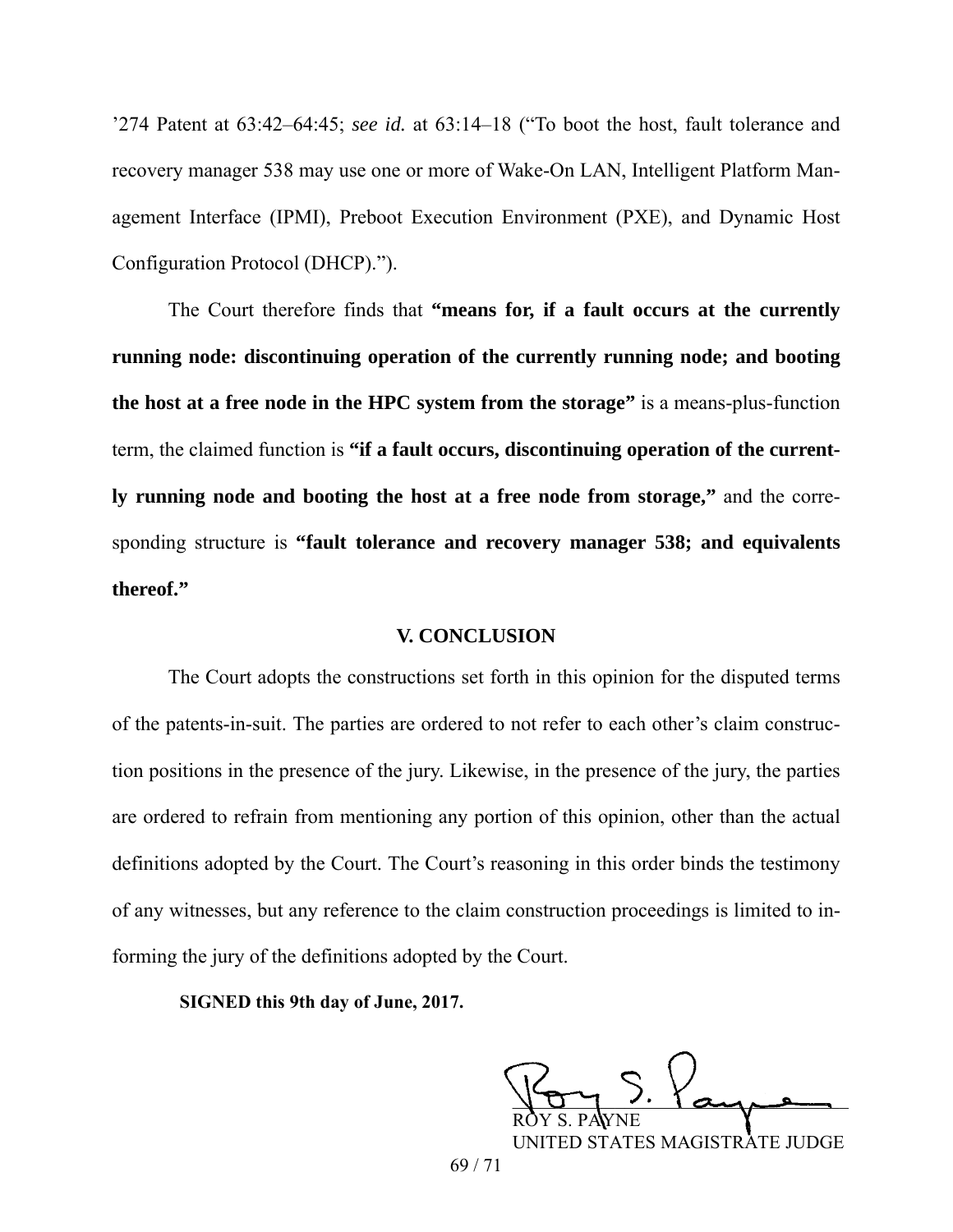# **APPENDIX A**

| <b>Term</b>                                                                                                                                                     | <b>Parties' Agreement</b>                                                                                                                                                                  |
|-----------------------------------------------------------------------------------------------------------------------------------------------------------------|--------------------------------------------------------------------------------------------------------------------------------------------------------------------------------------------|
| " $\text{processor(s)}$ "<br>$('909 Pat., Cls. 1–7, 15–21, 23, 25–30, 32)$<br>('833 Pat., Cls. 1–6, 8–13)                                                       | The Parties understand this term to mean<br>"device that executes instructions."                                                                                                           |
| "communicably coupled," "communicably<br>couple," and "communicably couples"<br>$('909 Pat., Cls. 1, 4–6, 15, 20, 23, 27–29)$<br>('833 Pat., Cls. 1, 8, 11, 12) | The Parties understand this term to mean<br>"connected / connect / connects, to permit<br>communications."                                                                                 |
| "couples"/"coupling"<br>('909 Pat., Cls. 2, 3, 15–19, 25–26)<br>('833 Pat., Cls. 2, 3, 4, 9, 10)                                                                | The Parties understand this term to mean<br>"connects / connecting."                                                                                                                       |
| "Host Channel Adapter (HCA)"<br>('833 Pat., Cls. 2 and 9)                                                                                                       | The Parties understand this term to mean<br>"adapter that provides channel-based con-<br>nections."                                                                                        |
| "switch comprises twenty-four ports and<br>enables a toroidal topology comprising four<br>dimensions"<br>('833 Pat., Cls. 7 and 14)                             | The Parties understand this term to mean<br>"switch with at least twenty-four ports and<br>forms a four dimensional topology where<br>each node connects to exactly eight neigh-<br>bors." |
| "peripheral component interconnect (PCI)<br>bridge"<br>('833 Pat., Cls. 3 and 10)                                                                               | The Parties understand this term to mean<br>"circuit that interfaces a PCI or PCI Ex-<br>press bus/link to another bus or link."                                                           |
| "daemon"<br>$('274 Pat., Cls. 2, 4, 5, 17, 19, 20, 28, 30,$<br>31)                                                                                              | The Parties understand this term to mean<br>"background program."                                                                                                                          |
| "checkpoint"<br>('274 Pat., Cls. 6, 21, 32)                                                                                                                     | The Parties understand this term to mean<br>"snapshot."                                                                                                                                    |